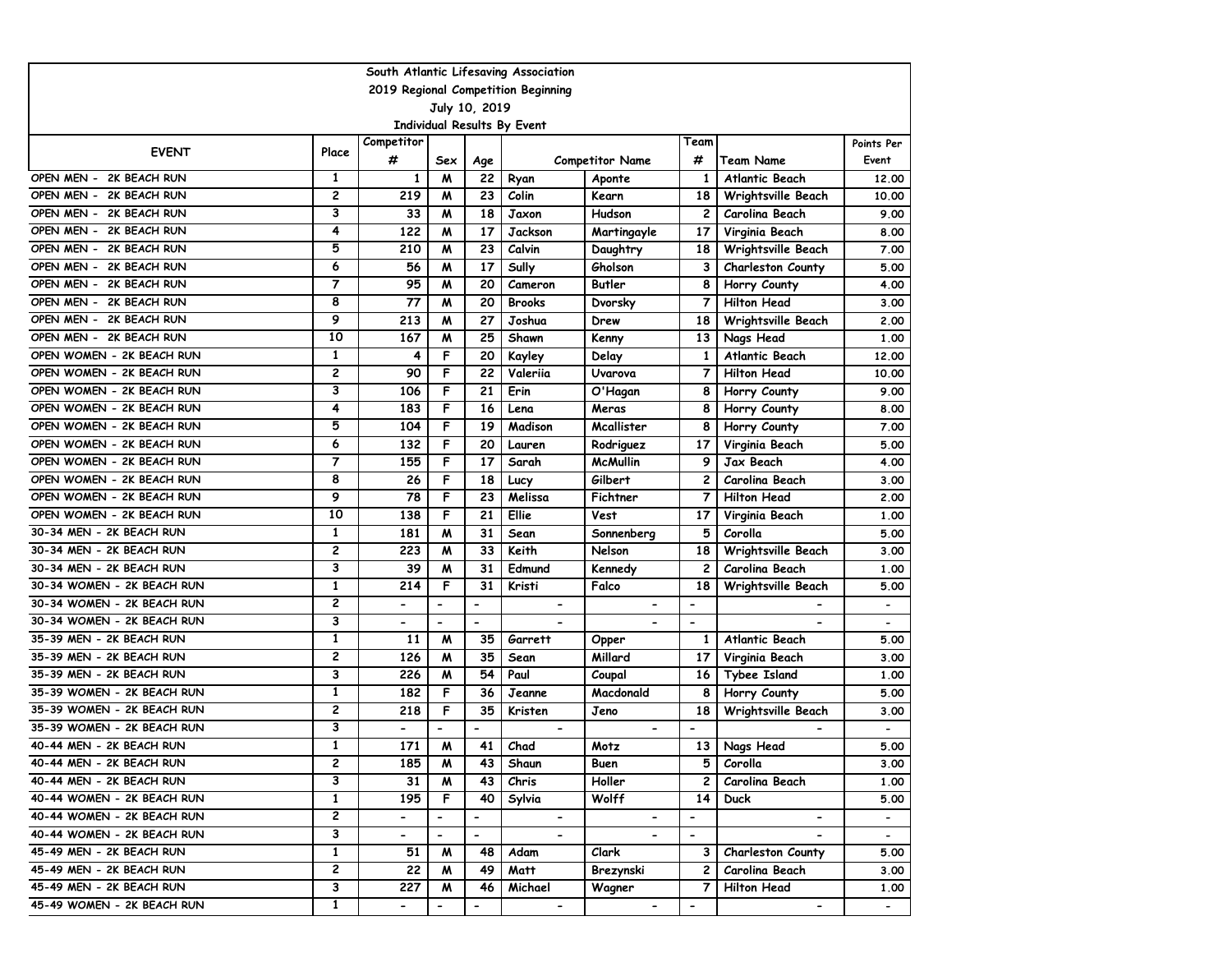| South Atlantic Lifesaving Association |                                     |                              |                              |                          |                             |                              |                          |                              |                              |  |  |  |
|---------------------------------------|-------------------------------------|------------------------------|------------------------------|--------------------------|-----------------------------|------------------------------|--------------------------|------------------------------|------------------------------|--|--|--|
|                                       | 2019 Regional Competition Beginning |                              |                              |                          |                             |                              |                          |                              |                              |  |  |  |
|                                       |                                     |                              |                              | July 10, 2019            |                             |                              |                          |                              |                              |  |  |  |
|                                       |                                     |                              |                              |                          | Individual Results By Event |                              |                          |                              |                              |  |  |  |
| <b>EVENT</b>                          | Place                               | Competitor                   |                              |                          |                             |                              | Team                     |                              | Points Per                   |  |  |  |
|                                       |                                     | #                            | Sex                          | Age                      |                             | <b>Competitor Name</b>       | #                        | Team Name                    | Event                        |  |  |  |
| 45-49 WOMEN - 2K BEACH RUN            | 2                                   | $\qquad \qquad \blacksquare$ | $\overline{\phantom{a}}$     | $\overline{\phantom{a}}$ |                             |                              | $\overline{\phantom{a}}$ | -                            |                              |  |  |  |
| 45-49 WOMEN - 2K BEACH RUN            | 3                                   | $\qquad \qquad \blacksquare$ | $\blacksquare$               | $\blacksquare$           | $\blacksquare$              | $\overline{\phantom{0}}$     | $\overline{\phantom{a}}$ |                              |                              |  |  |  |
| 50-54 MEN - 2K BEACH RUN              | $\mathbf{1}$                        | 174                          | M                            | 50                       | Ken                         | Savage                       | 13                       | Nags Head                    | 5.00                         |  |  |  |
| 50-54 MEN - 2K BEACH RUN              | 2                                   | 226                          | M                            | 54                       | Paul                        | Coupal                       | 16                       | <b>Tybee Island</b>          | 3.00                         |  |  |  |
| 50-54 MEN - 2K BEACH RUN              | 3                                   | 215                          | M                            | 53                       | Greg                        | Fix                          | 18                       | Wrightsville Beach           | 1.00                         |  |  |  |
| 50-54 WOMEN - 2K BEACH RUN            | 1                                   | 8                            | F                            | 51                       | Melissa                     | Gann                         | 1                        | <b>Atlantic Beach</b>        | 5.00                         |  |  |  |
| 50-54 WOMEN - 2K BEACH RUN            | $\overline{c}$                      |                              | $\overline{\phantom{a}}$     | $\overline{\phantom{a}}$ | $\overline{\phantom{a}}$    |                              | $\overline{\phantom{0}}$ | $\overline{\phantom{0}}$     |                              |  |  |  |
| 50-54 WOMEN - 2K BEACH RUN            | 3                                   | $\qquad \qquad \blacksquare$ | $\blacksquare$               | $\overline{\phantom{a}}$ | $\blacksquare$              |                              | $\overline{\phantom{a}}$ | $\overline{\phantom{0}}$     | $\qquad \qquad \blacksquare$ |  |  |  |
| 55-59 MEN - 2K BEACH RUN              | $\mathbf{1}$                        | 20                           | M                            | 57                       | Roger                       | Wilson                       | $\mathbf{1}$             | Atlantic Beach               | 5.00                         |  |  |  |
| 55-59 MEN - 2K BEACH RUN              | $\overline{c}$                      |                              | $\blacksquare$               | $\overline{\phantom{a}}$ | $\blacksquare$              | $\blacksquare$               | $\blacksquare$           | $\overline{\phantom{0}}$     | $\overline{\phantom{a}}$     |  |  |  |
| 55-59 MEN - 2K BEACH RUN              | 3                                   | $\overline{\phantom{0}}$     | $\qquad \qquad \blacksquare$ | $\overline{\phantom{a}}$ | $\overline{\phantom{a}}$    | $\qquad \qquad \blacksquare$ | $\overline{\phantom{a}}$ | -                            |                              |  |  |  |
| 55-59 WOMEN - 2K BEACH RUN            | $\mathbf{1}$                        | $\qquad \qquad \blacksquare$ | $\blacksquare$               | $\blacksquare$           | $\blacksquare$              | $\qquad \qquad \blacksquare$ | $\overline{\phantom{a}}$ | $\overline{\phantom{0}}$     | $\overline{\phantom{0}}$     |  |  |  |
| 55-59 WOMEN - 2K BEACH RUN            | $\overline{\mathbf{c}}$             | $\overline{\phantom{0}}$     | $\overline{\phantom{a}}$     | $\overline{\phantom{a}}$ | $\overline{\phantom{a}}$    | $\qquad \qquad \blacksquare$ | $\overline{\phantom{a}}$ | -                            | $\qquad \qquad \blacksquare$ |  |  |  |
| 55-59 WOMEN - 2K BEACH RUN            | 3                                   | $\overline{\phantom{0}}$     | $\overline{\phantom{a}}$     | $\overline{\phantom{a}}$ | $\blacksquare$              |                              | $\overline{\phantom{a}}$ | $\overline{a}$               | $\overline{\phantom{0}}$     |  |  |  |
| 60-64 MEN - 2K BEACH RUN              | $\mathbf{1}$                        | 110                          | М                            | 61                       | Jay                         | Woodward                     | 8                        | Horry County                 | 5.00                         |  |  |  |
| 60-64 MEN - 2K BEACH RUN              | 2                                   | 96                           | M                            | 60                       | William                     | Campbell                     | 8                        | Horry County                 | 3.00                         |  |  |  |
| 60-64 MEN - 2K BEACH RUN              | 3                                   | 94                           | М                            | 61                       | Michael                     | Broommell                    | 8                        | Horry County                 | 1.00                         |  |  |  |
| 60-64 WOMEN - 2K BEACH RUN            | $\mathbf{1}$                        | 119                          | F                            | 62                       | Nancy                       | Hodges                       | 17                       | Virginia Beach               | 5.00                         |  |  |  |
| 60-64 WOMEN-2K RUN                    | $\overline{2}$                      |                              | $\blacksquare$               | $\blacksquare$           | $\overline{\phantom{a}}$    | $\blacksquare$               | $\overline{\phantom{a}}$ | $\overline{\phantom{0}}$     | $\overline{\phantom{0}}$     |  |  |  |
| 60-64 WOMEN-2K RUN                    | 3                                   |                              | $\overline{\phantom{a}}$     | $\overline{\phantom{0}}$ |                             |                              | $\blacksquare$           |                              | $\overline{\phantom{0}}$     |  |  |  |
| 64-69 MEN - 2K BEACH RUN              | $\mathbf{1}$                        | 21                           | M                            | 66                       | Daniel                      | Anderson                     | $\mathbf{2}$             | Carolina Beach               | 5.00                         |  |  |  |
| 64-69 MEN - 2K BEACH RUN              | $\overline{c}$                      |                              | $\overline{\phantom{a}}$     | $\blacksquare$           | $\overline{\phantom{a}}$    | $\qquad \qquad \blacksquare$ | $\overline{a}$           |                              |                              |  |  |  |
| 64-69 MEN - 2K BEACH RUN              | 3                                   | $\overline{\phantom{0}}$     | $\blacksquare$               | $\overline{\phantom{a}}$ | $\blacksquare$              | $\overline{\phantom{0}}$     | $\overline{\phantom{a}}$ | $\overline{\phantom{0}}$     |                              |  |  |  |
| 64-69 WOMEN - 2K BEACH RUN            | $\mathbf{1}$                        | 159                          | F                            | 66                       | Susan                       | Wallis                       | 9                        | Jax Beach                    | 5.00                         |  |  |  |
| 64-69 WOMEN-2K RUN                    | 2                                   | $\overline{\phantom{0}}$     | $\overline{\phantom{a}}$     | $\overline{\phantom{a}}$ | $\overline{\phantom{a}}$    | $\qquad \qquad \blacksquare$ | $\overline{\phantom{a}}$ | $\qquad \qquad \blacksquare$ | $\qquad \qquad \blacksquare$ |  |  |  |
| 64-69 WOMEN-2K RUN                    | 3                                   |                              | $\overline{\phantom{a}}$     | $\overline{\phantom{a}}$ | $\overline{\phantom{a}}$    | $\qquad \qquad \blacksquare$ | $\overline{\phantom{a}}$ | -                            | $\qquad \qquad \blacksquare$ |  |  |  |
| 70+ MEN - 2K BEACH RUN                | $\mathbf{1}$                        |                              | $\overline{\phantom{a}}$     | $\overline{\phantom{a}}$ | $\blacksquare$              | $\blacksquare$               | $\overline{\phantom{a}}$ | -                            | $\qquad \qquad \blacksquare$ |  |  |  |
| 70+ MEN - 2K BEACH RUN                | $\overline{2}$                      | $\overline{\phantom{0}}$     | $\blacksquare$               | $\overline{\phantom{a}}$ | $\blacksquare$              | $\blacksquare$               | $\overline{\phantom{a}}$ | $\overline{\phantom{0}}$     | $\qquad \qquad \blacksquare$ |  |  |  |
| 70+ MEN - 2K BEACH RUN                | 3                                   | $\overline{\phantom{0}}$     | $\blacksquare$               | $\overline{\phantom{a}}$ | $\overline{\phantom{0}}$    | $\blacksquare$               | $\overline{\phantom{a}}$ | -                            | $\overline{\phantom{0}}$     |  |  |  |
| 70+ WOMEN - 2K BEACH RUN              | $\mathbf{1}$                        |                              | $\blacksquare$               | $\blacksquare$           | $\blacksquare$              | $\blacksquare$               | $\blacksquare$           | $\overline{\phantom{0}}$     | $\qquad \qquad \blacksquare$ |  |  |  |
| 70+ WOMEN-2K RUN                      | $\overline{c}$                      | $\overline{\phantom{0}}$     | $\overline{\phantom{a}}$     | $\blacksquare$           | $\overline{\phantom{a}}$    | $\qquad \qquad \blacksquare$ | $\overline{\phantom{a}}$ | -                            | $\qquad \qquad \blacksquare$ |  |  |  |
| 70+ WOMEN-2K RUN                      | 3                                   |                              |                              | $\blacksquare$           |                             |                              | $\blacksquare$           |                              |                              |  |  |  |
| OPEN ONLY - LANDLINE RESCUE RACE      | $\mathbf{1}$                        | 142                          | M                            | 19                       | Nicholas                    | Beenen                       | 9                        | Jax Beach                    | 3.00                         |  |  |  |
| OPEN ONLY - LANDLINE RESCUE RACE      | 1                                   | 150                          | F                            | 18 I                     | Casey                       | Hayford                      | 9                        | Jax Beach                    | 3.00                         |  |  |  |
| OPEN ONLY - LANDLINE RESCUE RACE      | 1                                   | 161                          | M                            | 17                       | Patrick                     | Wilson                       | 9                        | Jax Beach                    | 3.00                         |  |  |  |
| OPEN ONLY - LANDLINE RESCUE RACE      | 1                                   | 162                          | M                            | 17                       | Tanner                      | Wood                         | 9 I                      | Jax Beach                    | 3.00                         |  |  |  |
| OPEN ONLY - LANDLINE RESCUE RACE      | 2                                   | 167                          | M                            | 25                       | Shawn                       | Kenny                        | 13 I                     | Nags Head                    | 2.50                         |  |  |  |
| OPEN ONLY - LANDLINE RESCUE RACE      | 2                                   | 170                          | M                            | 30                       | Ben                         | Mechak                       | 13 I                     | Nags Head                    | 2.50                         |  |  |  |
| OPEN ONLY - LANDLINE RESCUE RACE      | 2                                   | 171                          | M                            | 41                       | Chad                        | Motz                         | 13 I                     | Nags Head                    | 2.50                         |  |  |  |
| OPEN ONLY - LANDLINE RESCUE RACE      | 2                                   | 172                          | F                            | 23                       | Zoe                         | Parker                       |                          | 13 Nags Head                 | 2.50                         |  |  |  |
| OPEN ONLY - LANDLINE RESCUE RACE      | 3                                   | 48                           | F                            | 18                       | Malia                       | Borg                         | 3 I                      | <b>Charleston County</b>     | 2.25                         |  |  |  |
| OPEN ONLY - LANDLINE RESCUE RACE      | З                                   | 50                           | M                            | 22                       | Noah                        | Butler                       | 3                        | Charleston County            | 2.25                         |  |  |  |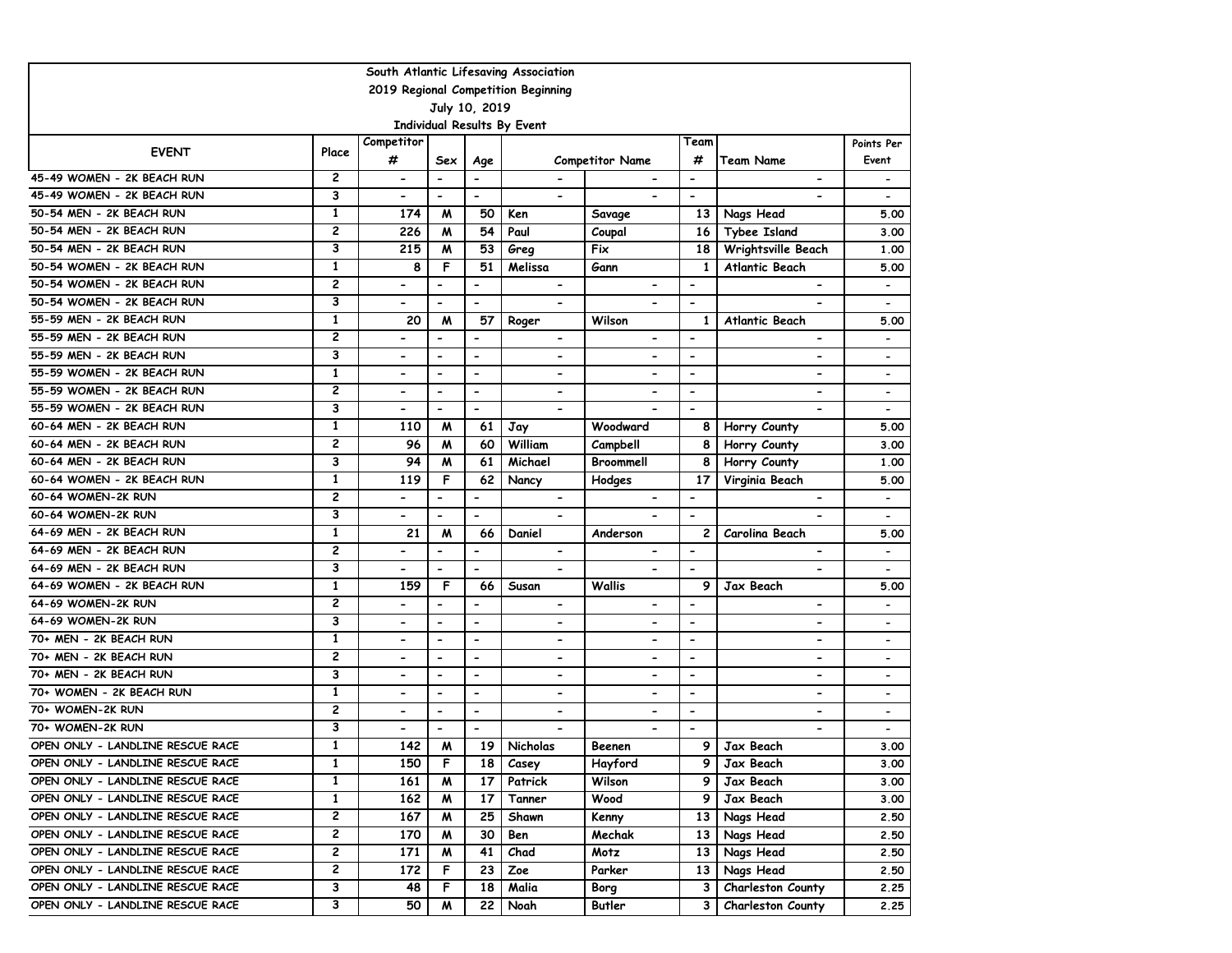| 2019 Regional Competition Beginning<br>July 10, 2019<br>Individual Results By Event<br>Competitor<br>Team<br>Points Per<br><b>EVENT</b><br>Place<br>#<br>#<br>Sex<br><b>Team Name</b><br><b>Competitor Name</b><br>Event<br>Age<br>OPEN ONLY - LANDLINE RESCUE RACE<br>3<br>58<br>23<br>Chase<br>Heffron<br>3<br><b>Charleston County</b><br>M<br>2.25<br>3<br>OPEN ONLY - LANDLINE RESCUE RACE<br>70<br>22<br>M<br>Peller<br>3<br><b>Charleston County</b><br>2.25<br>Jacob<br>OPEN ONLY - LANDLINE RESCUE RACE<br>4<br>$\mathbf{1}$<br>M<br>22<br>Atlantic Beach<br>1<br>2.00<br>Ryan<br>Aponte<br>4<br>2<br>F<br>19<br>OPEN ONLY - LANDLINE RESCUE RACE<br>$\mathbf{1}$<br>Lauren<br>Bass<br>Atlantic Beach<br>2.00<br>4<br>OPEN ONLY - LANDLINE RESCUE RACE<br>27<br><b>Blake</b><br>6<br>M<br>Ehlers<br>Atlantic Beach<br>2.00<br>1<br>4<br>OPEN ONLY - LANDLINE RESCUE RACE<br>24<br>10<br>M<br>Brian<br>Meehan<br>Atlantic Beach<br>2.00<br>1<br>5<br>F<br>20<br>4<br>OPEN ONLY - LANDLINE RESCUE RACE<br>$\mathbf{1}$<br>Atlantic Beach<br>1.75<br>Kayley<br>Delay<br>5<br>35<br>OPEN ONLY - LANDLINE RESCUE RACE<br>11<br>M<br>Garrett<br>$\mathbf{1}$<br>Atlantic Beach<br>1.75<br>Opper<br>5<br>16<br>18<br>M<br>$\mathbf{1}$<br>1.75<br>OPEN ONLY - LANDLINE RESCUE RACE<br>Kyle<br>Smithers<br>Atlantic Beach<br>5<br>18<br>20<br>Jake<br>OPEN ONLY - LANDLINE RESCUE RACE<br>M<br>Van Der Zee<br>$\mathbf{1}$<br>Atlantic Beach<br>1.75<br>OPEN ONLY - LANDLINE RESCUE RACE<br>127<br>33<br>6<br>M<br>Michael<br>Miller<br>17<br>Virginia Beach<br>1.25<br>125<br>F<br>17<br>OPEN ONLY - LANDLINE RESCUE RACE<br>6<br>Lilja<br>17<br>McKendry<br>Virginia Beach<br>1.25<br>OPEN ONLY - LANDLINE RESCUE RACE<br>6<br>123<br>M<br>25<br><b>McCann</b><br>17<br>Virginia Beach<br>1.25<br>Joseph<br>6<br>134<br>19<br>Mark<br>17<br>OPEN ONLY - LANDLINE RESCUE RACE<br>м<br>Rogerson<br>Virginia Beach<br>1.25<br>$\overline{7}$<br>26<br>Colin<br>OPEN ONLY - LANDLINE RESCUE RACE<br>114<br>M<br>Virginia Beach<br>17<br>1.00<br>Demers<br>7<br>OPEN ONLY - LANDLINE RESCUE RACE<br>115<br>28<br>Zachary<br>Fitzpatrick<br>17<br>Virginia Beach<br>M<br>1.00<br>$\overline{7}$<br>35<br>OPEN ONLY - LANDLINE RESCUE RACE<br>126<br>M<br>17<br>Sean<br>Millard<br>1.00<br>Virginia Beach<br>7<br>F<br>$\overline{20}$<br>OPEN ONLY - LANDLINE RESCUE RACE<br>132<br>17<br>Virginia Beach<br>1.00<br>Lauren<br>Rodriguez<br>8<br>97<br>45<br>M<br>8<br>OPEN ONLY - LANDLINE RESCUE RACE<br>Donnie<br>Constronstich<br>Horry County<br>0.75<br>OPEN ONLY - LANDLINE RESCUE RACE<br>8<br>29<br>98<br>M<br>Marcus<br>Fichtner<br>8<br>0.75<br>Horry County<br>8<br>OPEN ONLY - LANDLINE RESCUE RACE<br>99<br>24<br>M<br>Craig<br>Fleury<br>8<br>0.75<br>Horry County<br>8<br>F<br>21<br>OPEN ONLY - LANDLINE RESCUE RACE<br>106<br>Erin<br>8<br>Horry County<br>0.75<br>O'Hagan<br>9<br>OPEN ONLY - LANDLINE RESCUE RACE<br>190<br>F<br>23<br>Meredith<br>14<br>Duck<br>0.50<br>Hodges<br>9<br>21<br>193<br>M<br>14<br>OPEN ONLY - LANDLINE RESCUE RACE<br>Justin<br><b>Duck</b><br>0.50<br>Piery<br>9<br>194<br>22<br>14<br>OPEN ONLY - LANDLINE RESCUE RACE<br>F<br>Manuela<br>Duck<br>0.50<br>Sampaio<br>9<br>OPEN ONLY - LANDLINE RESCUE RACE<br>26<br>Michael<br>14<br>197<br>M<br><b>Duck</b><br>0.50<br>Young<br>10<br>OPEN ONLY - LANDLINE RESCUE RACE<br>$\overline{a}$<br>$\overline{\phantom{a}}$<br>$\overline{\phantom{0}}$<br>$\overline{a}$<br>$\blacksquare$<br>10<br>OPEN ONLY - LANDLINE RESCUE RACE<br>$\overline{\phantom{a}}$<br>$\blacksquare$<br>$\blacksquare$<br>$\blacksquare$<br>$\blacksquare$<br>$\blacksquare$<br>$\blacksquare$<br>$\overline{\phantom{a}}$<br>10<br>OPEN ONLY - LANDLINE RESCUE RACE<br>$\blacksquare$<br>$\blacksquare$<br>$\overline{\phantom{a}}$<br>٠<br>-<br>-<br>$\overline{\phantom{0}}$<br>$\qquad \qquad \blacksquare$<br>OPEN ONLY - LANDLINE RESCUE RACE<br>10<br>$\blacksquare$<br>$\blacksquare$<br>$\blacksquare$<br>$\overline{\phantom{a}}$<br>OPEN MEN - SURF RACE<br>$\mathbf{1}$<br>21<br>212<br>M<br>Jack<br><b>DeVries</b><br>18<br>Wrightsville Beach<br>12.00<br>2<br>OPEN MEN - SURF RACE<br>5<br>19<br>M<br>Miles<br><b>Atlantic Beach</b><br>Dupree<br>1<br>10.00<br>OPEN MEN - SURF RACE<br>3<br>220<br>M<br>20<br>Tom<br>18<br>Wrightsville Beach<br>9.00<br>Mcgovern<br>4<br><b>Hilton Head</b><br>OPEN MEN - SURF RACE<br>Gabriel<br>86<br>24<br>Miranda<br>8.00<br>M<br>7 I<br>5<br>OPEN MEN - SURF RACE<br>222<br>M<br>Nabell<br>7.00<br>25<br>Rett<br>18 <sub>1</sub><br><b>Wrightsville Beach</b><br>6<br>OPEN MEN - SURF RACE<br>168<br>20<br>Josh<br>Linton<br>Nags Head<br>5.00<br>M<br>13 I<br>7<br>OPEN MEN - SURF RACE<br>207<br>21<br>M<br>Noah<br>18 I<br>Wrightsville Beach<br>4.00<br>Cahan<br>8<br>OPEN MEN - SURF RACE<br>18<br>16<br>M<br>Kyle<br>Smithers<br>Atlantic Beach<br>3.00<br>1<br>9<br>9<br>18<br>OPEN MEN - SURF RACE<br>M<br>Igor<br>Atlantic Beach<br>2.00<br>Kazhuro<br>$\mathbf{1}$<br>10<br>OPEN MEN - SURF RACE<br>12<br>16<br>Kaleb<br>M<br>Atlantic Beach<br>1.00<br>Overby<br>$\mathbf{1}$<br>1<br>OPEN WOMEN - SURF RACE<br>111<br>F<br>18<br>Charlie<br>12.00<br>Burt<br>17<br>Virginia Beach<br>$\mathbf{2}$<br>OPEN WOMEN - SURF RACE<br>166<br>F<br>20<br>Cahill<br>13<br>Roisin<br>Nags Head<br>10.00 | South Atlantic Lifesaving Association |  |  |  |  |  |  |  |  |  |  |  |  |
|------------------------------------------------------------------------------------------------------------------------------------------------------------------------------------------------------------------------------------------------------------------------------------------------------------------------------------------------------------------------------------------------------------------------------------------------------------------------------------------------------------------------------------------------------------------------------------------------------------------------------------------------------------------------------------------------------------------------------------------------------------------------------------------------------------------------------------------------------------------------------------------------------------------------------------------------------------------------------------------------------------------------------------------------------------------------------------------------------------------------------------------------------------------------------------------------------------------------------------------------------------------------------------------------------------------------------------------------------------------------------------------------------------------------------------------------------------------------------------------------------------------------------------------------------------------------------------------------------------------------------------------------------------------------------------------------------------------------------------------------------------------------------------------------------------------------------------------------------------------------------------------------------------------------------------------------------------------------------------------------------------------------------------------------------------------------------------------------------------------------------------------------------------------------------------------------------------------------------------------------------------------------------------------------------------------------------------------------------------------------------------------------------------------------------------------------------------------------------------------------------------------------------------------------------------------------------------------------------------------------------------------------------------------------------------------------------------------------------------------------------------------------------------------------------------------------------------------------------------------------------------------------------------------------------------------------------------------------------------------------------------------------------------------------------------------------------------------------------------------------------------------------------------------------------------------------------------------------------------------------------------------------------------------------------------------------------------------------------------------------------------------------------------------------------------------------------------------------------------------------------------------------------------------------------------------------------------------------------------------------------------------------------------------------------------------------------------------------------------------------------------------------------------------------------------------------------------------------------------------------------------------------------------------------------------------------------------------------------------------------------------------------------------------------------------------------------------------------------------------------------------------------------------------------------------------------------------------------------------------------------------------------------------------------------------------------------------------------------------------------------------------------------------------------------------------------------------------------------------------------------------------------------------------------------------------------------------------------------------------------------------------------------------------------------------------------------------------------------------------------------------------------------------------------------------------------------------------------------------------------------------------------------------------------------------------------------------------------------------------------------------------------------------------------------------------------------------------------------------------------------------------------------------------------------------------------------------------------------------------------------------------------------------------------------------------------------------------|---------------------------------------|--|--|--|--|--|--|--|--|--|--|--|--|
|                                                                                                                                                                                                                                                                                                                                                                                                                                                                                                                                                                                                                                                                                                                                                                                                                                                                                                                                                                                                                                                                                                                                                                                                                                                                                                                                                                                                                                                                                                                                                                                                                                                                                                                                                                                                                                                                                                                                                                                                                                                                                                                                                                                                                                                                                                                                                                                                                                                                                                                                                                                                                                                                                                                                                                                                                                                                                                                                                                                                                                                                                                                                                                                                                                                                                                                                                                                                                                                                                                                                                                                                                                                                                                                                                                                                                                                                                                                                                                                                                                                                                                                                                                                                                                                                                                                                                                                                                                                                                                                                                                                                                                                                                                                                                                                                                                                                                                                                                                                                                                                                                                                                                                                                                                                                                                                                          |                                       |  |  |  |  |  |  |  |  |  |  |  |  |
|                                                                                                                                                                                                                                                                                                                                                                                                                                                                                                                                                                                                                                                                                                                                                                                                                                                                                                                                                                                                                                                                                                                                                                                                                                                                                                                                                                                                                                                                                                                                                                                                                                                                                                                                                                                                                                                                                                                                                                                                                                                                                                                                                                                                                                                                                                                                                                                                                                                                                                                                                                                                                                                                                                                                                                                                                                                                                                                                                                                                                                                                                                                                                                                                                                                                                                                                                                                                                                                                                                                                                                                                                                                                                                                                                                                                                                                                                                                                                                                                                                                                                                                                                                                                                                                                                                                                                                                                                                                                                                                                                                                                                                                                                                                                                                                                                                                                                                                                                                                                                                                                                                                                                                                                                                                                                                                                          |                                       |  |  |  |  |  |  |  |  |  |  |  |  |
|                                                                                                                                                                                                                                                                                                                                                                                                                                                                                                                                                                                                                                                                                                                                                                                                                                                                                                                                                                                                                                                                                                                                                                                                                                                                                                                                                                                                                                                                                                                                                                                                                                                                                                                                                                                                                                                                                                                                                                                                                                                                                                                                                                                                                                                                                                                                                                                                                                                                                                                                                                                                                                                                                                                                                                                                                                                                                                                                                                                                                                                                                                                                                                                                                                                                                                                                                                                                                                                                                                                                                                                                                                                                                                                                                                                                                                                                                                                                                                                                                                                                                                                                                                                                                                                                                                                                                                                                                                                                                                                                                                                                                                                                                                                                                                                                                                                                                                                                                                                                                                                                                                                                                                                                                                                                                                                                          |                                       |  |  |  |  |  |  |  |  |  |  |  |  |
|                                                                                                                                                                                                                                                                                                                                                                                                                                                                                                                                                                                                                                                                                                                                                                                                                                                                                                                                                                                                                                                                                                                                                                                                                                                                                                                                                                                                                                                                                                                                                                                                                                                                                                                                                                                                                                                                                                                                                                                                                                                                                                                                                                                                                                                                                                                                                                                                                                                                                                                                                                                                                                                                                                                                                                                                                                                                                                                                                                                                                                                                                                                                                                                                                                                                                                                                                                                                                                                                                                                                                                                                                                                                                                                                                                                                                                                                                                                                                                                                                                                                                                                                                                                                                                                                                                                                                                                                                                                                                                                                                                                                                                                                                                                                                                                                                                                                                                                                                                                                                                                                                                                                                                                                                                                                                                                                          |                                       |  |  |  |  |  |  |  |  |  |  |  |  |
|                                                                                                                                                                                                                                                                                                                                                                                                                                                                                                                                                                                                                                                                                                                                                                                                                                                                                                                                                                                                                                                                                                                                                                                                                                                                                                                                                                                                                                                                                                                                                                                                                                                                                                                                                                                                                                                                                                                                                                                                                                                                                                                                                                                                                                                                                                                                                                                                                                                                                                                                                                                                                                                                                                                                                                                                                                                                                                                                                                                                                                                                                                                                                                                                                                                                                                                                                                                                                                                                                                                                                                                                                                                                                                                                                                                                                                                                                                                                                                                                                                                                                                                                                                                                                                                                                                                                                                                                                                                                                                                                                                                                                                                                                                                                                                                                                                                                                                                                                                                                                                                                                                                                                                                                                                                                                                                                          |                                       |  |  |  |  |  |  |  |  |  |  |  |  |
|                                                                                                                                                                                                                                                                                                                                                                                                                                                                                                                                                                                                                                                                                                                                                                                                                                                                                                                                                                                                                                                                                                                                                                                                                                                                                                                                                                                                                                                                                                                                                                                                                                                                                                                                                                                                                                                                                                                                                                                                                                                                                                                                                                                                                                                                                                                                                                                                                                                                                                                                                                                                                                                                                                                                                                                                                                                                                                                                                                                                                                                                                                                                                                                                                                                                                                                                                                                                                                                                                                                                                                                                                                                                                                                                                                                                                                                                                                                                                                                                                                                                                                                                                                                                                                                                                                                                                                                                                                                                                                                                                                                                                                                                                                                                                                                                                                                                                                                                                                                                                                                                                                                                                                                                                                                                                                                                          |                                       |  |  |  |  |  |  |  |  |  |  |  |  |
|                                                                                                                                                                                                                                                                                                                                                                                                                                                                                                                                                                                                                                                                                                                                                                                                                                                                                                                                                                                                                                                                                                                                                                                                                                                                                                                                                                                                                                                                                                                                                                                                                                                                                                                                                                                                                                                                                                                                                                                                                                                                                                                                                                                                                                                                                                                                                                                                                                                                                                                                                                                                                                                                                                                                                                                                                                                                                                                                                                                                                                                                                                                                                                                                                                                                                                                                                                                                                                                                                                                                                                                                                                                                                                                                                                                                                                                                                                                                                                                                                                                                                                                                                                                                                                                                                                                                                                                                                                                                                                                                                                                                                                                                                                                                                                                                                                                                                                                                                                                                                                                                                                                                                                                                                                                                                                                                          |                                       |  |  |  |  |  |  |  |  |  |  |  |  |
|                                                                                                                                                                                                                                                                                                                                                                                                                                                                                                                                                                                                                                                                                                                                                                                                                                                                                                                                                                                                                                                                                                                                                                                                                                                                                                                                                                                                                                                                                                                                                                                                                                                                                                                                                                                                                                                                                                                                                                                                                                                                                                                                                                                                                                                                                                                                                                                                                                                                                                                                                                                                                                                                                                                                                                                                                                                                                                                                                                                                                                                                                                                                                                                                                                                                                                                                                                                                                                                                                                                                                                                                                                                                                                                                                                                                                                                                                                                                                                                                                                                                                                                                                                                                                                                                                                                                                                                                                                                                                                                                                                                                                                                                                                                                                                                                                                                                                                                                                                                                                                                                                                                                                                                                                                                                                                                                          |                                       |  |  |  |  |  |  |  |  |  |  |  |  |
|                                                                                                                                                                                                                                                                                                                                                                                                                                                                                                                                                                                                                                                                                                                                                                                                                                                                                                                                                                                                                                                                                                                                                                                                                                                                                                                                                                                                                                                                                                                                                                                                                                                                                                                                                                                                                                                                                                                                                                                                                                                                                                                                                                                                                                                                                                                                                                                                                                                                                                                                                                                                                                                                                                                                                                                                                                                                                                                                                                                                                                                                                                                                                                                                                                                                                                                                                                                                                                                                                                                                                                                                                                                                                                                                                                                                                                                                                                                                                                                                                                                                                                                                                                                                                                                                                                                                                                                                                                                                                                                                                                                                                                                                                                                                                                                                                                                                                                                                                                                                                                                                                                                                                                                                                                                                                                                                          |                                       |  |  |  |  |  |  |  |  |  |  |  |  |
|                                                                                                                                                                                                                                                                                                                                                                                                                                                                                                                                                                                                                                                                                                                                                                                                                                                                                                                                                                                                                                                                                                                                                                                                                                                                                                                                                                                                                                                                                                                                                                                                                                                                                                                                                                                                                                                                                                                                                                                                                                                                                                                                                                                                                                                                                                                                                                                                                                                                                                                                                                                                                                                                                                                                                                                                                                                                                                                                                                                                                                                                                                                                                                                                                                                                                                                                                                                                                                                                                                                                                                                                                                                                                                                                                                                                                                                                                                                                                                                                                                                                                                                                                                                                                                                                                                                                                                                                                                                                                                                                                                                                                                                                                                                                                                                                                                                                                                                                                                                                                                                                                                                                                                                                                                                                                                                                          |                                       |  |  |  |  |  |  |  |  |  |  |  |  |
|                                                                                                                                                                                                                                                                                                                                                                                                                                                                                                                                                                                                                                                                                                                                                                                                                                                                                                                                                                                                                                                                                                                                                                                                                                                                                                                                                                                                                                                                                                                                                                                                                                                                                                                                                                                                                                                                                                                                                                                                                                                                                                                                                                                                                                                                                                                                                                                                                                                                                                                                                                                                                                                                                                                                                                                                                                                                                                                                                                                                                                                                                                                                                                                                                                                                                                                                                                                                                                                                                                                                                                                                                                                                                                                                                                                                                                                                                                                                                                                                                                                                                                                                                                                                                                                                                                                                                                                                                                                                                                                                                                                                                                                                                                                                                                                                                                                                                                                                                                                                                                                                                                                                                                                                                                                                                                                                          |                                       |  |  |  |  |  |  |  |  |  |  |  |  |
|                                                                                                                                                                                                                                                                                                                                                                                                                                                                                                                                                                                                                                                                                                                                                                                                                                                                                                                                                                                                                                                                                                                                                                                                                                                                                                                                                                                                                                                                                                                                                                                                                                                                                                                                                                                                                                                                                                                                                                                                                                                                                                                                                                                                                                                                                                                                                                                                                                                                                                                                                                                                                                                                                                                                                                                                                                                                                                                                                                                                                                                                                                                                                                                                                                                                                                                                                                                                                                                                                                                                                                                                                                                                                                                                                                                                                                                                                                                                                                                                                                                                                                                                                                                                                                                                                                                                                                                                                                                                                                                                                                                                                                                                                                                                                                                                                                                                                                                                                                                                                                                                                                                                                                                                                                                                                                                                          |                                       |  |  |  |  |  |  |  |  |  |  |  |  |
|                                                                                                                                                                                                                                                                                                                                                                                                                                                                                                                                                                                                                                                                                                                                                                                                                                                                                                                                                                                                                                                                                                                                                                                                                                                                                                                                                                                                                                                                                                                                                                                                                                                                                                                                                                                                                                                                                                                                                                                                                                                                                                                                                                                                                                                                                                                                                                                                                                                                                                                                                                                                                                                                                                                                                                                                                                                                                                                                                                                                                                                                                                                                                                                                                                                                                                                                                                                                                                                                                                                                                                                                                                                                                                                                                                                                                                                                                                                                                                                                                                                                                                                                                                                                                                                                                                                                                                                                                                                                                                                                                                                                                                                                                                                                                                                                                                                                                                                                                                                                                                                                                                                                                                                                                                                                                                                                          |                                       |  |  |  |  |  |  |  |  |  |  |  |  |
|                                                                                                                                                                                                                                                                                                                                                                                                                                                                                                                                                                                                                                                                                                                                                                                                                                                                                                                                                                                                                                                                                                                                                                                                                                                                                                                                                                                                                                                                                                                                                                                                                                                                                                                                                                                                                                                                                                                                                                                                                                                                                                                                                                                                                                                                                                                                                                                                                                                                                                                                                                                                                                                                                                                                                                                                                                                                                                                                                                                                                                                                                                                                                                                                                                                                                                                                                                                                                                                                                                                                                                                                                                                                                                                                                                                                                                                                                                                                                                                                                                                                                                                                                                                                                                                                                                                                                                                                                                                                                                                                                                                                                                                                                                                                                                                                                                                                                                                                                                                                                                                                                                                                                                                                                                                                                                                                          |                                       |  |  |  |  |  |  |  |  |  |  |  |  |
|                                                                                                                                                                                                                                                                                                                                                                                                                                                                                                                                                                                                                                                                                                                                                                                                                                                                                                                                                                                                                                                                                                                                                                                                                                                                                                                                                                                                                                                                                                                                                                                                                                                                                                                                                                                                                                                                                                                                                                                                                                                                                                                                                                                                                                                                                                                                                                                                                                                                                                                                                                                                                                                                                                                                                                                                                                                                                                                                                                                                                                                                                                                                                                                                                                                                                                                                                                                                                                                                                                                                                                                                                                                                                                                                                                                                                                                                                                                                                                                                                                                                                                                                                                                                                                                                                                                                                                                                                                                                                                                                                                                                                                                                                                                                                                                                                                                                                                                                                                                                                                                                                                                                                                                                                                                                                                                                          |                                       |  |  |  |  |  |  |  |  |  |  |  |  |
|                                                                                                                                                                                                                                                                                                                                                                                                                                                                                                                                                                                                                                                                                                                                                                                                                                                                                                                                                                                                                                                                                                                                                                                                                                                                                                                                                                                                                                                                                                                                                                                                                                                                                                                                                                                                                                                                                                                                                                                                                                                                                                                                                                                                                                                                                                                                                                                                                                                                                                                                                                                                                                                                                                                                                                                                                                                                                                                                                                                                                                                                                                                                                                                                                                                                                                                                                                                                                                                                                                                                                                                                                                                                                                                                                                                                                                                                                                                                                                                                                                                                                                                                                                                                                                                                                                                                                                                                                                                                                                                                                                                                                                                                                                                                                                                                                                                                                                                                                                                                                                                                                                                                                                                                                                                                                                                                          |                                       |  |  |  |  |  |  |  |  |  |  |  |  |
|                                                                                                                                                                                                                                                                                                                                                                                                                                                                                                                                                                                                                                                                                                                                                                                                                                                                                                                                                                                                                                                                                                                                                                                                                                                                                                                                                                                                                                                                                                                                                                                                                                                                                                                                                                                                                                                                                                                                                                                                                                                                                                                                                                                                                                                                                                                                                                                                                                                                                                                                                                                                                                                                                                                                                                                                                                                                                                                                                                                                                                                                                                                                                                                                                                                                                                                                                                                                                                                                                                                                                                                                                                                                                                                                                                                                                                                                                                                                                                                                                                                                                                                                                                                                                                                                                                                                                                                                                                                                                                                                                                                                                                                                                                                                                                                                                                                                                                                                                                                                                                                                                                                                                                                                                                                                                                                                          |                                       |  |  |  |  |  |  |  |  |  |  |  |  |
|                                                                                                                                                                                                                                                                                                                                                                                                                                                                                                                                                                                                                                                                                                                                                                                                                                                                                                                                                                                                                                                                                                                                                                                                                                                                                                                                                                                                                                                                                                                                                                                                                                                                                                                                                                                                                                                                                                                                                                                                                                                                                                                                                                                                                                                                                                                                                                                                                                                                                                                                                                                                                                                                                                                                                                                                                                                                                                                                                                                                                                                                                                                                                                                                                                                                                                                                                                                                                                                                                                                                                                                                                                                                                                                                                                                                                                                                                                                                                                                                                                                                                                                                                                                                                                                                                                                                                                                                                                                                                                                                                                                                                                                                                                                                                                                                                                                                                                                                                                                                                                                                                                                                                                                                                                                                                                                                          |                                       |  |  |  |  |  |  |  |  |  |  |  |  |
|                                                                                                                                                                                                                                                                                                                                                                                                                                                                                                                                                                                                                                                                                                                                                                                                                                                                                                                                                                                                                                                                                                                                                                                                                                                                                                                                                                                                                                                                                                                                                                                                                                                                                                                                                                                                                                                                                                                                                                                                                                                                                                                                                                                                                                                                                                                                                                                                                                                                                                                                                                                                                                                                                                                                                                                                                                                                                                                                                                                                                                                                                                                                                                                                                                                                                                                                                                                                                                                                                                                                                                                                                                                                                                                                                                                                                                                                                                                                                                                                                                                                                                                                                                                                                                                                                                                                                                                                                                                                                                                                                                                                                                                                                                                                                                                                                                                                                                                                                                                                                                                                                                                                                                                                                                                                                                                                          |                                       |  |  |  |  |  |  |  |  |  |  |  |  |
|                                                                                                                                                                                                                                                                                                                                                                                                                                                                                                                                                                                                                                                                                                                                                                                                                                                                                                                                                                                                                                                                                                                                                                                                                                                                                                                                                                                                                                                                                                                                                                                                                                                                                                                                                                                                                                                                                                                                                                                                                                                                                                                                                                                                                                                                                                                                                                                                                                                                                                                                                                                                                                                                                                                                                                                                                                                                                                                                                                                                                                                                                                                                                                                                                                                                                                                                                                                                                                                                                                                                                                                                                                                                                                                                                                                                                                                                                                                                                                                                                                                                                                                                                                                                                                                                                                                                                                                                                                                                                                                                                                                                                                                                                                                                                                                                                                                                                                                                                                                                                                                                                                                                                                                                                                                                                                                                          |                                       |  |  |  |  |  |  |  |  |  |  |  |  |
|                                                                                                                                                                                                                                                                                                                                                                                                                                                                                                                                                                                                                                                                                                                                                                                                                                                                                                                                                                                                                                                                                                                                                                                                                                                                                                                                                                                                                                                                                                                                                                                                                                                                                                                                                                                                                                                                                                                                                                                                                                                                                                                                                                                                                                                                                                                                                                                                                                                                                                                                                                                                                                                                                                                                                                                                                                                                                                                                                                                                                                                                                                                                                                                                                                                                                                                                                                                                                                                                                                                                                                                                                                                                                                                                                                                                                                                                                                                                                                                                                                                                                                                                                                                                                                                                                                                                                                                                                                                                                                                                                                                                                                                                                                                                                                                                                                                                                                                                                                                                                                                                                                                                                                                                                                                                                                                                          |                                       |  |  |  |  |  |  |  |  |  |  |  |  |
|                                                                                                                                                                                                                                                                                                                                                                                                                                                                                                                                                                                                                                                                                                                                                                                                                                                                                                                                                                                                                                                                                                                                                                                                                                                                                                                                                                                                                                                                                                                                                                                                                                                                                                                                                                                                                                                                                                                                                                                                                                                                                                                                                                                                                                                                                                                                                                                                                                                                                                                                                                                                                                                                                                                                                                                                                                                                                                                                                                                                                                                                                                                                                                                                                                                                                                                                                                                                                                                                                                                                                                                                                                                                                                                                                                                                                                                                                                                                                                                                                                                                                                                                                                                                                                                                                                                                                                                                                                                                                                                                                                                                                                                                                                                                                                                                                                                                                                                                                                                                                                                                                                                                                                                                                                                                                                                                          |                                       |  |  |  |  |  |  |  |  |  |  |  |  |
|                                                                                                                                                                                                                                                                                                                                                                                                                                                                                                                                                                                                                                                                                                                                                                                                                                                                                                                                                                                                                                                                                                                                                                                                                                                                                                                                                                                                                                                                                                                                                                                                                                                                                                                                                                                                                                                                                                                                                                                                                                                                                                                                                                                                                                                                                                                                                                                                                                                                                                                                                                                                                                                                                                                                                                                                                                                                                                                                                                                                                                                                                                                                                                                                                                                                                                                                                                                                                                                                                                                                                                                                                                                                                                                                                                                                                                                                                                                                                                                                                                                                                                                                                                                                                                                                                                                                                                                                                                                                                                                                                                                                                                                                                                                                                                                                                                                                                                                                                                                                                                                                                                                                                                                                                                                                                                                                          |                                       |  |  |  |  |  |  |  |  |  |  |  |  |
|                                                                                                                                                                                                                                                                                                                                                                                                                                                                                                                                                                                                                                                                                                                                                                                                                                                                                                                                                                                                                                                                                                                                                                                                                                                                                                                                                                                                                                                                                                                                                                                                                                                                                                                                                                                                                                                                                                                                                                                                                                                                                                                                                                                                                                                                                                                                                                                                                                                                                                                                                                                                                                                                                                                                                                                                                                                                                                                                                                                                                                                                                                                                                                                                                                                                                                                                                                                                                                                                                                                                                                                                                                                                                                                                                                                                                                                                                                                                                                                                                                                                                                                                                                                                                                                                                                                                                                                                                                                                                                                                                                                                                                                                                                                                                                                                                                                                                                                                                                                                                                                                                                                                                                                                                                                                                                                                          |                                       |  |  |  |  |  |  |  |  |  |  |  |  |
|                                                                                                                                                                                                                                                                                                                                                                                                                                                                                                                                                                                                                                                                                                                                                                                                                                                                                                                                                                                                                                                                                                                                                                                                                                                                                                                                                                                                                                                                                                                                                                                                                                                                                                                                                                                                                                                                                                                                                                                                                                                                                                                                                                                                                                                                                                                                                                                                                                                                                                                                                                                                                                                                                                                                                                                                                                                                                                                                                                                                                                                                                                                                                                                                                                                                                                                                                                                                                                                                                                                                                                                                                                                                                                                                                                                                                                                                                                                                                                                                                                                                                                                                                                                                                                                                                                                                                                                                                                                                                                                                                                                                                                                                                                                                                                                                                                                                                                                                                                                                                                                                                                                                                                                                                                                                                                                                          |                                       |  |  |  |  |  |  |  |  |  |  |  |  |
|                                                                                                                                                                                                                                                                                                                                                                                                                                                                                                                                                                                                                                                                                                                                                                                                                                                                                                                                                                                                                                                                                                                                                                                                                                                                                                                                                                                                                                                                                                                                                                                                                                                                                                                                                                                                                                                                                                                                                                                                                                                                                                                                                                                                                                                                                                                                                                                                                                                                                                                                                                                                                                                                                                                                                                                                                                                                                                                                                                                                                                                                                                                                                                                                                                                                                                                                                                                                                                                                                                                                                                                                                                                                                                                                                                                                                                                                                                                                                                                                                                                                                                                                                                                                                                                                                                                                                                                                                                                                                                                                                                                                                                                                                                                                                                                                                                                                                                                                                                                                                                                                                                                                                                                                                                                                                                                                          |                                       |  |  |  |  |  |  |  |  |  |  |  |  |
|                                                                                                                                                                                                                                                                                                                                                                                                                                                                                                                                                                                                                                                                                                                                                                                                                                                                                                                                                                                                                                                                                                                                                                                                                                                                                                                                                                                                                                                                                                                                                                                                                                                                                                                                                                                                                                                                                                                                                                                                                                                                                                                                                                                                                                                                                                                                                                                                                                                                                                                                                                                                                                                                                                                                                                                                                                                                                                                                                                                                                                                                                                                                                                                                                                                                                                                                                                                                                                                                                                                                                                                                                                                                                                                                                                                                                                                                                                                                                                                                                                                                                                                                                                                                                                                                                                                                                                                                                                                                                                                                                                                                                                                                                                                                                                                                                                                                                                                                                                                                                                                                                                                                                                                                                                                                                                                                          |                                       |  |  |  |  |  |  |  |  |  |  |  |  |
|                                                                                                                                                                                                                                                                                                                                                                                                                                                                                                                                                                                                                                                                                                                                                                                                                                                                                                                                                                                                                                                                                                                                                                                                                                                                                                                                                                                                                                                                                                                                                                                                                                                                                                                                                                                                                                                                                                                                                                                                                                                                                                                                                                                                                                                                                                                                                                                                                                                                                                                                                                                                                                                                                                                                                                                                                                                                                                                                                                                                                                                                                                                                                                                                                                                                                                                                                                                                                                                                                                                                                                                                                                                                                                                                                                                                                                                                                                                                                                                                                                                                                                                                                                                                                                                                                                                                                                                                                                                                                                                                                                                                                                                                                                                                                                                                                                                                                                                                                                                                                                                                                                                                                                                                                                                                                                                                          |                                       |  |  |  |  |  |  |  |  |  |  |  |  |
|                                                                                                                                                                                                                                                                                                                                                                                                                                                                                                                                                                                                                                                                                                                                                                                                                                                                                                                                                                                                                                                                                                                                                                                                                                                                                                                                                                                                                                                                                                                                                                                                                                                                                                                                                                                                                                                                                                                                                                                                                                                                                                                                                                                                                                                                                                                                                                                                                                                                                                                                                                                                                                                                                                                                                                                                                                                                                                                                                                                                                                                                                                                                                                                                                                                                                                                                                                                                                                                                                                                                                                                                                                                                                                                                                                                                                                                                                                                                                                                                                                                                                                                                                                                                                                                                                                                                                                                                                                                                                                                                                                                                                                                                                                                                                                                                                                                                                                                                                                                                                                                                                                                                                                                                                                                                                                                                          |                                       |  |  |  |  |  |  |  |  |  |  |  |  |
|                                                                                                                                                                                                                                                                                                                                                                                                                                                                                                                                                                                                                                                                                                                                                                                                                                                                                                                                                                                                                                                                                                                                                                                                                                                                                                                                                                                                                                                                                                                                                                                                                                                                                                                                                                                                                                                                                                                                                                                                                                                                                                                                                                                                                                                                                                                                                                                                                                                                                                                                                                                                                                                                                                                                                                                                                                                                                                                                                                                                                                                                                                                                                                                                                                                                                                                                                                                                                                                                                                                                                                                                                                                                                                                                                                                                                                                                                                                                                                                                                                                                                                                                                                                                                                                                                                                                                                                                                                                                                                                                                                                                                                                                                                                                                                                                                                                                                                                                                                                                                                                                                                                                                                                                                                                                                                                                          |                                       |  |  |  |  |  |  |  |  |  |  |  |  |
|                                                                                                                                                                                                                                                                                                                                                                                                                                                                                                                                                                                                                                                                                                                                                                                                                                                                                                                                                                                                                                                                                                                                                                                                                                                                                                                                                                                                                                                                                                                                                                                                                                                                                                                                                                                                                                                                                                                                                                                                                                                                                                                                                                                                                                                                                                                                                                                                                                                                                                                                                                                                                                                                                                                                                                                                                                                                                                                                                                                                                                                                                                                                                                                                                                                                                                                                                                                                                                                                                                                                                                                                                                                                                                                                                                                                                                                                                                                                                                                                                                                                                                                                                                                                                                                                                                                                                                                                                                                                                                                                                                                                                                                                                                                                                                                                                                                                                                                                                                                                                                                                                                                                                                                                                                                                                                                                          |                                       |  |  |  |  |  |  |  |  |  |  |  |  |
|                                                                                                                                                                                                                                                                                                                                                                                                                                                                                                                                                                                                                                                                                                                                                                                                                                                                                                                                                                                                                                                                                                                                                                                                                                                                                                                                                                                                                                                                                                                                                                                                                                                                                                                                                                                                                                                                                                                                                                                                                                                                                                                                                                                                                                                                                                                                                                                                                                                                                                                                                                                                                                                                                                                                                                                                                                                                                                                                                                                                                                                                                                                                                                                                                                                                                                                                                                                                                                                                                                                                                                                                                                                                                                                                                                                                                                                                                                                                                                                                                                                                                                                                                                                                                                                                                                                                                                                                                                                                                                                                                                                                                                                                                                                                                                                                                                                                                                                                                                                                                                                                                                                                                                                                                                                                                                                                          |                                       |  |  |  |  |  |  |  |  |  |  |  |  |
|                                                                                                                                                                                                                                                                                                                                                                                                                                                                                                                                                                                                                                                                                                                                                                                                                                                                                                                                                                                                                                                                                                                                                                                                                                                                                                                                                                                                                                                                                                                                                                                                                                                                                                                                                                                                                                                                                                                                                                                                                                                                                                                                                                                                                                                                                                                                                                                                                                                                                                                                                                                                                                                                                                                                                                                                                                                                                                                                                                                                                                                                                                                                                                                                                                                                                                                                                                                                                                                                                                                                                                                                                                                                                                                                                                                                                                                                                                                                                                                                                                                                                                                                                                                                                                                                                                                                                                                                                                                                                                                                                                                                                                                                                                                                                                                                                                                                                                                                                                                                                                                                                                                                                                                                                                                                                                                                          |                                       |  |  |  |  |  |  |  |  |  |  |  |  |
|                                                                                                                                                                                                                                                                                                                                                                                                                                                                                                                                                                                                                                                                                                                                                                                                                                                                                                                                                                                                                                                                                                                                                                                                                                                                                                                                                                                                                                                                                                                                                                                                                                                                                                                                                                                                                                                                                                                                                                                                                                                                                                                                                                                                                                                                                                                                                                                                                                                                                                                                                                                                                                                                                                                                                                                                                                                                                                                                                                                                                                                                                                                                                                                                                                                                                                                                                                                                                                                                                                                                                                                                                                                                                                                                                                                                                                                                                                                                                                                                                                                                                                                                                                                                                                                                                                                                                                                                                                                                                                                                                                                                                                                                                                                                                                                                                                                                                                                                                                                                                                                                                                                                                                                                                                                                                                                                          |                                       |  |  |  |  |  |  |  |  |  |  |  |  |
|                                                                                                                                                                                                                                                                                                                                                                                                                                                                                                                                                                                                                                                                                                                                                                                                                                                                                                                                                                                                                                                                                                                                                                                                                                                                                                                                                                                                                                                                                                                                                                                                                                                                                                                                                                                                                                                                                                                                                                                                                                                                                                                                                                                                                                                                                                                                                                                                                                                                                                                                                                                                                                                                                                                                                                                                                                                                                                                                                                                                                                                                                                                                                                                                                                                                                                                                                                                                                                                                                                                                                                                                                                                                                                                                                                                                                                                                                                                                                                                                                                                                                                                                                                                                                                                                                                                                                                                                                                                                                                                                                                                                                                                                                                                                                                                                                                                                                                                                                                                                                                                                                                                                                                                                                                                                                                                                          |                                       |  |  |  |  |  |  |  |  |  |  |  |  |
|                                                                                                                                                                                                                                                                                                                                                                                                                                                                                                                                                                                                                                                                                                                                                                                                                                                                                                                                                                                                                                                                                                                                                                                                                                                                                                                                                                                                                                                                                                                                                                                                                                                                                                                                                                                                                                                                                                                                                                                                                                                                                                                                                                                                                                                                                                                                                                                                                                                                                                                                                                                                                                                                                                                                                                                                                                                                                                                                                                                                                                                                                                                                                                                                                                                                                                                                                                                                                                                                                                                                                                                                                                                                                                                                                                                                                                                                                                                                                                                                                                                                                                                                                                                                                                                                                                                                                                                                                                                                                                                                                                                                                                                                                                                                                                                                                                                                                                                                                                                                                                                                                                                                                                                                                                                                                                                                          |                                       |  |  |  |  |  |  |  |  |  |  |  |  |
|                                                                                                                                                                                                                                                                                                                                                                                                                                                                                                                                                                                                                                                                                                                                                                                                                                                                                                                                                                                                                                                                                                                                                                                                                                                                                                                                                                                                                                                                                                                                                                                                                                                                                                                                                                                                                                                                                                                                                                                                                                                                                                                                                                                                                                                                                                                                                                                                                                                                                                                                                                                                                                                                                                                                                                                                                                                                                                                                                                                                                                                                                                                                                                                                                                                                                                                                                                                                                                                                                                                                                                                                                                                                                                                                                                                                                                                                                                                                                                                                                                                                                                                                                                                                                                                                                                                                                                                                                                                                                                                                                                                                                                                                                                                                                                                                                                                                                                                                                                                                                                                                                                                                                                                                                                                                                                                                          |                                       |  |  |  |  |  |  |  |  |  |  |  |  |
|                                                                                                                                                                                                                                                                                                                                                                                                                                                                                                                                                                                                                                                                                                                                                                                                                                                                                                                                                                                                                                                                                                                                                                                                                                                                                                                                                                                                                                                                                                                                                                                                                                                                                                                                                                                                                                                                                                                                                                                                                                                                                                                                                                                                                                                                                                                                                                                                                                                                                                                                                                                                                                                                                                                                                                                                                                                                                                                                                                                                                                                                                                                                                                                                                                                                                                                                                                                                                                                                                                                                                                                                                                                                                                                                                                                                                                                                                                                                                                                                                                                                                                                                                                                                                                                                                                                                                                                                                                                                                                                                                                                                                                                                                                                                                                                                                                                                                                                                                                                                                                                                                                                                                                                                                                                                                                                                          |                                       |  |  |  |  |  |  |  |  |  |  |  |  |
|                                                                                                                                                                                                                                                                                                                                                                                                                                                                                                                                                                                                                                                                                                                                                                                                                                                                                                                                                                                                                                                                                                                                                                                                                                                                                                                                                                                                                                                                                                                                                                                                                                                                                                                                                                                                                                                                                                                                                                                                                                                                                                                                                                                                                                                                                                                                                                                                                                                                                                                                                                                                                                                                                                                                                                                                                                                                                                                                                                                                                                                                                                                                                                                                                                                                                                                                                                                                                                                                                                                                                                                                                                                                                                                                                                                                                                                                                                                                                                                                                                                                                                                                                                                                                                                                                                                                                                                                                                                                                                                                                                                                                                                                                                                                                                                                                                                                                                                                                                                                                                                                                                                                                                                                                                                                                                                                          |                                       |  |  |  |  |  |  |  |  |  |  |  |  |
|                                                                                                                                                                                                                                                                                                                                                                                                                                                                                                                                                                                                                                                                                                                                                                                                                                                                                                                                                                                                                                                                                                                                                                                                                                                                                                                                                                                                                                                                                                                                                                                                                                                                                                                                                                                                                                                                                                                                                                                                                                                                                                                                                                                                                                                                                                                                                                                                                                                                                                                                                                                                                                                                                                                                                                                                                                                                                                                                                                                                                                                                                                                                                                                                                                                                                                                                                                                                                                                                                                                                                                                                                                                                                                                                                                                                                                                                                                                                                                                                                                                                                                                                                                                                                                                                                                                                                                                                                                                                                                                                                                                                                                                                                                                                                                                                                                                                                                                                                                                                                                                                                                                                                                                                                                                                                                                                          |                                       |  |  |  |  |  |  |  |  |  |  |  |  |
|                                                                                                                                                                                                                                                                                                                                                                                                                                                                                                                                                                                                                                                                                                                                                                                                                                                                                                                                                                                                                                                                                                                                                                                                                                                                                                                                                                                                                                                                                                                                                                                                                                                                                                                                                                                                                                                                                                                                                                                                                                                                                                                                                                                                                                                                                                                                                                                                                                                                                                                                                                                                                                                                                                                                                                                                                                                                                                                                                                                                                                                                                                                                                                                                                                                                                                                                                                                                                                                                                                                                                                                                                                                                                                                                                                                                                                                                                                                                                                                                                                                                                                                                                                                                                                                                                                                                                                                                                                                                                                                                                                                                                                                                                                                                                                                                                                                                                                                                                                                                                                                                                                                                                                                                                                                                                                                                          |                                       |  |  |  |  |  |  |  |  |  |  |  |  |
|                                                                                                                                                                                                                                                                                                                                                                                                                                                                                                                                                                                                                                                                                                                                                                                                                                                                                                                                                                                                                                                                                                                                                                                                                                                                                                                                                                                                                                                                                                                                                                                                                                                                                                                                                                                                                                                                                                                                                                                                                                                                                                                                                                                                                                                                                                                                                                                                                                                                                                                                                                                                                                                                                                                                                                                                                                                                                                                                                                                                                                                                                                                                                                                                                                                                                                                                                                                                                                                                                                                                                                                                                                                                                                                                                                                                                                                                                                                                                                                                                                                                                                                                                                                                                                                                                                                                                                                                                                                                                                                                                                                                                                                                                                                                                                                                                                                                                                                                                                                                                                                                                                                                                                                                                                                                                                                                          |                                       |  |  |  |  |  |  |  |  |  |  |  |  |
|                                                                                                                                                                                                                                                                                                                                                                                                                                                                                                                                                                                                                                                                                                                                                                                                                                                                                                                                                                                                                                                                                                                                                                                                                                                                                                                                                                                                                                                                                                                                                                                                                                                                                                                                                                                                                                                                                                                                                                                                                                                                                                                                                                                                                                                                                                                                                                                                                                                                                                                                                                                                                                                                                                                                                                                                                                                                                                                                                                                                                                                                                                                                                                                                                                                                                                                                                                                                                                                                                                                                                                                                                                                                                                                                                                                                                                                                                                                                                                                                                                                                                                                                                                                                                                                                                                                                                                                                                                                                                                                                                                                                                                                                                                                                                                                                                                                                                                                                                                                                                                                                                                                                                                                                                                                                                                                                          |                                       |  |  |  |  |  |  |  |  |  |  |  |  |
|                                                                                                                                                                                                                                                                                                                                                                                                                                                                                                                                                                                                                                                                                                                                                                                                                                                                                                                                                                                                                                                                                                                                                                                                                                                                                                                                                                                                                                                                                                                                                                                                                                                                                                                                                                                                                                                                                                                                                                                                                                                                                                                                                                                                                                                                                                                                                                                                                                                                                                                                                                                                                                                                                                                                                                                                                                                                                                                                                                                                                                                                                                                                                                                                                                                                                                                                                                                                                                                                                                                                                                                                                                                                                                                                                                                                                                                                                                                                                                                                                                                                                                                                                                                                                                                                                                                                                                                                                                                                                                                                                                                                                                                                                                                                                                                                                                                                                                                                                                                                                                                                                                                                                                                                                                                                                                                                          |                                       |  |  |  |  |  |  |  |  |  |  |  |  |
|                                                                                                                                                                                                                                                                                                                                                                                                                                                                                                                                                                                                                                                                                                                                                                                                                                                                                                                                                                                                                                                                                                                                                                                                                                                                                                                                                                                                                                                                                                                                                                                                                                                                                                                                                                                                                                                                                                                                                                                                                                                                                                                                                                                                                                                                                                                                                                                                                                                                                                                                                                                                                                                                                                                                                                                                                                                                                                                                                                                                                                                                                                                                                                                                                                                                                                                                                                                                                                                                                                                                                                                                                                                                                                                                                                                                                                                                                                                                                                                                                                                                                                                                                                                                                                                                                                                                                                                                                                                                                                                                                                                                                                                                                                                                                                                                                                                                                                                                                                                                                                                                                                                                                                                                                                                                                                                                          |                                       |  |  |  |  |  |  |  |  |  |  |  |  |
|                                                                                                                                                                                                                                                                                                                                                                                                                                                                                                                                                                                                                                                                                                                                                                                                                                                                                                                                                                                                                                                                                                                                                                                                                                                                                                                                                                                                                                                                                                                                                                                                                                                                                                                                                                                                                                                                                                                                                                                                                                                                                                                                                                                                                                                                                                                                                                                                                                                                                                                                                                                                                                                                                                                                                                                                                                                                                                                                                                                                                                                                                                                                                                                                                                                                                                                                                                                                                                                                                                                                                                                                                                                                                                                                                                                                                                                                                                                                                                                                                                                                                                                                                                                                                                                                                                                                                                                                                                                                                                                                                                                                                                                                                                                                                                                                                                                                                                                                                                                                                                                                                                                                                                                                                                                                                                                                          |                                       |  |  |  |  |  |  |  |  |  |  |  |  |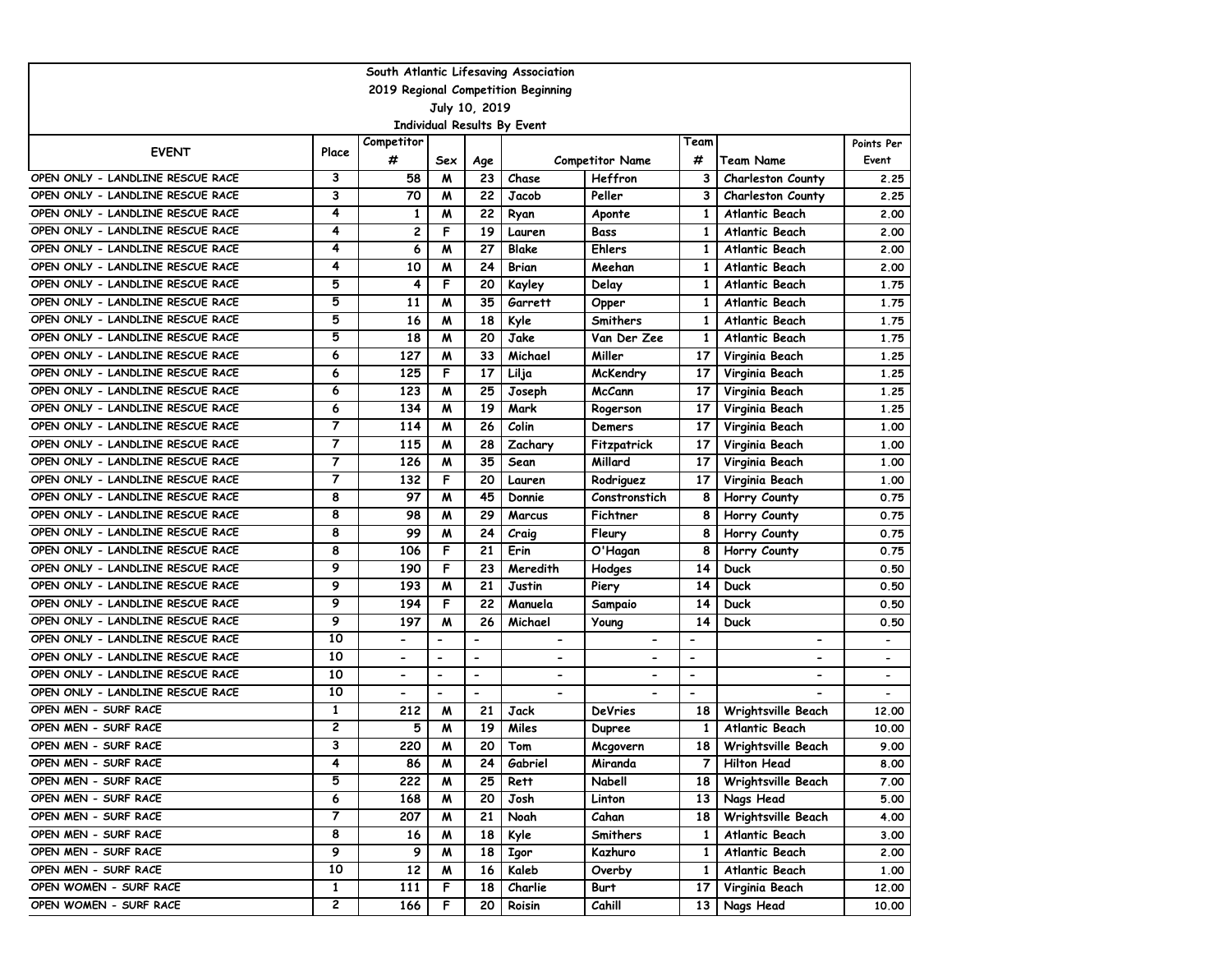| South Atlantic Lifesaving Association                |                |                          |                          |                          |                             |                          |                          |                          |                          |  |  |
|------------------------------------------------------|----------------|--------------------------|--------------------------|--------------------------|-----------------------------|--------------------------|--------------------------|--------------------------|--------------------------|--|--|
| 2019 Regional Competition Beginning<br>July 10, 2019 |                |                          |                          |                          |                             |                          |                          |                          |                          |  |  |
|                                                      |                |                          |                          |                          |                             |                          |                          |                          |                          |  |  |
|                                                      |                | Competitor               |                          |                          | Individual Results By Event |                          | Team                     |                          |                          |  |  |
| <b>EVENT</b>                                         | Place          | #                        | Sex                      | Age                      |                             | <b>Competitor Name</b>   | #                        | <b>Team Name</b>         | Points Per<br>Event      |  |  |
| OPEN WOMEN - SURF RACE                               | 3              | 205                      | F                        | 19                       | Evan                        | Arsenault                | 18                       | Wrightsville Beach       | 9.00                     |  |  |
| OPEN WOMEN - SURF RACE                               | 4              | 179                      | F                        | 25                       | <b>Bailie</b>               | Monahan                  | 5                        | Corolla                  | 8.00                     |  |  |
| OPEN WOMEN - SURF RACE                               | 5              | 194                      | F                        | 22                       | Manuela                     | Sampaio                  | 14                       | <b>Duck</b>              | 7.00                     |  |  |
| OPEN WOMEN - SURF RACE                               | 6              | 121                      | F                        | 24                       | Heather                     | Lundstrom                | 17                       | Virginia Beach           | 5.00                     |  |  |
| OPEN WOMEN - SURF RACE                               | 7              | 75                       | F                        | 20                       | Chelsea                     | <b>Borrowdale</b>        | 7                        | <b>Hilton Head</b>       | 4.00                     |  |  |
| OPEN WOMEN - SURF RACE                               | 8              | 172                      | F                        | 23                       | Zoe                         | Parker                   | 13                       | Nags Head                | 3.00                     |  |  |
| OPEN WOMEN - SURF RACE                               | 9              | 112                      | F                        | 25                       | Georgia                     | DaCruz                   | 17                       | Virginia Beach           | 2.00                     |  |  |
| OPEN WOMEN - SURF RACE                               | 10             | 19                       | F                        | 21                       | Francesca                   | Vandersluis              | 1                        | Atlantic Beach           | 1.00                     |  |  |
| 30-34 MEN - SURF RACE                                | $\mathbf{1}$   | 170                      | M                        | 30                       | Ben                         | Mechak                   | 13                       | Nags Head                | 5.00                     |  |  |
| 30-34 MEN - SURF RACE                                | 2              | 181                      | M                        | 31                       | Sean                        | Sonnenberg               | 5                        | Corolla                  | 3.00                     |  |  |
| 30-34 MEN - SURF RACE                                | 3              | 127                      | M                        | 33                       | Michael                     | Miller                   | 17                       | Virginia Beach           | 1.00                     |  |  |
| 30-34 WOMEN - SURF RACE                              | $\mathbf{1}$   | 130                      | F                        | 32                       | Blaine                      | Regan                    | 17                       | Virginia Beach           | 5.00                     |  |  |
| 30-34 WOMEN - SURF RACE                              | 2              | 15                       | F                        | 31                       | Ashley                      | Raymond                  | $\mathbf{1}$             | Atlantic Beach           | 3.00                     |  |  |
| 30-34 WOMEN - SURF RACE                              | 3              | 214                      | F                        | 31                       | Kristi                      | Falco                    | 18                       | Wrightsville Beach       | 1.00                     |  |  |
| 35-39 MEN - SURF RACE                                | 1              | 116                      | M                        | 35                       | Patrick                     | Frisk                    | 17                       | Virginia Beach           | 5.00                     |  |  |
| 35-39 MEN - SURF RACE                                | 2              | 11                       | M                        | 35                       | Garrett                     | Opper                    | $\mathbf{1}$             | <b>Atlantic Beach</b>    | 3.00                     |  |  |
| 35-39 MEN - SURF RACE                                | 3              | 89                       | M                        | 36                       | Justin                      | Tornabuono               | 7                        | <b>Hilton Head</b>       | 1.00                     |  |  |
| 35-39 WOMEN - SURF RACE                              | $\mathbf{1}$   | 218                      | F                        | 35                       | Kristen                     | Jeno                     | 18                       | Wrightsville Beach       | 5.00                     |  |  |
| 35-39 WOMEN - SURF RACE                              | $\overline{c}$ | 182                      | F                        | 36                       | Jeanne                      | Macdonald                | 8                        | Horry County             | 3.00                     |  |  |
| 35-39 WOMEN - SURF RACE                              | 3              |                          |                          |                          |                             |                          |                          |                          |                          |  |  |
| 40-44 MEN - SURF RACE                                | 1              | 202                      | M                        | 42                       | Ivo B                       | Pavlov                   | 1                        | Atlantic Beach           | 5.00                     |  |  |
| 40-44 MEN - SURF RACE                                | 2              | 191                      | M                        | 42                       | Phill                       | Lloyd                    | 14                       | Duck                     | 3.00                     |  |  |
| 40-44 MEN - SURF RACE                                | 3              | 185                      | M                        | 43                       | Shaun                       | Buen                     | 5                        | Corolla                  | 1.00                     |  |  |
| 40-44 WOMEN - SURF RACE                              | 1              | 195                      | F                        | 40                       | Sylvia                      | Wolff                    | 14                       | Duck                     | 5.00                     |  |  |
| 40-44 WOMEN - SURF RACE                              | 2              |                          | $\overline{\phantom{a}}$ | $\overline{\phantom{a}}$ | $\blacksquare$              | -                        |                          | $\blacksquare$           | $\overline{\phantom{a}}$ |  |  |
| 40-44 WOMEN - SURF RACE                              | 3              | $\blacksquare$           | $\overline{\phantom{a}}$ | $\overline{\phantom{a}}$ |                             |                          | $\overline{\phantom{a}}$ |                          |                          |  |  |
| 44-49 MEN - SURF RACE                                | $\mathbf{1}$   | 151                      | M                        | 47                       | Bill                        | Horn                     | 9                        | Jax Beach                | 5.00                     |  |  |
| 44-49 MEN - SURF RACE                                | 2              | 117                      | M                        | 48                       | Thomas                      | Gill                     | 17                       | Virginia Beach           | 3.00                     |  |  |
| 44-49 MEN - SURF RACE                                | 3              | 152                      | м                        | 45                       | Bryon                       | Iveson                   | 9                        | Jax Beach                | 1.00                     |  |  |
| 44-49 WOMEN - SURF RACE                              | 1              |                          | $\overline{\phantom{a}}$ | $\overline{\phantom{a}}$ | -                           |                          |                          |                          | $\overline{\phantom{a}}$ |  |  |
| 44-49 WOMEN - SURF RACE                              | 2              | $\overline{\phantom{0}}$ | $\blacksquare$           | $\overline{\phantom{a}}$ | $\overline{\phantom{0}}$    | $\overline{\phantom{0}}$ | $\overline{\phantom{a}}$ |                          | $\overline{\phantom{a}}$ |  |  |
| 44-49 WOMEN - SURF RACE                              | 3              | $\overline{\phantom{0}}$ | $\blacksquare$           | $\overline{\phantom{a}}$ | Ξ.                          | $\overline{\phantom{0}}$ | $\blacksquare$           | $\blacksquare$           |                          |  |  |
| 50-54 MEN - SURF RACE                                | $\mathbf{1}$   | 163                      | M                        | 50                       | Thomas                      | Wright                   | 9                        | Jax Beach                | 5.00                     |  |  |
| 50-54 MEN - SURF RACE                                | 2              | 174                      | M                        | 50                       | Ken                         | Savage                   |                          | 13 Nags Head             | 3.00                     |  |  |
| 50-54 MEN - SURF RACE                                | 3              | 45                       | M                        | 50                       | Chester                     | Tyson                    | 2 <sub>1</sub>           | Carolina Beach           | 1.00                     |  |  |
| 50-54 WOMEN - SURF RACE                              | $\mathbf{1}$   | 8                        | F                        | 51                       | Melissa                     | Gann                     | $\mathbf{1}$             | Atlantic Beach           | 5.00                     |  |  |
| 50-54 WOMEN - SURF RACE                              | $\overline{2}$ | $\overline{\phantom{0}}$ | $\overline{\phantom{a}}$ | $\overline{\phantom{a}}$ | $\blacksquare$              | $\overline{\phantom{a}}$ | $\overline{\phantom{a}}$ | $\blacksquare$           | $\overline{\phantom{0}}$ |  |  |
| 50-54 WOMEN - SURF RACE                              | 3              | $\overline{\phantom{0}}$ | $\blacksquare$           | $\blacksquare$           | $\overline{\phantom{0}}$    |                          | $\blacksquare$           |                          | $\blacksquare$           |  |  |
| 55-59 MEN - SURF RACE                                | $\mathbf{1}$   | 187                      | M                        | 58                       | Mirek                       | Dabrowski                | 14                       | Duck                     | 5.00                     |  |  |
| 55-59 MEN - SURF RACE                                | $\mathbf{2}$   | 20                       | M                        | 57                       | Roger                       | Wilson                   | $\mathbf{1}$             | Atlantic Beach           | 3.00                     |  |  |
| 55-59 MEN - SURF RACE                                | 3              |                          |                          |                          |                             |                          | $\overline{\phantom{a}}$ |                          |                          |  |  |
| 55-59 WOMEN - SURF RACE                              | $\overline{1}$ | $\overline{\phantom{0}}$ | $\overline{\phantom{0}}$ | $\overline{\phantom{a}}$ | $\blacksquare$              | $\overline{\phantom{0}}$ | $\overline{\phantom{a}}$ | $\overline{\phantom{0}}$ | $\blacksquare$           |  |  |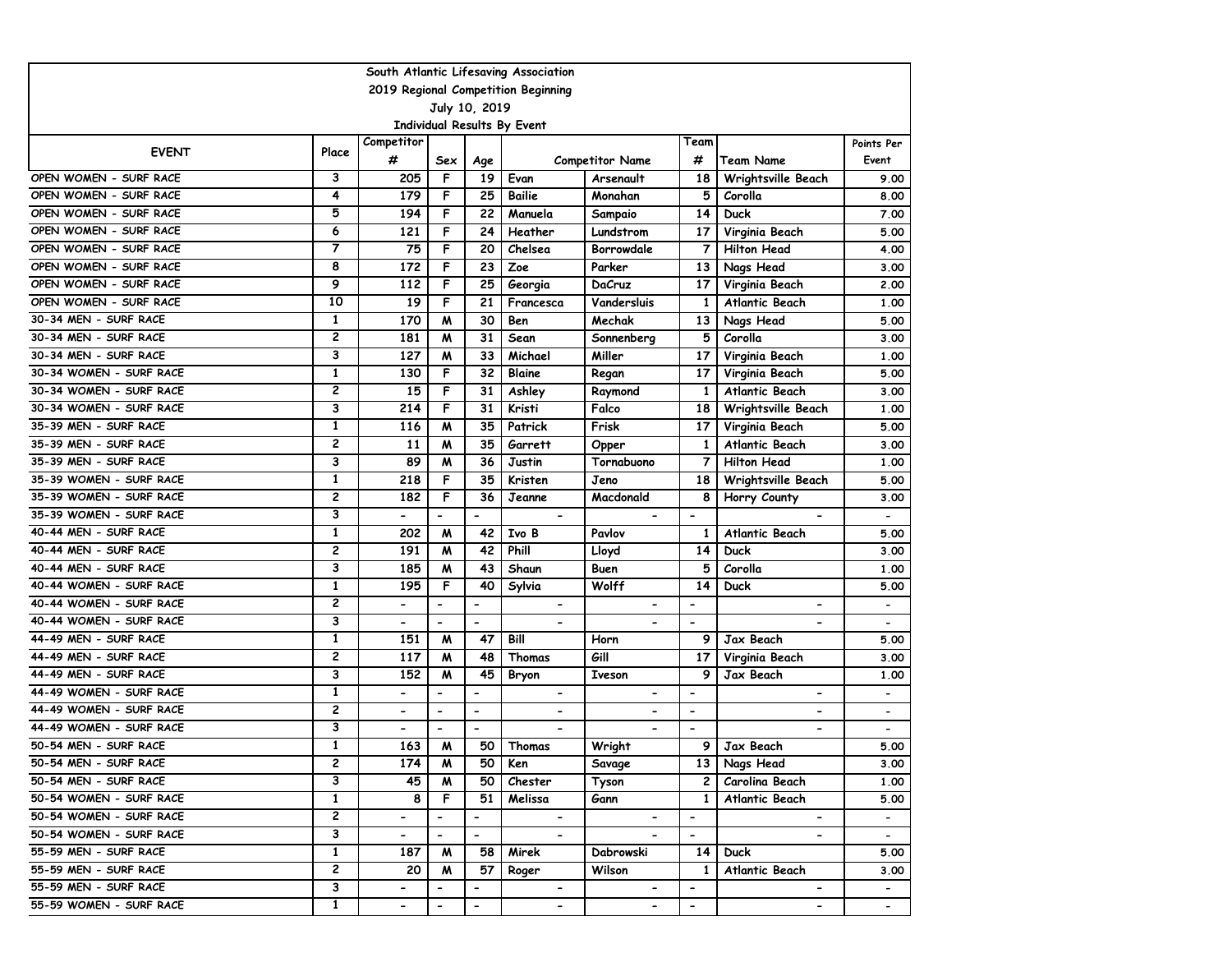| South Atlantic Lifesaving Association |                         |                          |                          |                              |                             |                          |                          |                          |                          |  |  |
|---------------------------------------|-------------------------|--------------------------|--------------------------|------------------------------|-----------------------------|--------------------------|--------------------------|--------------------------|--------------------------|--|--|
| 2019 Regional Competition Beginning   |                         |                          |                          |                              |                             |                          |                          |                          |                          |  |  |
|                                       |                         |                          |                          | July 10, 2019                |                             |                          |                          |                          |                          |  |  |
|                                       |                         |                          |                          |                              | Individual Results By Event |                          |                          |                          |                          |  |  |
| <b>EVENT</b>                          | Place                   | Competitor<br>#          | Sex                      | Age                          |                             | <b>Competitor Name</b>   | Team<br>#                | Team Name                | Points Per<br>Event      |  |  |
| 55-59 WOMEN - SURF RACE               | 2                       | $\blacksquare$           | $\blacksquare$           | $\blacksquare$               |                             |                          | $\overline{\phantom{a}}$ |                          |                          |  |  |
| 55-59 WOMEN - SURF RACE               | 3                       | $\overline{\phantom{a}}$ | $\overline{\phantom{a}}$ | $\overline{\phantom{a}}$     | $\blacksquare$              | -                        | $\overline{\phantom{a}}$ |                          |                          |  |  |
| 60-64 MEN - SURF RACE                 | $\mathbf{1}$            | 110                      | M                        | 61                           | Jay                         | Woodward                 | 8                        | Horry County             | 5.00                     |  |  |
| 60-64 MEN - SURF RACE                 | 2                       | 94                       | м                        | 61                           | Michael                     | Broommell                | 8                        | Horry County             | 3.00                     |  |  |
| 60-64 MEN - SURF RACE                 | 3                       | 57                       | м                        | 64                           | John                        | Hall                     | 3                        | Charleston County        | 1.00                     |  |  |
| 60-64 WOMEN - SURF RACE               | 1                       | 119                      | F                        | 62                           | Nancy                       | Hodges                   | 17                       | Virginia Beach           | 5.00                     |  |  |
| 60-64 WOMEN - SURF RACE               | $\overline{2}$          | $\overline{\phantom{0}}$ | $\overline{\phantom{a}}$ | $\overline{\phantom{a}}$     | $\hbox{\small -}$           | $\overline{\phantom{a}}$ | $\overline{\phantom{a}}$ | $\overline{\phantom{a}}$ | $\overline{\phantom{a}}$ |  |  |
| 60-64 WOMEN - SURF RACE               | 3                       | $\overline{\phantom{0}}$ | $\overline{\phantom{a}}$ | $\blacksquare$               | $\overline{\phantom{0}}$    |                          | $\blacksquare$           |                          | $\overline{\phantom{a}}$ |  |  |
| 65-69 MEN - SURF RACE                 | 1                       | 21                       | M                        | 66                           | Daniel                      | Anderson                 | 2                        | Carolina Beach           | 5.00                     |  |  |
| 65-69 MEN - SURF RACE                 | 2                       | 146                      | м                        | 65                           | Jim                         | Emery                    | 9                        | Jax Beach                | 3.00                     |  |  |
| 65-69 MEN - SURF RACE                 | 3                       |                          |                          | $\overline{\phantom{0}}$     |                             | $\overline{\phantom{0}}$ |                          | $\overline{\phantom{a}}$ |                          |  |  |
| 65-69 WOMEN - SURF RACE               | $\mathbf{1}$            | 159                      | F                        | 66                           | Susan                       | Wallis                   | 9                        | Jax Beach                | 5.00                     |  |  |
| 65-69 WOMEN - SURF RACE               | 2                       | -                        | $\blacksquare$           | $\overline{\phantom{0}}$     | $\overline{\phantom{0}}$    | -                        | $\overline{\phantom{a}}$ | -                        | $\overline{\phantom{a}}$ |  |  |
| 65-69 WOMEN - SURF RACE               | 3                       | -                        | $\hbox{\small -}$        | $\overline{\phantom{0}}$     | ۰                           | -                        | $\overline{\phantom{a}}$ | $\overline{\phantom{0}}$ | $\overline{\phantom{a}}$ |  |  |
| 70+ MEN - SURF RACE                   | 1                       |                          | $\overline{\phantom{a}}$ | $\overline{\phantom{a}}$     | -                           | -                        | $\overline{\phantom{a}}$ | $\overline{\phantom{a}}$ | $\overline{\phantom{a}}$ |  |  |
| 70+ MEN - SURF RACE                   | 2                       | $\overline{\phantom{a}}$ | $\blacksquare$           | $\hbox{\small -}$            | $\overline{\phantom{a}}$    | $\overline{\phantom{0}}$ | $\overline{\phantom{a}}$ | $\overline{\phantom{a}}$ | $\overline{\phantom{a}}$ |  |  |
| 70+ MEN - SURF RACE                   | 3                       | $\blacksquare$           | $\blacksquare$           | $\blacksquare$               | $\overline{\phantom{0}}$    | $\overline{\phantom{0}}$ | $\overline{\phantom{a}}$ | $\blacksquare$           | $\overline{\phantom{a}}$ |  |  |
| 70+ WOMEN - SURF RACE                 | $\mathbf{1}$            | $\overline{\phantom{0}}$ | $\blacksquare$           | $\overline{\phantom{a}}$     | $\overline{\phantom{0}}$    | $\overline{\phantom{0}}$ | $\overline{\phantom{a}}$ | $\overline{\phantom{a}}$ | $\overline{\phantom{a}}$ |  |  |
| 70+ WOMEN - SURF RACE                 | 2                       | $\overline{\phantom{0}}$ | $\blacksquare$           | $\qquad \qquad \blacksquare$ | $\overline{\phantom{0}}$    | $\overline{\phantom{0}}$ | $\blacksquare$           |                          | $\overline{\phantom{a}}$ |  |  |
| 70+ WOMEN - SURF RACE                 | 3                       |                          |                          | $\qquad \qquad \blacksquare$ |                             |                          | ٠                        |                          | $\overline{\phantom{a}}$ |  |  |
| OPEN MEN - BOARD RACE                 | 1                       | 148                      | M                        | 28                           | Richard                     | Ghiotto                  | 9                        | Jax Beach                | 12.00                    |  |  |
| OPEN MEN - BOARD RACE                 | 2                       | 168                      | M                        | 20                           | Josh                        | Linton                   | 13                       | Nags Head                | 10.00                    |  |  |
| OPEN MEN - BOARD RACE                 | 3                       | 60                       | M                        | 22                           | Max                         | <b>Hutton</b>            | 3                        | Charleston County        | 9.00                     |  |  |
| OPEN MEN - BOARD RACE                 | 4                       | 143                      | M                        | 18                           | Keegan                      | Byrnes                   | 9                        | Jax Beach                | 8.00                     |  |  |
| OPEN MEN - BOARD RACE                 | 5                       | 167                      | M                        | 25                           | Shawn                       | Kenny                    | 13                       | Nags Head                | 7.00                     |  |  |
| OPEN MEN - BOARD RACE                 | 6                       | 149                      | м                        | 34                           | Ross                        | Ghiotto                  | 9                        | Jax Beach                | 5.00                     |  |  |
| OPEN MEN - BOARD RACE                 | 7                       | 181                      | м                        | 31                           | Sean                        | Sonnenberg               | 5                        | Corolla                  | 4.00                     |  |  |
| OPEN MEN - BOARD RACE                 | 8                       | 5                        | M                        | 19                           | Miles                       | <b>Dupree</b>            | $\mathbf{1}$             | Atlantic Beach           | 3.00                     |  |  |
| OPEN MEN - BOARD RACE                 | 9                       | $\overline{7}$           | M                        | 18                           | Cory                        | Gann                     | $\mathbf{1}$             | Atlantic Beach           | 2.00                     |  |  |
| OPEN MEN - BOARD RACE                 | 10                      | 198                      | M                        | 23                           | Riley                       | Young                    | 14                       | Duck                     | 1.00                     |  |  |
| OPEN WOMEN - BOARD RACE               | 1                       | 172                      | F                        | 23                           | Zoe                         | Parker                   | 13                       | Nags Head                | 12.00                    |  |  |
| OPEN WOMEN - BOARD RACE               | 2                       | 166                      | F                        | 20                           | Roisin                      | Cahill                   | 13                       | Nags Head                | 10.00                    |  |  |
| OPEN WOMEN - BOARD RACE               | 3                       | 164                      | F                        | 21                           | Kathleen                    | Belliveau                | 13                       | Nags Head                | 9.00                     |  |  |
| OPEN WOMEN - BOARD RACE               | 4                       | 177                      | F                        | 23                           | Jessica                     | Wallace                  | 13                       | Nags Head                | 8.00                     |  |  |
| OPEN WOMEN - BOARD RACE               | 5                       | 155                      | F                        | 17                           | Sarah                       | McMullin                 | 9                        | Jax Beach                | 7.00                     |  |  |
| OPEN WOMEN - BOARD RACE               | 6                       | 150                      | F                        | 18                           | Casey                       | Hayford                  | 9                        | Jax Beach                | 5.00                     |  |  |
| OPEN WOMEN - BOARD RACE               | $\overline{\mathbf{z}}$ | 192                      | F                        | 17                           | Codie                       | Patterson                | 14                       | <b>Duck</b>              | 4.00                     |  |  |
| OPEN WOMEN - BOARD RACE               | 8                       | 200                      | F                        | 23                           | Annie                       | Garner                   | 9                        | Jax Beach                | 3.00                     |  |  |
| OPEN WOMEN - BOARD RACE               | 9                       | 53                       | F                        | 22                           | Emma                        | Cvitanovich              | 3                        | Charleston County        | 2.00                     |  |  |
| OPEN WOMEN - BOARD RACE               | 10                      | 121                      | F                        | 24                           | Heather                     | Lundstrom                | 17                       | Virginia Beach           | 1.00                     |  |  |
| 30-34 MEN - BOARD RACE                | 1                       | 181                      | M                        | 31                           | Sean                        | Sonnenberg               | 5                        | Corolla                  | 5.00                     |  |  |
| 30-34 MEN - BOARD RACE                | 2                       | 149                      | M                        | 34                           | Ross                        | Ghiotto                  | 9                        | Jax Beach                | 3.00                     |  |  |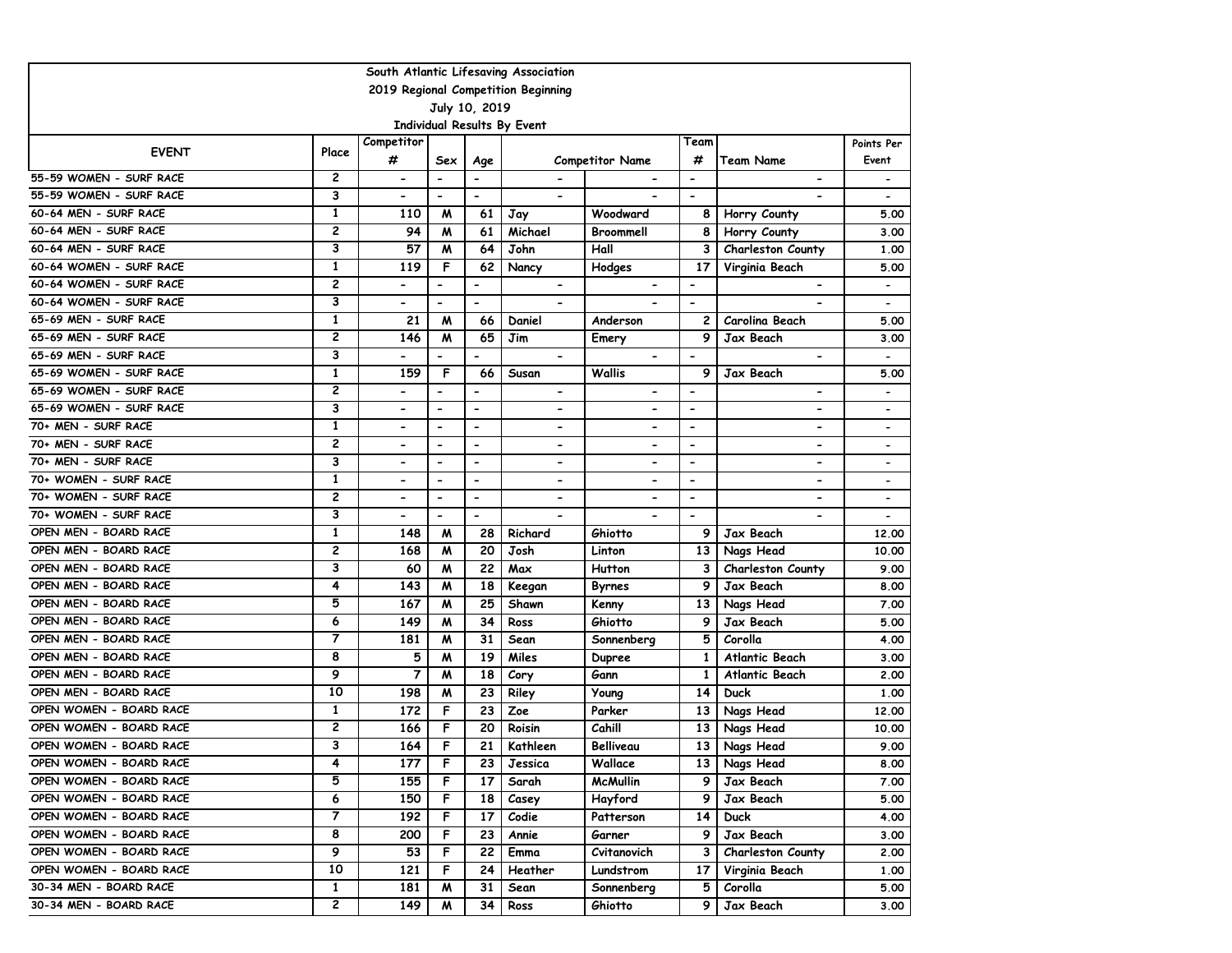|                                              | South Atlantic Lifesaving Association |                          |                              |                              |                          |                                  |                          |                               |                          |  |  |  |
|----------------------------------------------|---------------------------------------|--------------------------|------------------------------|------------------------------|--------------------------|----------------------------------|--------------------------|-------------------------------|--------------------------|--|--|--|
| 2019 Regional Competition Beginning          |                                       |                          |                              |                              |                          |                                  |                          |                               |                          |  |  |  |
| July 10, 2019<br>Individual Results By Event |                                       |                          |                              |                              |                          |                                  |                          |                               |                          |  |  |  |
|                                              |                                       |                          |                              |                              |                          |                                  |                          |                               |                          |  |  |  |
| <b>EVENT</b>                                 | Place                                 | Competitor<br>#          |                              |                              |                          |                                  | Team<br>#                |                               | Points Per<br>Event      |  |  |  |
| 30-34 MEN - BOARD RACE                       | 3                                     | 170                      | Sex<br>M                     | Age<br>30                    | Ben                      | <b>Competitor Name</b><br>Mechak | 13                       | <b>Team Name</b><br>Nags Head | 1.00                     |  |  |  |
| 30-34 WOMEN - BOARD RACE                     | $\mathbf{1}$                          | 214                      | F                            | 31                           | Kristi                   | Falco                            | 18                       | Wrightsville Beach            | 5.00                     |  |  |  |
| 30-34 WOMEN - BOARD RACE                     | $\overline{\mathbf{c}}$               | 130                      | F                            | 32                           | <b>Blaine</b>            | Regan                            | 17                       | Virginia Beach                | 3.00                     |  |  |  |
| 30-34 WOMEN - BOARD RACE                     | 3                                     | 103                      | F                            | 30                           | May                      | Lauzon                           | 8                        | Horry County                  | 1,00                     |  |  |  |
| 35-39 MEN - BOARD RACE                       | $\mathbf{1}$                          | 116                      | M                            | 35                           | Patrick                  | Frisk                            | 17                       | Virginia Beach                | 5.00                     |  |  |  |
| 35-39 MEN - BOARD RACE                       | $\overline{c}$                        | 11                       | М                            | 35                           | Garrett                  | Opper                            | 1                        | Atlantic Beach                | 3.00                     |  |  |  |
| 35-39 MEN - BOARD RACE                       | 3                                     |                          | $\overline{\phantom{a}}$     | $\qquad \qquad \blacksquare$ | $\overline{\phantom{a}}$ |                                  | $\overline{\phantom{a}}$ | $\overline{\phantom{0}}$      |                          |  |  |  |
| 35-39 WOMEN - BOARD RACE                     | $\mathbf{1}$                          | 218                      | F                            | 35                           | Kristen                  | Jeno                             | 18                       | Wrightsville Beach            | 5.00                     |  |  |  |
| 35-39 WOMEN - BOARD RACE                     | $\overline{c}$                        | 182                      | F                            | 36                           | Jeanne                   | Macdonald                        | 8                        | Horry County                  | 3.00                     |  |  |  |
| 35-39 WOMEN - BOARD RACE                     | 3                                     |                          | $\overline{\phantom{0}}$     |                              |                          |                                  | $\overline{\phantom{0}}$ |                               |                          |  |  |  |
| 40-44 MEN - BOARD RACE                       | 1                                     | 202                      | M                            | 42                           | Ivo B                    | Pavlov                           | 1                        | Atlantic Beach                | 5.00                     |  |  |  |
| 40-44 MEN - BOARD RACE                       | $\overline{c}$                        | 171                      | M                            | 41                           | Chad                     | Motz                             | 13                       | Nags Head                     | 3.00                     |  |  |  |
| 40-44 MEN - BOARD RACE                       | 3                                     | 185                      | M                            | 43                           | Shaun                    | Buen                             | 5                        | Corolla                       | 1,00                     |  |  |  |
| 40-44 WOMEN - BOARD RACE                     | 1                                     | 195                      | F                            | 40                           | Sylvia                   | Wolff                            | 14                       | <b>Duck</b>                   | 5.00                     |  |  |  |
| 40-44 WOMEN - BOARD RACE                     | 2                                     |                          | $\overline{\phantom{a}}$     | $\qquad \qquad \blacksquare$ | $\overline{\phantom{a}}$ | $\blacksquare$                   | $\overline{\phantom{0}}$ | $\overline{\phantom{0}}$      |                          |  |  |  |
| 40-44 WOMEN - BOARD RACE                     | 3                                     |                          | $\overline{\phantom{a}}$     | $\overline{\phantom{a}}$     | $\overline{\phantom{a}}$ |                                  | $\overline{\phantom{a}}$ | ۰                             | $\overline{\phantom{a}}$ |  |  |  |
| 45-49 MEN - BOARD RACE                       | $\mathbf{1}$                          | 152                      | M                            | 45                           | Bryon                    | <b>Iveson</b>                    | 9                        | Jax Beach                     | 5.00                     |  |  |  |
| 45-49 MEN - BOARD RACE                       | $\overline{2}$                        | 151                      | M                            | 47                           | Bill                     | Horn                             | 9                        | Jax Beach                     | 3.00                     |  |  |  |
| 45-49 MEN - BOARD RACE                       | 3                                     | 51                       | м                            | 48                           | Adam                     | Clark                            | 3                        | <b>Charleston County</b>      | 1.00                     |  |  |  |
| 45-49 WOMEN - BOARD RACE                     | $\mathbf{1}$                          |                          | $\blacksquare$               | $\overline{\phantom{0}}$     |                          |                                  | $\overline{\phantom{0}}$ |                               |                          |  |  |  |
| 45-49 WOMEN - BOARD RACE                     | $\overline{c}$                        |                          | $\qquad \qquad \blacksquare$ | $\overline{\phantom{a}}$     | $\overline{\phantom{a}}$ | $\overline{\phantom{0}}$         | $\overline{\phantom{a}}$ | -                             |                          |  |  |  |
| 45-49 WOMEN - BOARD RACE                     | 3                                     | $\overline{\phantom{0}}$ | $\blacksquare$               | $\blacksquare$               |                          |                                  | $\overline{\phantom{a}}$ |                               |                          |  |  |  |
| 50-54 MEN - BOARD RACE                       | $\mathbf{1}$                          | 163                      | M                            | 50                           | Thomas                   | Wright                           | 9                        | Jax Beach                     | 5.00                     |  |  |  |
| 50-54 MEN - BOARD RACE                       | 2                                     | 174                      | M                            | 50                           | Ken                      | Savage                           | 13                       | Nags Head                     | 3.00                     |  |  |  |
| 50-54 MEN - BOARD RACE                       | 3                                     | 215                      | M                            | 53                           | Greg                     | Fix                              | 18                       | Wrightsville Beach            | 1.00                     |  |  |  |
| 50-54 WOMEN - BOARD RACE                     | 1                                     | 8                        | F                            | 51                           | Melissa                  | Gann                             | 1                        | Atlantic Beach                | 5.00                     |  |  |  |
| 50-54 WOMEN - BOARD RACE                     | $\overline{c}$                        |                          | $\overline{\phantom{a}}$     | $\overline{\phantom{a}}$     | $\overline{\phantom{a}}$ |                                  | $\overline{\phantom{a}}$ | $\qquad \qquad \blacksquare$  |                          |  |  |  |
| 50-54 WOMEN - BOARD RACE                     | 3                                     | $\overline{\phantom{0}}$ | $\blacksquare$               | $\overline{\phantom{a}}$     | $\overline{\phantom{a}}$ |                                  | $\overline{\phantom{a}}$ | $\overline{\phantom{0}}$      |                          |  |  |  |
| 55-59 MEN - BOARD RACE                       | $\mathbf{1}$                          | 20                       | M                            | 57                           | Roger                    | Wilson                           | $\mathbf{1}$             | Atlantic Beach                | 5.00                     |  |  |  |
| 55-59 MEN - BOARD RACE                       | $\overline{c}$                        |                          | $\blacksquare$               | $\overline{\phantom{a}}$     | $\blacksquare$           |                                  | $\overline{\phantom{a}}$ | $\overline{\phantom{0}}$      |                          |  |  |  |
| 55-59 MEN - BOARD RACE                       | 3                                     | -                        | $\qquad \qquad \blacksquare$ | $\overline{\phantom{a}}$     | $\overline{\phantom{a}}$ | $\overline{\phantom{a}}$         | $\overline{\phantom{a}}$ | ۰                             |                          |  |  |  |
| 55-59 WOMEN - BOARD RACE                     | $\mathbf{1}$                          |                          | $\blacksquare$               | $\overline{\phantom{a}}$     | $\blacksquare$           | $\blacksquare$                   | $\overline{\phantom{a}}$ | $\overline{\phantom{0}}$      |                          |  |  |  |
| 55-59 WOMEN - BOARD RACE                     | $\overline{2}$                        | $\overline{\phantom{0}}$ | $\blacksquare$               | $\overline{\phantom{a}}$     | $\overline{\phantom{a}}$ | $\overline{\phantom{a}}$         | $\overline{\phantom{a}}$ | $\overline{\phantom{0}}$      |                          |  |  |  |
| 55-59 WOMEN - BOARD RACE                     | 3                                     | $\overline{\phantom{a}}$ | $\blacksquare$               | $\overline{\phantom{a}}$     | $\overline{\phantom{a}}$ | $\blacksquare$                   | $\blacksquare$           | $\blacksquare$                | $\overline{\phantom{a}}$ |  |  |  |
| 60-64 MEN - BOARD RACE                       | $\mathbf{1}$                          | 110                      | M                            | 61                           | Jay                      | Woodward                         |                          | 8   Horry County              | 5.00                     |  |  |  |
| 60-64 MEN - BOARD RACE                       | 2                                     | 57                       | M                            | 64                           | John                     | Hall                             | 3                        | <b>Charleston County</b>      | 3.00                     |  |  |  |
| 60-64 MEN - BOARD RACE                       | 3                                     | 96                       | M                            | 60                           | William                  | Campbell                         | 8                        | Horry County                  | 1.00                     |  |  |  |
| 60-64 WOMEN - BOARD RACE                     | $\mathbf{1}$                          | 119                      | F                            | 62                           | Nancy                    | Hodges                           | 17                       | Virginia Beach                | 5.00                     |  |  |  |
| 60-64 WOMEN - BOARD RACE                     | 2                                     |                          | $\overline{\phantom{a}}$     | -                            | $\blacksquare$           |                                  | $\overline{\phantom{a}}$ | $\overline{\phantom{a}}$      |                          |  |  |  |
| 60-64 WOMEN - BOARD RACE                     | 3                                     |                          | $\blacksquare$               | $\overline{\phantom{0}}$     |                          |                                  |                          |                               |                          |  |  |  |
| 65-69 MEN - BOARD RACE                       | $\mathbf{1}$                          | 146                      | M                            | 65                           | Jim                      | Emery                            | 9                        | Jax Beach                     | 5.00                     |  |  |  |
| 65-69 MEN - BOARD RACE                       | 2                                     | 21                       | M                            | 66                           | Daniel                   | Anderson                         | 2                        | Carolina Beach                | 3.00                     |  |  |  |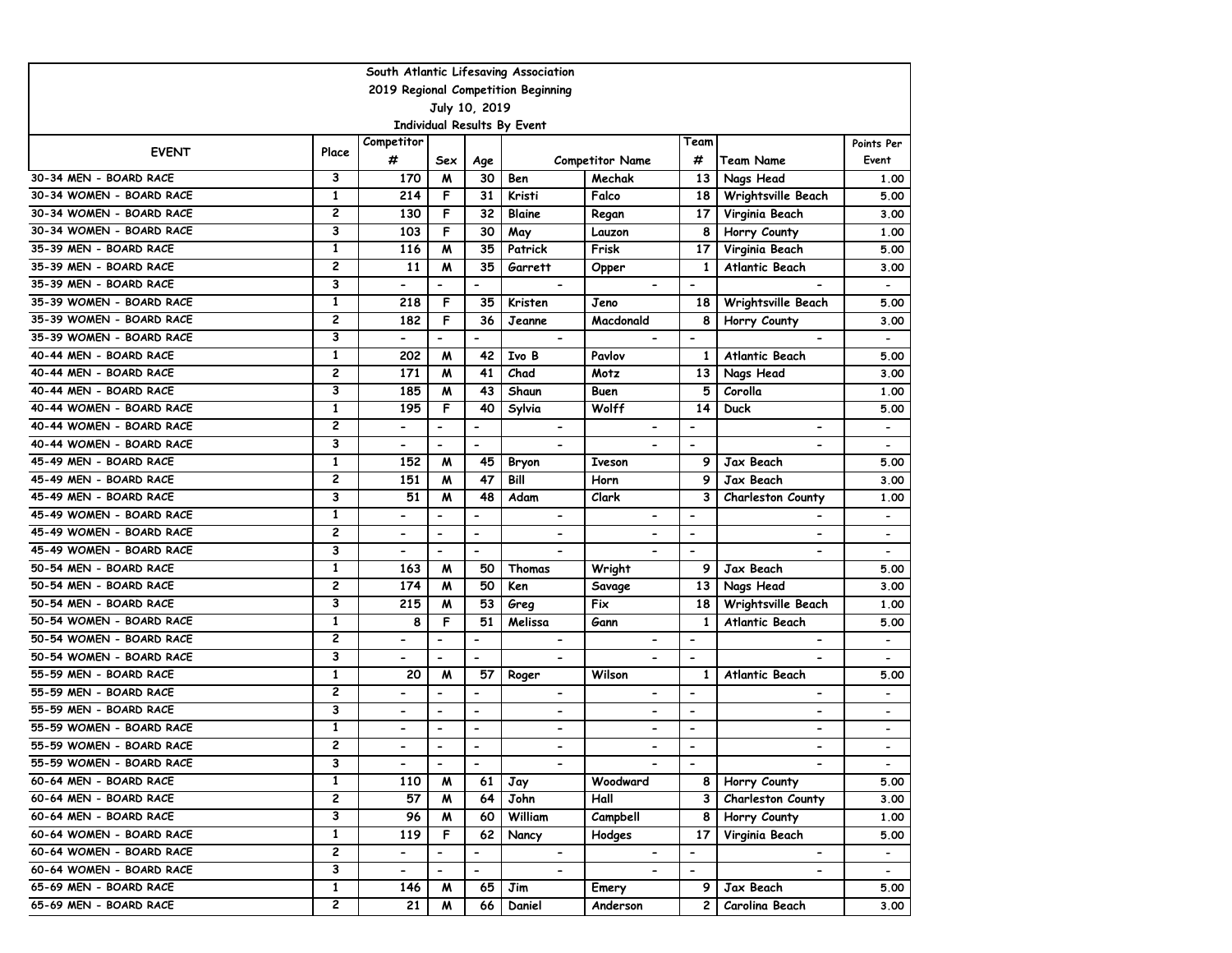| South Atlantic Lifesaving Association        |                         |                          |                          |                          |                          |                              |                              |                          |                          |  |  |
|----------------------------------------------|-------------------------|--------------------------|--------------------------|--------------------------|--------------------------|------------------------------|------------------------------|--------------------------|--------------------------|--|--|
| 2019 Regional Competition Beginning          |                         |                          |                          |                          |                          |                              |                              |                          |                          |  |  |
| July 10, 2019<br>Individual Results By Event |                         |                          |                          |                          |                          |                              |                              |                          |                          |  |  |
|                                              |                         |                          |                          |                          |                          |                              |                              |                          |                          |  |  |
| <b>EVENT</b>                                 | Place                   | Competitor<br>#          | Sex                      | Age                      |                          | <b>Competitor Name</b>       | Team<br>#                    | Team Name                | Points Per<br>Event      |  |  |
| 65-69 MEN - BOARD RACE                       | 3                       | $\overline{\phantom{a}}$ | $\overline{\phantom{a}}$ |                          |                          |                              | $\blacksquare$               |                          |                          |  |  |
| 65-69 WOMEN - BOARD RACE                     | $\mathbf{1}$            | 159                      | F                        | 66                       | Susan                    | Wallis                       | 9                            | Jax Beach                | 5.00                     |  |  |
| 65-69 WOMEN - BOARD RACE                     | 2                       | $\overline{\phantom{0}}$ | $\blacksquare$           | $\blacksquare$           | $\overline{\phantom{0}}$ | $\qquad \qquad \blacksquare$ | $\blacksquare$               | -                        | $\overline{\phantom{0}}$ |  |  |
| 65-69 WOMEN - BOARD RACE                     | З                       | $\overline{\phantom{0}}$ | $\overline{\phantom{a}}$ | $\overline{\phantom{0}}$ | $\overline{\phantom{0}}$ | $\overline{\phantom{a}}$     | $\overline{\phantom{a}}$     | $\overline{\phantom{0}}$ | $\overline{\phantom{a}}$ |  |  |
| 70+ MEN - BOARD RACE                         | 1                       | ۰                        | $\hbox{\small -}$        | $\hbox{\small -}$        | ۰                        | $\blacksquare$               | $\overline{\phantom{a}}$     | $\overline{\phantom{a}}$ | $\overline{\phantom{a}}$ |  |  |
| 70+ MEN - BOARD RACE                         | $\overline{c}$          | -                        | $\overline{\phantom{a}}$ | $\overline{\phantom{a}}$ | $\blacksquare$           | $\overline{\phantom{0}}$     | $\overline{\phantom{a}}$     | $\overline{\phantom{a}}$ | $\overline{\phantom{0}}$ |  |  |
| 70+ MEN - BOARD RACE                         | 3                       | ۰                        | $\overline{\phantom{a}}$ | $\hbox{\small -}$        | -                        | $\qquad \qquad \blacksquare$ | $\overline{\phantom{a}}$     | $\overline{\phantom{a}}$ | $\overline{\phantom{a}}$ |  |  |
| 70+ WOMEN - BOARD RACE                       | $\mathbf{1}$            | $\overline{\phantom{0}}$ | $\blacksquare$           | $\blacksquare$           | $\overline{\phantom{0}}$ | $\overline{\phantom{0}}$     | $\overline{\phantom{a}}$     | $\overline{\phantom{0}}$ | $\overline{\phantom{a}}$ |  |  |
| 70+ WOMEN - BOARD RACE                       | $\overline{c}$          | $\overline{\phantom{0}}$ | $\overline{\phantom{a}}$ | -                        | $\overline{\phantom{0}}$ | $\overline{\phantom{0}}$     | $\overline{\phantom{a}}$     |                          | $\overline{\phantom{a}}$ |  |  |
| 70+ WOMEN - BOARD RACE                       | 3                       |                          | $\overline{\phantom{a}}$ | $\overline{\phantom{0}}$ |                          |                              | $\overline{\phantom{a}}$     |                          | $\overline{\phantom{a}}$ |  |  |
| OPEN MEN - RUN-SWIM-PADDLE                   | 1                       | 168                      | M                        | 20                       | Josh                     | Linton                       | 13                           | Nags Head                | 12,00                    |  |  |
| OPEN MEN - RUN-SWIM-PADDLE                   | 2                       | 149                      | M                        | 34                       | Ross                     | Ghiotto                      | 9                            | Jax Beach                | 10.00                    |  |  |
| OPEN MEN - RUN-SWIM-PADDLE                   | 3                       | 58                       | M                        | 23                       | Chase                    | Heffron                      | 3                            | <b>Charleston County</b> | 9.00                     |  |  |
| OPEN MEN - RUN-SWIM-PADDLE                   | 4                       | 60                       | м                        | 22                       | Max                      | Hutton                       | 3                            | <b>Charleston County</b> | 8.00                     |  |  |
| OPEN MEN - RUN-SWIM-PADDLE                   | 5                       | 133                      | м                        | 23                       | Jacob                    | Rogerson                     | 17                           | Virginia Beach           | 7.00                     |  |  |
| OPEN MEN - RUN-SWIM-PADDLE                   | 6                       | 5                        | M                        | 19                       | Miles                    | Dupree                       | 1                            | Atlantic Beach           | 5.00                     |  |  |
| OPEN MEN - RUN-SWIM-PADDLE                   | $\overline{\mathbf{7}}$ | $\overline{59}$          | M                        | 20                       | Alex                     | Hutton                       | 3                            | <b>Charleston County</b> | 4.00                     |  |  |
| OPEN MEN - RUN-SWIM-PADDLE                   | 8                       | 13                       | M                        | 21                       | Ryan                     | Petitt                       | $\mathbf{1}$                 | Atlantic Beach           | 3.00                     |  |  |
| OPEN MEN - RUN-SWIM-PADDLE                   | 9                       | 7                        | M                        | 18                       | Cory                     | Gann                         | $\mathbf{1}$                 | Atlantic Beach           | 2.00                     |  |  |
| OPEN MEN - RUN-SWIM-PADDLE                   | 10                      | 161                      | м                        | 17                       | Patrick                  | Wilson                       | 9                            | Jax Beach                | 1.00                     |  |  |
| OPEN WOMEN - RUN-SWIM-PADDLE                 | 1                       | 172                      | F                        | 23                       | Zoe                      | Parker                       | 13                           | Nags Head                | 12.00                    |  |  |
| OPEN WOMEN - RUN-SWIM-PADDLE                 | 2                       | 166                      | F                        | 20                       | Roisin                   | Cahill                       | 13                           | Nags Head                | 10.00                    |  |  |
| OPEN WOMEN - RUN-SWIM-PADDLE                 | 3                       | 164                      | F                        | 21                       | Kathleen                 | <b>Belliveau</b>             | 13                           | Nags Head                | 9.00                     |  |  |
| OPEN WOMEN - RUN-SWIM-PADDLE                 | 4                       | 150                      | F                        | 18                       | Casey                    | Hayford                      | 9                            | Jax Beach                | 8.00                     |  |  |
| OPEN WOMEN - RUN-SWIM-PADDLE                 | 5                       | 169                      | F                        | 24                       | Danielle                 | Kimball                      | 13                           | Nags Head                | 7.00                     |  |  |
| OPEN WOMEN - RUN-SWIM-PADDLE                 | 6                       | 36                       | F                        | 20                       | Aleta                    | Jewell                       | 2                            | Carolina Beach           | 5.00                     |  |  |
| OPEN WOMEN - RUN-SWIM-PADDLE                 | $\overline{\mathbf{7}}$ | 2                        | F                        | 19                       | Lauren                   | Bass                         | 1                            | Atlantic Beach           | 4.00                     |  |  |
| OPEN WOMEN - RUN-SWIM-PADDLE                 | 8                       | 173                      | F                        | 22                       | Erika                    | Ross                         | 13                           | Nags Head                | 3.00                     |  |  |
| OPEN WOMEN - RUN-SWIM-PADDLE                 | 9                       | 225                      | F                        | 28                       | Kathryn                  | <b>Yarbrough</b>             | 18                           | Wrightsville Beach       | 2.00                     |  |  |
| OPEN WOMEN - RUN-SWIM-PADDLE                 | 10                      | 130                      | F                        | 32                       | Blaine                   | Regan                        | 17                           | Virginia Beach           | 1.00                     |  |  |
| 30-34 MEN - RUN-SWIM-PADDLE                  | 1                       | 181                      | м                        | 31                       | Sean                     | Sonnenberg                   | 5                            | Corolla                  | 5.00                     |  |  |
| 30-34 MEN - RUN-SWIM-PADDLE                  | 2                       | 149                      | M                        | 34                       | Ross                     | Ghiotto                      | 9                            | Jax Beach                | 3.00                     |  |  |
| 30-34 MEN - RUN-SWIM-PADDLE                  | 3                       | 170                      | м                        | 30                       | Ben                      | Mechak                       | 13                           | Nags Head                | 1.00                     |  |  |
| 30-34 WOMEN - RUN-SWIM-PADDLE                | 1                       | 214                      | F                        | 31                       | Kristi                   | Falco                        | 18                           | Wrightsville Beach       | 5.00                     |  |  |
| 30-34 WOMEN - RUN-SWIM-PADDLE                | 2                       | 130                      | F                        | 32                       | Blaine                   | Regan                        | 17 <sup>1</sup>              | Virginia Beach           | 3.00                     |  |  |
| 30-34 WOMEN - RUN-SWIM-PADDLE                | 3                       | 15                       | F                        | 31                       | Ashley                   | Raymond                      | $\mathbf{1}$                 | Atlantic Beach           | 1.00                     |  |  |
| 35-39 MEN - RUN-SWIM-PADDLE                  | $\mathbf{1}$            | 116                      | M                        | 35                       | Patrick                  | Frisk                        | 17                           | Virginia Beach           | 5.00                     |  |  |
| 35-39 MEN - RUN-SWIM-PADDLE                  | 2                       | 11                       | M                        | 35                       | Garrett                  | Opper                        | 1                            | Atlantic Beach           | 3.00                     |  |  |
| 35-39 MEN - RUN-SWIM-PADDLE                  | 3                       |                          |                          |                          |                          |                              | $\qquad \qquad \blacksquare$ |                          |                          |  |  |
| 35-39 WOMEN - RUN-SWIM-PADDLE                | 1                       | 218                      | F                        | 35                       | Kristen                  | Jeno                         | 18                           | Wrightsville Beach       | 5.00                     |  |  |
| 35-39 WOMEN - RUN-SWIM-PADDLE                | 2                       | 182                      | F                        | 36                       | Jeanne                   | Macdonald                    | 8                            | Horry County             | 3.00                     |  |  |
| 35-39 WOMEN - RUN-SWIM-PADDLE                | $\overline{\mathbf{3}}$ | $\overline{\phantom{0}}$ | $\overline{\phantom{a}}$ | $\overline{\phantom{a}}$ | $\overline{\phantom{0}}$ | $\overline{\phantom{a}}$     | $\blacksquare$               | $\blacksquare$           |                          |  |  |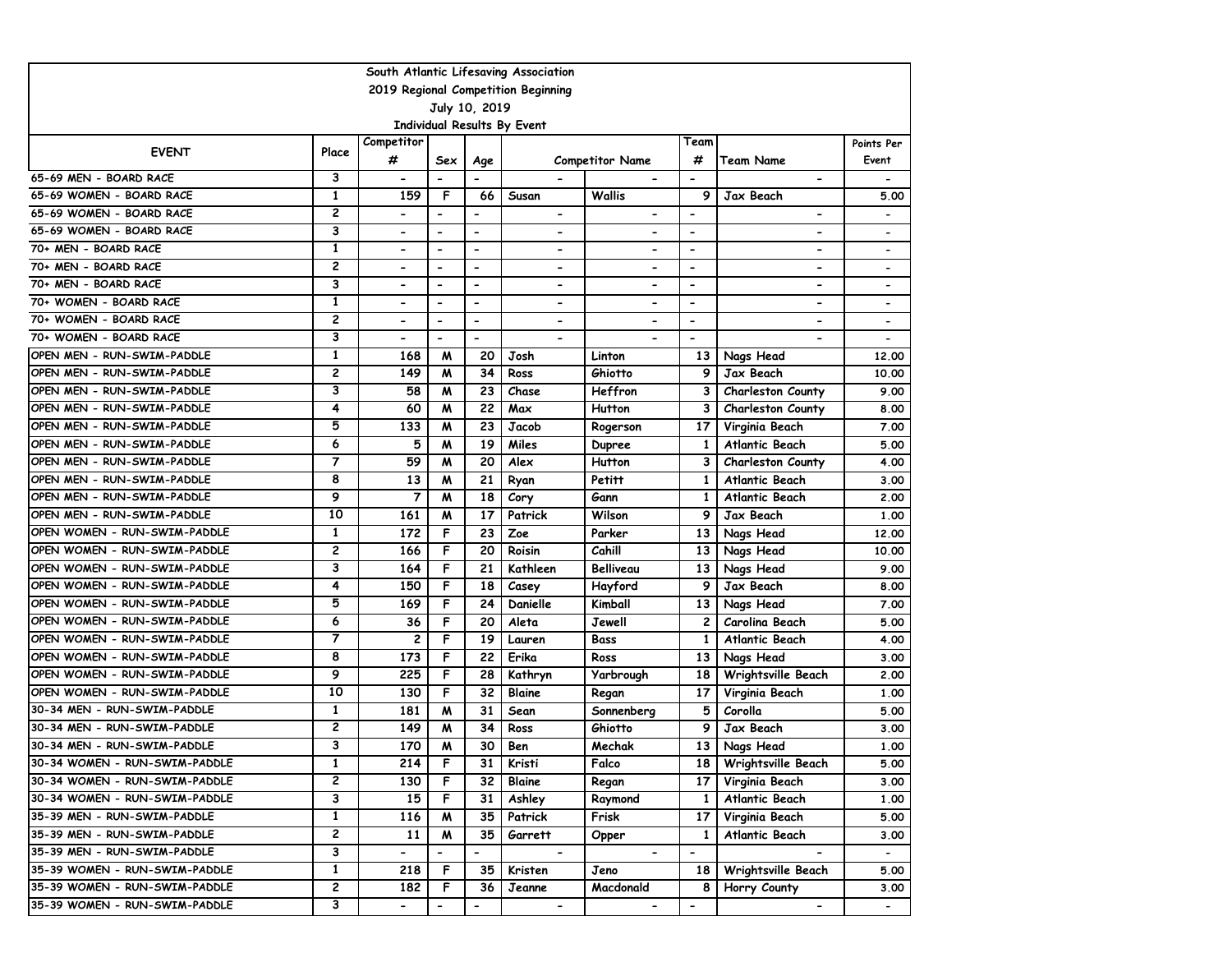| South Atlantic Lifesaving Association |                         |                          |                              |                          |                             |                              |                          |                              |                          |  |  |  |
|---------------------------------------|-------------------------|--------------------------|------------------------------|--------------------------|-----------------------------|------------------------------|--------------------------|------------------------------|--------------------------|--|--|--|
| 2019 Regional Competition Beginning   |                         |                          |                              |                          |                             |                              |                          |                              |                          |  |  |  |
| July 10, 2019                         |                         |                          |                              |                          |                             |                              |                          |                              |                          |  |  |  |
|                                       |                         |                          |                              |                          | Individual Results By Event |                              |                          |                              |                          |  |  |  |
|                                       |                         | Competitor               |                              |                          |                             |                              | Team                     |                              | Points Per               |  |  |  |
| <b>EVENT</b>                          | Place                   | #                        | Sex                          | Age                      |                             | <b>Competitor Name</b>       | #                        | <b>Team Name</b>             | Event                    |  |  |  |
| 40-44 MEN - RUN-SWIM-PADDLE           | $\mathbf{1}$            | 202                      | M                            | 42                       | Ivo B                       | Pavlov                       | 1                        | Atlantic Beach               | 5.00                     |  |  |  |
| 40-44 MEN - RUN-SWIM-PADDLE           | $\overline{c}$          | 185                      | M                            | 43                       | Shaun                       | Buen                         | 5                        | Corolla                      | 3.00                     |  |  |  |
| 40-44 MEN - RUN-SWIM-PADDLE           | 3                       | 171                      | M                            | 41                       | Chad                        | Motz                         | 13                       | Nags Head                    | 1.00                     |  |  |  |
| 40-44 WOMEN - RUN-SWIM-PADDLE         | $\mathbf{1}$            | 195                      | F                            | 40                       | Sylvia                      | Wolff                        | 14                       | <b>Duck</b>                  | 5.00                     |  |  |  |
| 40-44 WOMEN - RUN-SWIM-PADDLE         | $\overline{c}$          |                          | $\overline{\phantom{a}}$     | $\overline{\phantom{a}}$ | $\overline{\phantom{0}}$    | $\overline{\phantom{a}}$     | $\overline{a}$           | $\qquad \qquad \blacksquare$ | $\overline{\phantom{a}}$ |  |  |  |
| 40-44 WOMEN - RUN-SWIM-PADDLE         | 3                       |                          | $\overline{\phantom{a}}$     | $\overline{\phantom{a}}$ | -                           | $\qquad \qquad \blacksquare$ | $\overline{\phantom{a}}$ |                              | $\overline{\phantom{a}}$ |  |  |  |
| 45-49 MEN - RUN-SWIM-PADDLE           | $\mathbf{1}$            | 151                      | M                            | 47                       | Bill                        | Horn                         | 9                        | Jax Beach                    | 5.00                     |  |  |  |
| 45-49 MEN - RUN-SWIM-PADDLE           | $\overline{\mathbf{c}}$ | 152                      | M                            | 45                       | <b>Bryon</b>                | <b>Iveson</b>                | 9                        | Jax Beach                    | 3.00                     |  |  |  |
| 45-49 MEN - RUN-SWIM-PADDLE           | 3                       | 51                       | M                            | 48                       | Adam                        | Clark                        | 3                        | <b>Charleston County</b>     | 1.00                     |  |  |  |
| 45-49 WOMEN - RUN-SWIM-PADDLE         | $\mathbf{1}$            |                          | $\overline{\phantom{0}}$     | $\overline{\phantom{0}}$ | $\overline{\phantom{0}}$    |                              | $\blacksquare$           |                              | $\overline{\phantom{a}}$ |  |  |  |
| 45-49 WOMEN - RUN-SWIM-PADDLE         | 2                       |                          | $\blacksquare$               | $\overline{\phantom{a}}$ | $\overline{\phantom{0}}$    | $\overline{\phantom{0}}$     | $\overline{\phantom{a}}$ |                              | $\overline{\phantom{a}}$ |  |  |  |
| 45-49 WOMEN - RUN-SWIM-PADDLE         | 3                       |                          | $\blacksquare$               | $\overline{\phantom{0}}$ |                             |                              | $\overline{\phantom{a}}$ |                              |                          |  |  |  |
| 50-54 MEN - RUN-SWIM-PADDLE           | $\mathbf{1}$            | 163                      | M                            | 50                       | Thomas                      | Wright                       | 9                        | Jax Beach                    | 5.00                     |  |  |  |
| 50-54 MEN - RUN-SWIM-PADDLE           | 2                       | 174                      | M                            | 50                       | Ken                         | Savage                       | 13                       | Nags Head                    | 3.00                     |  |  |  |
| 50-54 MEN - RUN-SWIM-PADDLE           | 3                       | 215                      | M                            | 53                       | Greg                        | Fix                          | 18                       | Wrightsville Beach           | 1.00                     |  |  |  |
| 50-54 WOMEN - RUN-SWIM-PADDLE         | $\mathbf{1}$            | 8                        | F                            | 51                       | Melissa                     | Gann                         | 1                        | Atlantic Beach               | 5.00                     |  |  |  |
| 50-54 WOMEN - RUN-SWIM-PADDLE         | $\overline{c}$          |                          | $\overline{\phantom{a}}$     | $\blacksquare$           |                             |                              | $\blacksquare$           |                              |                          |  |  |  |
| 50-54 WOMEN - RUN-SWIM-PADDLE         | 3                       | $\blacksquare$           | $\blacksquare$               | $\overline{\phantom{a}}$ | $\overline{\phantom{0}}$    |                              | $\overline{\phantom{a}}$ | $\overline{\phantom{a}}$     | $\overline{\phantom{a}}$ |  |  |  |
| 55-59 MEN - RUN-SWIM-PADDLE           | $\mathbf{1}$            | 20                       | M                            | 57                       | Roger                       | Wilson                       | $\mathbf{1}$             | Atlantic Beach               | 5.00                     |  |  |  |
| 55-59 MEN - RUN-SWIM-PADDLE           | $\overline{c}$          |                          | $\overline{\phantom{0}}$     | $\overline{\phantom{a}}$ | $\overline{\phantom{0}}$    |                              |                          |                              | $\overline{\phantom{a}}$ |  |  |  |
| 55-59 MEN - RUN-SWIM-PADDLE           | 3                       |                          | $\qquad \qquad \blacksquare$ | $\overline{\phantom{a}}$ | -                           | $\qquad \qquad \blacksquare$ | $\overline{\phantom{a}}$ | $\overline{\phantom{a}}$     | $\overline{\phantom{a}}$ |  |  |  |
| 55-59 WOMEN - RUN-SWIM-PADDLE         | $\mathbf{1}$            | $\overline{\phantom{0}}$ | $\blacksquare$               | $\blacksquare$           | $\overline{\phantom{0}}$    | $\qquad \qquad \blacksquare$ | $\blacksquare$           | $\overline{\phantom{0}}$     | $\overline{\phantom{0}}$ |  |  |  |
| 55-59 WOMEN - RUN-SWIM-PADDLE         | $\overline{2}$          | $\overline{\phantom{a}}$ | $\overline{\phantom{a}}$     | $\overline{\phantom{a}}$ | $\overline{\phantom{0}}$    | $\qquad \qquad \blacksquare$ | $\overline{\phantom{a}}$ | $\overline{\phantom{a}}$     | $\overline{\phantom{a}}$ |  |  |  |
| 55-59 WOMEN - RUN-SWIM-PADDLE         | 3                       | $\blacksquare$           | $\blacksquare$               | $\blacksquare$           | $\overline{\phantom{0}}$    |                              | $\overline{\phantom{a}}$ |                              | $\overline{\phantom{0}}$ |  |  |  |
| 60-64 MEN - RUN-SWIM-PADDLE           | $\mathbf{1}$            | 110                      | M                            | 61                       | Jay                         | Woodward                     | 8                        | Horry County                 | 5.00                     |  |  |  |
| 60-64 MEN - RUN-SWIM-PADDLE           | 2                       | 94                       | M                            | 61                       | Michael                     | Broommell                    | 8                        | Horry County                 | 3.00                     |  |  |  |
| 60-64 MEN - RUN-SWIM-PADDLE           | 3                       | 57                       | M                            | 64                       | John                        | Hall                         | 3                        | Charleston County            | 1.00                     |  |  |  |
| 60-64 WOMEN - RUN-SWIM-PADDLE         | $\mathbf{1}$            | 119                      | F                            | 62                       | Nancy                       | Hodges                       | 17                       | Virginia Beach               | 5.00                     |  |  |  |
| 60-64 WOMEN - RUN-SWIM-PADDLE         | $\overline{2}$          |                          | $\blacksquare$               | $\overline{\phantom{a}}$ | -                           | $\overline{\phantom{0}}$     | $\overline{\phantom{0}}$ |                              | $\overline{\phantom{0}}$ |  |  |  |
| 60-64 WOMEN - RUN-SWIM-PADDLE         | 3                       |                          | $\blacksquare$               | $\blacksquare$           | $\blacksquare$              |                              | $\overline{\phantom{a}}$ |                              | $\overline{\phantom{a}}$ |  |  |  |
| 64-69 MEN - RUN-SWIM-PADDLE           | $\mathbf{1}$            | 146                      | M                            | 65                       | Jim                         | Emery                        | 9                        | Jax Beach                    | 5.00                     |  |  |  |
| 64-69 MEN - RUN-SWIM-PADDLE           | $\overline{c}$          |                          | $\blacksquare$               | $\overline{\phantom{a}}$ | $\overline{\phantom{0}}$    |                              | $\blacksquare$           |                              |                          |  |  |  |
| 64-69 MEN - RUN-SWIM-PADDLE           | 3                       | $\blacksquare$           | $\blacksquare$               | $\blacksquare$           | $\overline{\phantom{0}}$    | $\overline{\phantom{0}}$     | $\overline{\phantom{a}}$ | $\blacksquare$               |                          |  |  |  |
| 64-69 WOMEN - RUN-SWIM-PADDLE         | 1                       | 159                      | F                            | 66                       | Susan                       | Wallis                       |                          | 9   Jax Beach                | 5.00                     |  |  |  |
| 64-69 WOMEN - RUN-SWIM-PADDLE         | $\overline{c}$          |                          | $\blacksquare$               |                          | $\overline{\phantom{a}}$    | $\overline{\phantom{a}}$     |                          | $\overline{\phantom{a}}$     |                          |  |  |  |
| 64-69 WOMEN - RUN-SWIM-PADDLE         | 3                       | $\overline{\phantom{a}}$ | $\overline{\phantom{a}}$     | $\blacksquare$           | $\overline{\phantom{0}}$    | $\blacksquare$               | $\blacksquare$           | $\overline{\phantom{0}}$     | $\overline{\phantom{a}}$ |  |  |  |
| 70+ MEN - RUN-SWIM-PADDLE             | $\mathbf{1}$            |                          | $\overline{\phantom{a}}$     | $\overline{\phantom{a}}$ | $\overline{\phantom{0}}$    | $\overline{\phantom{0}}$     | $\overline{\phantom{a}}$ | $\blacksquare$               | $\overline{\phantom{0}}$ |  |  |  |
| 70+ MEN - RUN-SWIM-PADDLE             | $\overline{c}$          |                          | $\overline{\phantom{a}}$     | $\overline{\phantom{a}}$ | -                           | $\qquad \qquad \blacksquare$ | $\overline{\phantom{a}}$ | $\overline{\phantom{a}}$     | $\overline{\phantom{a}}$ |  |  |  |
| 70+ MEN - RUN-SWIM-PADDLE             | 3                       | $\overline{\phantom{a}}$ | $\overline{\phantom{a}}$     | $\overline{\phantom{a}}$ | -                           | -                            | $\overline{\phantom{0}}$ | $\overline{\phantom{a}}$     | $\overline{\phantom{a}}$ |  |  |  |
| 70+ WOMEN - RUN-SWIM-PADDLE           | $\mathbf{1}$            |                          | $\blacksquare$               | $\blacksquare$           | -                           | $\overline{\phantom{0}}$     | $\overline{\phantom{a}}$ | $\blacksquare$               | $\overline{\phantom{a}}$ |  |  |  |
| 70+ WOMEN - RUN-SWIM-PADDLE           | 2                       |                          |                              | $\overline{\phantom{a}}$ | -                           |                              | $\overline{\phantom{a}}$ | $\overline{\phantom{a}}$     |                          |  |  |  |
| 70+ WOMEN - RUN-SWIM-PADDLE           | 3                       |                          |                              | $\overline{\phantom{a}}$ | $\overline{\phantom{0}}$    |                              | $\blacksquare$           | $\blacksquare$               |                          |  |  |  |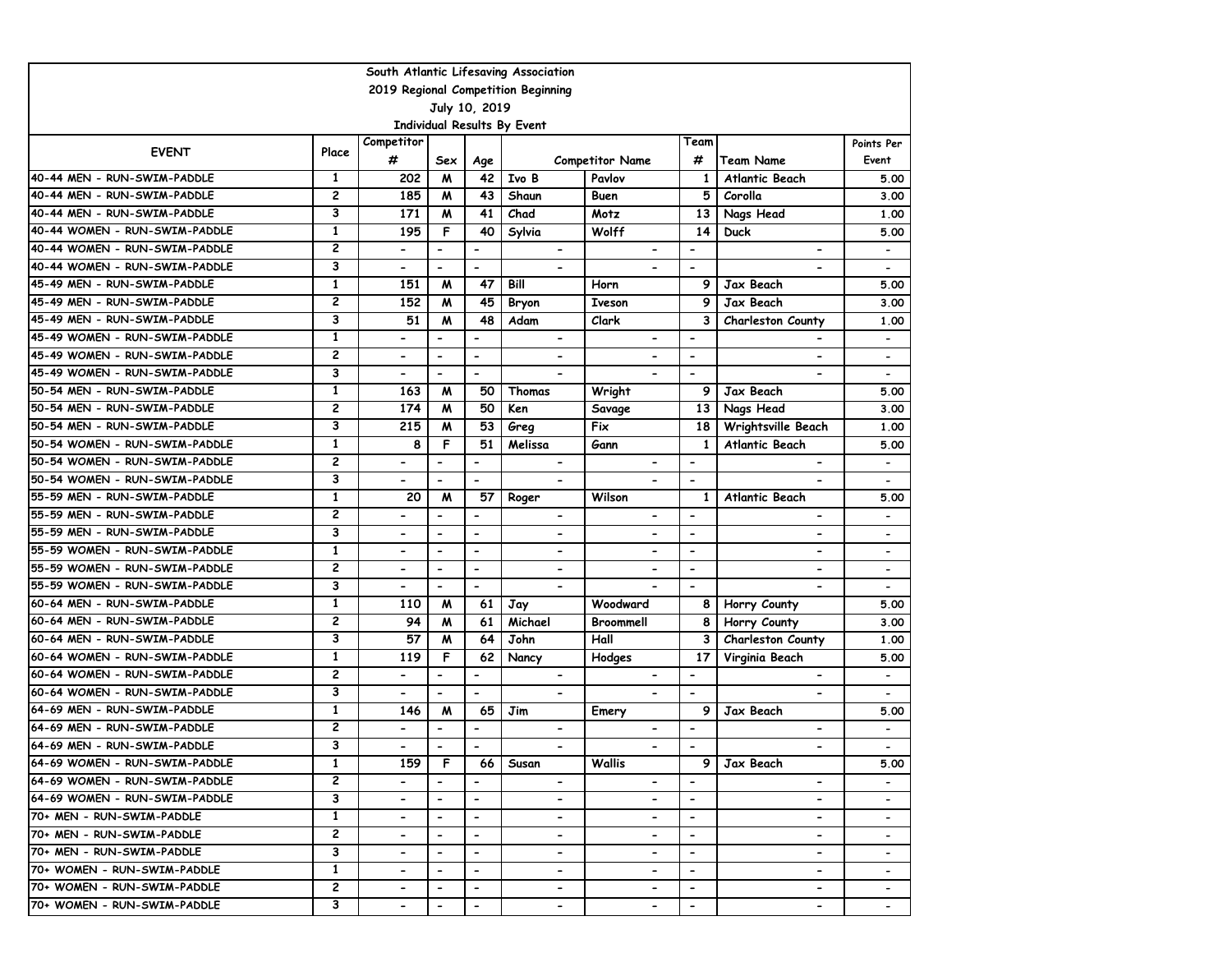| South Atlantic Lifesaving Association |                         |                          |                          |                          |                             |                              |                          |                          |                          |  |  |
|---------------------------------------|-------------------------|--------------------------|--------------------------|--------------------------|-----------------------------|------------------------------|--------------------------|--------------------------|--------------------------|--|--|
| 2019 Regional Competition Beginning   |                         |                          |                          |                          |                             |                              |                          |                          |                          |  |  |
|                                       |                         |                          |                          | July 10, 2019            |                             |                              |                          |                          |                          |  |  |
|                                       |                         | Competitor               |                          |                          | Individual Results By Event |                              | Team                     |                          | Points Per               |  |  |
| <b>EVENT</b>                          | Place                   | #                        | Sex                      | Age                      |                             | <b>Competitor Name</b>       | #                        | <b>Team Name</b>         | Event                    |  |  |
| OPEN MEN - RUN-SWIM-RUN               | $\mathbf{1}$            | 220                      | M                        | 20                       | Tom                         | Mcgovern                     | 18                       | Wrightsville Beach       | 12.00                    |  |  |
| OPEN MEN - RUN-SWIM-RUN               | 2                       | 207                      | M                        | 21                       | Noah                        | Cahan                        | 18                       | Wrightsville Beach       | 10.00                    |  |  |
| OPEN MEN - RUN-SWIM-RUN               | 3                       | 12                       | M                        | 16                       | Kaleb                       | Overby                       | $\mathbf{1}$             | Atlantic Beach           | 9.00                     |  |  |
| OPEN MEN - RUN-SWIM-RUN               | 4                       | 5                        | м                        | 19                       | Miles                       | Dupree                       | 1                        | Atlantic Beach           | 8.00                     |  |  |
| OPEN MEN - RUN-SWIM-RUN               | 5                       | 25                       | м                        | 16                       | Patrick                     | Furbay                       | 2                        | Carolina Beach           | 7.00                     |  |  |
| OPEN MEN - RUN-SWIM-RUN               | 6                       | 140                      | M                        | 18                       | Samuel                      | Westmont                     | 17                       | Virginia Beach           | 5.00                     |  |  |
| OPEN MEN - RUN-SWIM-RUN               | 7                       | 13                       | M                        | 21                       | Ryan                        | Petitt                       | 1                        | Atlantic Beach           | 4.00                     |  |  |
| OPEN MEN - RUN-SWIM-RUN               | 8                       | 77                       | M                        | 20                       | <b>Brooks</b>               | Dvorsky                      | 7                        | <b>Hilton Head</b>       | 3.00                     |  |  |
| OPEN MEN - RUN-SWIM-RUN               | 9                       | 83                       | M                        | 23                       | Matheus                     | Isidro                       | 7                        | <b>Hilton Head</b>       | 2.00                     |  |  |
| OPEN MEN - RUN-SWIM-RUN               | 10                      | 136                      | M                        | 21                       | Camden                      | Smith                        | 17                       | Virginia Beach           | 1.00                     |  |  |
| OPEN WOMEN - RUN-SWIM-RUN             | 1                       | 111                      | F                        | 18                       | Charlie                     | <b>Burt</b>                  | 17                       | Virginia Beach           | 12.00                    |  |  |
| OPEN WOMEN - RUN-SWIM-RUN             | 2                       | 166                      | F                        | 20                       | Roisin                      | Cahill                       | 13                       | Nags Head                | 10.00                    |  |  |
| OPEN WOMEN - RUN-SWIM-RUN             | 3                       | 75                       | F                        | 20                       | Chelsea                     | Borrowdale                   | 7                        | <b>Hilton Head</b>       | 9.00                     |  |  |
| OPEN WOMEN - RUN-SWIM-RUN             | 4                       | 179                      | F                        | 25                       | <b>Bailie</b>               | Monahan                      | 5                        | Corolla                  | 8.00                     |  |  |
| OPEN WOMEN - RUN-SWIM-RUN             | 5                       | 172                      | F                        | 23                       | Zoe                         | Parker                       | 13                       | Nags Head                | 7.00                     |  |  |
| OPEN WOMEN - RUN-SWIM-RUN             | 6                       | 194                      | F                        | 22                       | Manuela                     | Sampaio                      | 14                       | <b>Duck</b>              | 5.00                     |  |  |
| OPEN WOMEN - RUN-SWIM-RUN             | 7                       | 24                       | F                        | 17                       | Brenna                      | <b>Divoky</b>                | $\mathbf{2}$             | Carolina Beach           | 4.00                     |  |  |
| OPEN WOMEN - RUN-SWIM-RUN             | 8                       | 205                      | F                        | 19                       | Evan                        | Arsenault                    | 18                       | Wrightsville Beach       | 3.00                     |  |  |
| OPEN WOMEN - RUN-SWIM-RUN             | 9                       | 19                       | F                        | 21                       | Francesca                   | Vandersluis                  | 1                        | <b>Atlantic Beach</b>    | 2.00                     |  |  |
| OPEN WOMEN - RUN-SWIM-RUN             | 10                      | 112                      | F                        | 25                       | Georgia                     | DaCruz                       | 17                       | Virginia Beach           | 1.00                     |  |  |
| 30-34 MEN-RUN - SWIM-RUN              | 1                       | 181                      | M                        | 31                       | Sean                        | Sonnenberg                   | 5                        | Corolla                  | 5.00                     |  |  |
| 30-34 MEN-RUN - SWIM-RUN              | 2                       | 127                      | M                        | 33                       | Michael                     | Miller                       | 17                       | Virginia Beach           | 3.00                     |  |  |
| 30-34 MEN-RUN - SWIM-RUN              | 3                       | 223                      | M                        | 33                       | Keith                       | Nelson                       | 18                       | Wrightsville Beach       | 1.00                     |  |  |
| 30-34 WOMEN - RUN-SWIM-RUN            | 1                       | 130                      | F                        | 32                       | Blaine                      | Regan                        | 17                       | Virginia Beach           | 5.00                     |  |  |
| 30-34 WOMEN - RUN-SWIM-RUN            | 2                       | 15                       | F                        | 31                       | Ashley                      | Raymond                      | 1                        | Atlantic Beach           | 3.00                     |  |  |
| 30-34 WOMEN - RUN-SWIM-RUN            | 3                       |                          | $\blacksquare$           | $\overline{\phantom{a}}$ | $\overline{\phantom{a}}$    | $\blacksquare$               | $\blacksquare$           |                          |                          |  |  |
| 35-39 MEN - RUN-SWIM-RUN              | $\mathbf{1}$            | 116                      | M                        | 35                       | Patrick                     | Frisk                        | 17                       | Virginia Beach           | 5.00                     |  |  |
| 35-39 MEN - RUN-SWIM-RUN              | 2                       | 89                       | M                        | 36                       | Justin                      | Tornabuono                   | 7                        | <b>Hilton Head</b>       | 3.00                     |  |  |
| 35-39 MEN - RUN-SWIM-RUN              | 3                       | 11                       | м                        | 35                       | Garrett                     | Opper                        | 1                        | Atlantic Beach           | 1.00                     |  |  |
| 35-39 WOMEN - RUN-SWIM-RUN            | 1                       | 218                      | F                        | 35                       | Kristen                     | Jeno                         | 18                       | Wrightsville Beach       | 5.00                     |  |  |
| 35-39 WOMEN - RUN-SWIM-RUN            | 2                       | $\overline{\phantom{0}}$ | $\blacksquare$           | $\overline{\phantom{a}}$ | $\overline{\phantom{0}}$    | $\overline{\phantom{0}}$     | $\overline{\phantom{a}}$ |                          | $\overline{\phantom{a}}$ |  |  |
| 35-39 WOMEN - RUN-SWIM-RUN            | 3                       | $\overline{\phantom{0}}$ | $\blacksquare$           | $\overline{\phantom{a}}$ | Ξ.                          | $\overline{\phantom{a}}$     | $\overline{\phantom{a}}$ | $\blacksquare$           |                          |  |  |
| 40-44 MEN - RUN-SWIM-RUN              | $\mathbf{1}$            | 185                      | M                        | 43                       | Shaun                       | Buen                         | 5                        | Corolla                  | 5.00                     |  |  |
| 40-44 MEN - RUN-SWIM-RUN              | 2                       | 202                      | M                        | 42                       | Ivo B                       | Pavlov                       | 1                        | Atlantic Beach           | 3.00                     |  |  |
| 40-44 MEN - RUN-SWIM-RUN              | 3                       | 171                      | M                        | 41                       | Chad                        | Motz                         | 13                       | Nags Head                | 1.00                     |  |  |
| 40-44 WOMEN - RUN-SWIM-RUN            | 1                       | 195                      | F                        | 40                       | Sylvia                      | Wolff                        | 14                       | <b>Duck</b>              | 5.00                     |  |  |
| 40-44 WOMEN - RUN-SWIM-RUN            | $\overline{\mathbf{c}}$ | $\overline{\phantom{0}}$ | $\overline{\phantom{a}}$ | $\hbox{\small -}$        | $\blacksquare$              | $\qquad \qquad \blacksquare$ | $\overline{\phantom{a}}$ | $\hbox{\small -}$        | $\overline{\phantom{a}}$ |  |  |
| 40-44 WOMEN - RUN-SWIM-RUN            | 3                       | $\overline{\phantom{0}}$ | $\blacksquare$           | $\blacksquare$           | $\overline{\phantom{0}}$    | $\overline{\phantom{0}}$     | $\overline{\phantom{a}}$ | $\overline{\phantom{0}}$ | $\overline{\phantom{a}}$ |  |  |
| 45-49 MEN - RUN-SWIM-RUN              | $\mathbf{1}$            | 152                      | M                        | 45                       | Bryon                       | <b>Iveson</b>                | 9                        | Jax Beach                | 5.00                     |  |  |
| 45-49 MEN - RUN-SWIM-RUN              | 2                       | 151                      | M                        | 47                       | Bill                        | Horn                         | 9                        | Jax Beach                | 3.00                     |  |  |
| 45-49 MEN - RUN-SWIM-RUN              | 3                       | 117                      | M                        | 48                       | Thomas                      | Gill                         | 17                       | Virginia Beach           | 1.00                     |  |  |
| 45-49 WOMEN - RUN-SWIM-RUN            | $\mathbf{1}$            | $\overline{\phantom{0}}$ |                          | $\hbox{\small -}$        | $\overline{\phantom{a}}$    | $\overline{\phantom{a}}$     | $\hbox{\small -}$        | $\overline{\phantom{a}}$ |                          |  |  |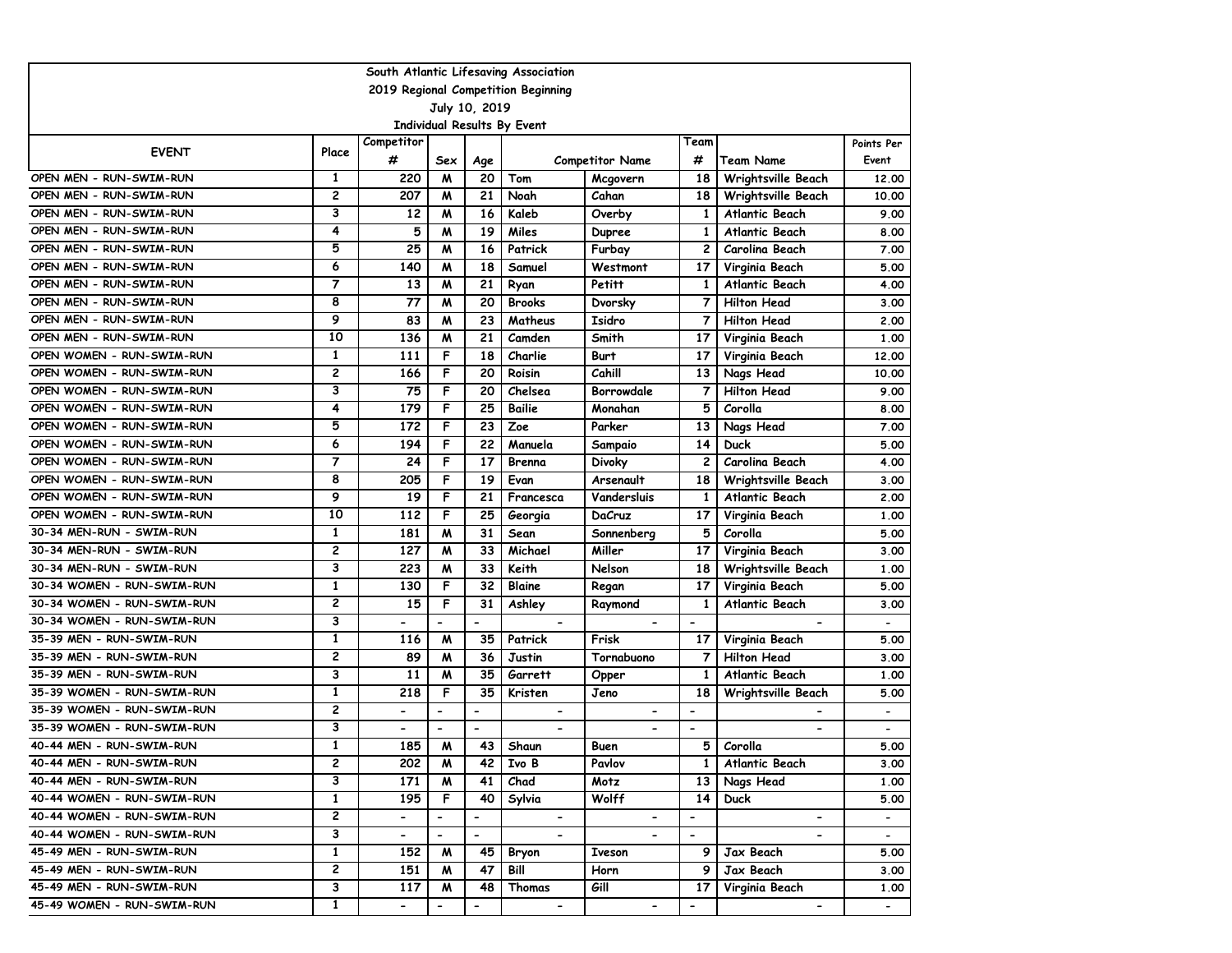| South Atlantic Lifesaving Association |                         |                                                      |                                            |                                            |                             |                              |                                            |                              |                          |  |  |
|---------------------------------------|-------------------------|------------------------------------------------------|--------------------------------------------|--------------------------------------------|-----------------------------|------------------------------|--------------------------------------------|------------------------------|--------------------------|--|--|
| 2019 Regional Competition Beginning   |                         |                                                      |                                            |                                            |                             |                              |                                            |                              |                          |  |  |
|                                       |                         |                                                      |                                            | July 10, 2019                              |                             |                              |                                            |                              |                          |  |  |
|                                       |                         |                                                      |                                            |                                            | Individual Results By Event |                              |                                            |                              |                          |  |  |
| <b>EVENT</b>                          | Place                   | Competitor                                           |                                            |                                            |                             |                              | Team                                       |                              | Points Per               |  |  |
| 45-49 WOMEN - RUN-SWIM-RUN            | $\mathbf{2}$            | #                                                    | Sex                                        | Age                                        |                             | <b>Competitor Name</b>       | #                                          | Team Name                    | Event                    |  |  |
| 45-49 WOMEN - RUN-SWIM-RUN            | 3                       | $\overline{\phantom{a}}$<br>$\overline{\phantom{a}}$ | $\overline{\phantom{a}}$<br>$\blacksquare$ | $\overline{\phantom{a}}$<br>$\blacksquare$ | $\overline{\phantom{0}}$    | $\overline{\phantom{0}}$     | $\overline{\phantom{a}}$<br>$\blacksquare$ | $\overline{\phantom{a}}$     |                          |  |  |
| 50-54 MEN - RUN-SWIM-RUN              | $\mathbf{1}$            | 174                                                  | M                                          | 50                                         | Ken                         |                              | 13                                         | Nags Head                    | 5.00                     |  |  |
| 50-54 MEN - RUN-SWIM-RUN              | 2                       | 163                                                  | M                                          | 50                                         | Thomas                      | Savage<br>Wright             | 9                                          | Jax Beach                    | 3.00                     |  |  |
| 50-54 MEN - RUN-SWIM-RUN              | 3                       | 45                                                   | M                                          | 50                                         | Chester                     | Tyson                        | 2                                          | Carolina Beach               | 1.00                     |  |  |
| 50-54 WOMEN - RUN-SWIM-RUN            | $\mathbf{1}$            | 8                                                    | F                                          | 51                                         | Melissa                     | Gann                         | 1                                          | Atlantic Beach               | 5.00                     |  |  |
| 50-54 WOMEN - RUN-SWIM-RUN            | $\overline{c}$          |                                                      | $\overline{\phantom{a}}$                   | $\overline{\phantom{0}}$                   | $\overline{\phantom{0}}$    |                              | $\blacksquare$                             |                              | $\overline{\phantom{a}}$ |  |  |
| 50-54 WOMEN - RUN-SWIM-RUN            | 3                       | $\blacksquare$                                       | $\overline{\phantom{a}}$                   | $\hbox{\small -}$                          | $\overline{\phantom{0}}$    |                              | $\overline{\phantom{a}}$                   | $\overline{\phantom{a}}$     | $\overline{\phantom{a}}$ |  |  |
| 55-59 MEN - RUN-SWIM-RUN              | $\mathbf{1}$            | 20                                                   | M                                          | 57                                         | Roger                       | Wilson                       | $\mathbf{1}$                               | Atlantic Beach               | 5.00                     |  |  |
| 55-59 MEN - RUN-SWIM-RUN              | $\overline{c}$          | 187                                                  | м                                          | 58                                         | Mirek                       | Dabrowski                    | 14                                         | <b>Duck</b>                  | 3.00                     |  |  |
| 55-59 MEN - RUN-SWIM-RUN              | 3                       |                                                      |                                            | $\blacksquare$                             | $\overline{\phantom{0}}$    |                              | $\blacksquare$                             | $\overline{\phantom{0}}$     | -                        |  |  |
| 55-59 WOMEN - RUN-SWIM-RUN            | $\mathbf{1}$            |                                                      | $\blacksquare$                             | $\overline{\phantom{a}}$                   | $\overline{\phantom{0}}$    | $\qquad \qquad \blacksquare$ | $\overline{\phantom{a}}$                   | $\overline{\phantom{0}}$     | $\overline{\phantom{a}}$ |  |  |
| 55-59 WOMEN - RUN-SWIM-RUN            | 2                       | $\blacksquare$                                       | $\overline{\phantom{a}}$                   | $\overline{\phantom{a}}$                   | $\overline{\phantom{0}}$    | $\qquad \qquad \blacksquare$ | $\overline{\phantom{a}}$                   | $\blacksquare$               | $\overline{\phantom{a}}$ |  |  |
| 55-59 WOMEN - RUN-SWIM-RUN            | 3                       | $\blacksquare$                                       | $\blacksquare$                             | $\overline{\phantom{a}}$                   | $\overline{\phantom{0}}$    |                              | $\blacksquare$                             |                              | $\overline{\phantom{a}}$ |  |  |
| 60-64 MEN - RUN-SWIM-RUN              | $\mathbf{1}$            | 110                                                  | М                                          | 61                                         | Jay                         | Woodward                     | 8                                          | Horry County                 | 5.00                     |  |  |
| 60-64 MEN - RUN-SWIM-RUN              | $\overline{c}$          | 94                                                   | М                                          | 61                                         | Michael                     | Broommell                    | 8                                          | Horry County                 | 3.00                     |  |  |
| 60-64 MEN - RUN-SWIM-RUN              | 3                       | 57                                                   | М                                          | 64                                         | John                        | Hall                         | 3                                          | Charleston County            | 1.00                     |  |  |
| 60-64 WOMEN - RUN-SWIM-RUN            | $\mathbf{1}$            | 119                                                  | F                                          | 62                                         | Nancy                       | Hodges                       | 17                                         | Virginia Beach               | 5.00                     |  |  |
| 60-64 WOMEN - RUN-SWIM-RUN            | 2                       |                                                      | $\overline{\phantom{a}}$                   | $\overline{\phantom{a}}$                   | -                           | $\overline{\phantom{0}}$     | $\overline{\phantom{a}}$                   | $\overline{\phantom{a}}$     | $\overline{\phantom{a}}$ |  |  |
| 60-64 WOMEN - RUN-SWIM-RUN            | 3                       |                                                      | $\blacksquare$                             | $\overline{\phantom{a}}$                   |                             |                              | $\overline{\phantom{a}}$                   |                              | $\overline{\phantom{a}}$ |  |  |
| 64-69 MEN - RUN-SWIM-RUN              | $\mathbf{1}$            | 21                                                   | M                                          | 66                                         | Daniel                      | Anderson                     | 2                                          | Carolina Beach               | 5.00                     |  |  |
| 64-69 MEN - RUN-SWIM-RUN              | $\overline{c}$          |                                                      | $\overline{\phantom{a}}$                   | $\blacksquare$                             | $\overline{\phantom{0}}$    | $\qquad \qquad \blacksquare$ | $\blacksquare$                             | $\overline{\phantom{a}}$     |                          |  |  |
| 64-69 MEN - RUN-SWIM-RUN              | 3                       | $\overline{\phantom{a}}$                             | $\blacksquare$                             | $\overline{\phantom{a}}$                   | $\overline{\phantom{0}}$    | $\overline{\phantom{0}}$     | $\overline{\phantom{a}}$                   | $\blacksquare$               | $\overline{\phantom{a}}$ |  |  |
| 64-69 WOMEN - RUN-SWIM-RUN            | $\mathbf{1}$            | 159                                                  | F                                          | 66                                         | Susan                       | <b>Wallis</b>                | 9                                          | Jax Beach                    | 5.00                     |  |  |
| 64-69 WOMEN - RUN-SWIM-RUN            | $\overline{c}$          | $\blacksquare$                                       | $\overline{\phantom{a}}$                   | $\overline{\phantom{a}}$                   | $\overline{\phantom{0}}$    | $\qquad \qquad \blacksquare$ | $\overline{\phantom{a}}$                   | $\qquad \qquad \blacksquare$ | $\overline{\phantom{a}}$ |  |  |
| 64-69 WOMEN - RUN-SWIM-RUN            | 3                       | $\overline{\phantom{a}}$                             | $\overline{\phantom{a}}$                   | $\overline{\phantom{a}}$                   | -                           | $\qquad \qquad \blacksquare$ | $\overline{\phantom{a}}$                   | $\overline{\phantom{a}}$     | $\overline{\phantom{a}}$ |  |  |
| 70+ MEN - RUN-SWIM-RUN                | $\mathbf{1}$            |                                                      | $\blacksquare$                             | $\blacksquare$                             | $\overline{\phantom{0}}$    | $\overline{\phantom{0}}$     | $\overline{\phantom{0}}$                   | $\overline{\phantom{0}}$     | $\overline{\phantom{0}}$ |  |  |
| 70+ MEN - RUN-SWIM-RUN                | 2                       | $\overline{\phantom{0}}$                             | $\overline{\phantom{a}}$                   | $\overline{\phantom{a}}$                   | $\overline{\phantom{0}}$    | $\overline{\phantom{0}}$     | $\overline{\phantom{a}}$                   | $\blacksquare$               | $\overline{\phantom{a}}$ |  |  |
| 70+ MEN - RUN-SWIM-RUN                | 3                       |                                                      | $\blacksquare$                             | $\overline{\phantom{a}}$                   | -                           | $\overline{\phantom{0}}$     | $\overline{\phantom{0}}$                   | $\overline{\phantom{a}}$     | $\overline{\phantom{0}}$ |  |  |
| 70+ WOMEN - RUN-SWIM-RUN              | $\mathbf{1}$            |                                                      | $\blacksquare$                             | $\blacksquare$                             | $\overline{\phantom{0}}$    | $\overline{\phantom{0}}$     | $\overline{\phantom{a}}$                   | $\overline{\phantom{0}}$     | $\overline{\phantom{a}}$ |  |  |
| 70+ WOMEN - RUN-SWIM-RUN              | 2                       | $\overline{\phantom{a}}$                             | $\overline{\phantom{a}}$                   | $\overline{\phantom{a}}$                   | -                           | $\overline{\phantom{0}}$     | $\overline{\phantom{a}}$                   | $\overline{\phantom{a}}$     | $\overline{\phantom{a}}$ |  |  |
| 70+ WOMEN - RUN-SWIM-RUN              | 3                       |                                                      | $\blacksquare$                             | $\blacksquare$                             |                             |                              | $\overline{\phantom{a}}$                   |                              |                          |  |  |
| OPEN MEN - RESCUE RACE                | $\mathbf{1}$            | 76                                                   | M                                          | 24                                         | Jacob                       | Dummermuth                   | 7                                          | <b>Hilton Head</b>           | 3.00                     |  |  |
| OPEN MEN - RESCUE RACE                | 1                       | 86                                                   | M                                          | 24                                         | Gabriel                     | Miranda                      | 7                                          | <b>Hilton Head</b>           | 3.00                     |  |  |
| OPEN MEN - RESCUE RACE                | $\mathbf{1}$            | 83                                                   | M                                          | 23                                         | Matheus                     | Isidro                       | 7                                          | <b>Hilton Head</b>           | 3.00                     |  |  |
| OPEN MEN - RESCUE RACE                | $\mathbf{1}$            | 79                                                   | M                                          | 23                                         | Andrew                      | Fitzpatrick                  | 7                                          | Hilton Head                  | 3.00                     |  |  |
| OPEN MEN - RESCUE RACE                | 2                       | 27                                                   | M                                          | 21                                         | Clell                       | Hamm                         | 2                                          | Carolina Beach               | 2.50                     |  |  |
| OPEN MEN - RESCUE RACE                | $\overline{2}$          | 38                                                   | M                                          | 37                                         | Shawn                       | Johnson                      | 2                                          | Carolina Beach               | 2.50                     |  |  |
| OPEN MEN - RESCUE RACE                | 2                       | 25                                                   | M                                          | 16                                         | Patrick                     | Furbay                       | $\mathbf{2}$                               | Carolina Beach               | 2.50                     |  |  |
| OPEN MEN - RESCUE RACE                | $\overline{\mathbf{c}}$ | 204                                                  | M                                          | 18                                         | Jeffrey                     | Settlemyre                   | 2                                          | Carolina Beach               | 2.50                     |  |  |
| OPEN MEN - RESCUE RACE                | 3                       | 116                                                  | M                                          | 35                                         | Patrick                     | Frisk                        | 17                                         | Virginia Beach               | 2.25                     |  |  |
| OPEN MEN - RESCUE RACE                | 3                       | 113                                                  | M                                          | 17                                         | Matthias                    | DaCruz                       | 17                                         | Virginia Beach               | 2.25                     |  |  |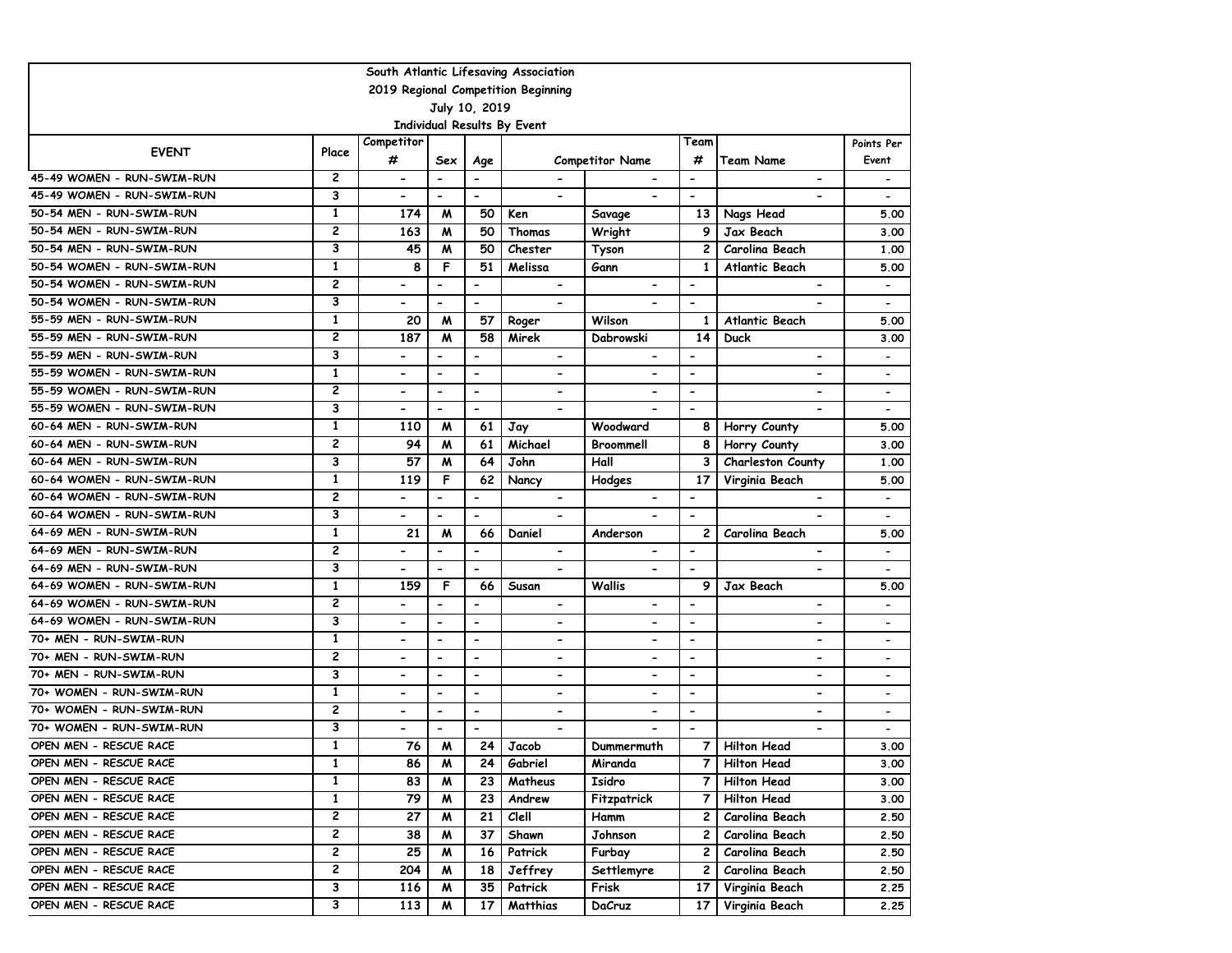| South Atlantic Lifesaving Association                |                         |            |     |     |                                    |                 |                 |                          |            |  |  |
|------------------------------------------------------|-------------------------|------------|-----|-----|------------------------------------|-----------------|-----------------|--------------------------|------------|--|--|
| 2019 Regional Competition Beginning<br>July 10, 2019 |                         |            |     |     |                                    |                 |                 |                          |            |  |  |
|                                                      |                         |            |     |     |                                    |                 |                 |                          |            |  |  |
|                                                      |                         | Competitor |     |     | <b>Individual Results By Event</b> |                 | Team            |                          | Points Per |  |  |
| <b>EVENT</b>                                         | Place                   | #          | Sex | Age |                                    | Competitor Name | #               | <b>Team Name</b>         | Event      |  |  |
| OPEN MEN - RESCUE RACE                               | 3                       | 137        | M   | 20  | Sebastian                          | Sterling        | 17              | Virginia Beach           | 2.25       |  |  |
| OPEN MEN - RESCUE RACE                               | 3                       | 131        | M   | 22  | Keith                              | Robus           | 17              | Virginia Beach           | 2.25       |  |  |
| OPEN MEN - RESCUE RACE                               | 4                       | 207        | M   | 21  | Noah                               | Cahan           | 18              | Wrightsville Beach       | 2.00       |  |  |
| OPEN MEN - RESCUE RACE                               | 4                       | 206        | M   | 20  | Adam                               | Coleman         | 18              | Wrightsville Beach       | 2.00       |  |  |
| OPEN MEN - RESCUE RACE                               | 4                       | 213        | M   | 27  | Joshua                             | Drew            | 18              | Wrightsville Beach       | 2.00       |  |  |
| OPEN MEN - RESCUE RACE                               | 4                       | 223        | M   | 33  | Keith                              | Nelson          | 18              | Wrightsville Beach       | 2.00       |  |  |
| OPEN MEN - RESCUE RACE                               | 5                       | 87         | M   | 25  | Tian                               | Siggins         | 7               | <b>Hilton Head</b>       | 1.75       |  |  |
| OPEN MEN - RESCUE RACE                               | 5                       | 92         | M   | 22  | Parker                             | Whitley         | 7               | <b>Hilton Head</b>       | 1.75       |  |  |
| OPEN MEN - RESCUE RACE                               | 5                       | 80         | M   | 21  | Danyyil                            | Gayuk           | 7               | <b>Hilton Head</b>       | 1.75       |  |  |
| OPEN MEN - RESCUE RACE                               | 5                       | 82         | M   | 20  | Griffin                            | Huber           | 7               | <b>Hilton Head</b>       | 1.75       |  |  |
| OPEN MEN - RESCUE RACE                               | 6                       | 129        | M   | 29  | Jack                               | Reddecliff      | 17              | Virginia Beach           | 1.25       |  |  |
| OPEN MEN - RESCUE RACE                               | 6                       | 114        | M   | 26  | Colin                              | Demers          | 17              | Virginia Beach           | 1.25       |  |  |
| OPEN MEN - RESCUE RACE                               | 6                       | 126        | M   | 35  | Sean                               | Millard         | 17              | Virginia Beach           | 1.25       |  |  |
| OPEN MEN - RESCUE RACE                               | 6                       | 115        | M   | 28  | Zachary                            | Fitzpatrick     | 17              | Virginia Beach           | 1.25       |  |  |
| OPEN MEN - RESCUE RACE                               | 7                       | 134        | M   | 19  | Mark                               | Rogerson        | 17              | Virginia Beach           | 1.00       |  |  |
| OPEN MEN - RESCUE RACE                               | 7                       | 135        | M   | 16  | Michael                            | Rogerson        | 17              | Virginia Beach           | 1.00       |  |  |
| OPEN MEN - RESCUE RACE                               | $\overline{\mathbf{7}}$ | 140        | M   | 18  | Samuel                             | Westmont        | 17              | Virginia Beach           | 1.00       |  |  |
| OPEN MEN - RESCUE RACE                               | 7                       | 139        | M   | 17  | Guil                               | Ware            | 17              | Virginia Beach           | 1.00       |  |  |
| OPEN MEN - RESCUE RACE                               | 8                       | 18         | M   | 20  | Jake                               | Van Der Zee     | 1               | Atlantic Beach           | 0.75       |  |  |
| OPEN MEN - RESCUE RACE                               | 8                       | 12         | M   | 16  | Kaleb                              | Overby          | 1               | Atlantic Beach           | 0.75       |  |  |
| OPEN MEN - RESCUE RACE                               | 8                       | 6          | M   | 27  | Blake                              | Ehlers          | 1               | Atlantic Beach           | 0.75       |  |  |
| OPEN MEN - RESCUE RACE                               | 8                       | 11         | M   | 35  | Garrett                            | Opper           | 1               | Atlantic Beach           | 0.75       |  |  |
| OPEN MEN - RESCUE RACE                               | 9                       | 5          | M   | 19  | Miles                              | <b>Dupree</b>   | 1               | Atlantic Beach           | 0.50       |  |  |
| OPEN MEN - RESCUE RACE                               | 9                       | 202        | M   | 42  | Ivo B                              | Pavlov          | 1               | Atlantic Beach           | 0.50       |  |  |
| OPEN MEN - RESCUE RACE                               | 9                       | 1          | M   | 22  | Ryan                               | Aponte          | 1               | Atlantic Beach           | 0.50       |  |  |
| OPEN MEN - RESCUE RACE                               | 9                       | 10         | M   | 24  | Brian                              | Meehan          | 1               | Atlantic Beach           | 0.50       |  |  |
| OPEN MEN - RESCUE RACE                               | 10                      | 59         | M   | 20  | Alex                               | Hutton          | 3               | <b>Charleston County</b> | 0.25       |  |  |
| OPEN MEN - RESCUE RACE                               | 10                      | 68         | M   | 31  | Sam                                | Parks           | 3               | <b>Charleston County</b> | 0.25       |  |  |
| OPEN MEN - RESCUE RACE                               | 10                      | 58         | M   | 23  | Chase                              | Heffron         | 3               | <b>Charleston County</b> | 0.25       |  |  |
| OPEN MEN - RESCUE RACE                               | 10                      | 61         | M   | 20  | Michael                            | Jessup          | 3               | <b>Charleston County</b> | 0.25       |  |  |
| OPEN WOMEN - RESCUE RACE                             | 1                       | 111        | F   | 18  | Charlie                            | <b>Burt</b>     | 17              | Virginia Beach           | 3.00       |  |  |
| OPEN WOMEN - RESCUE RACE                             | $\mathbf{1}$            | 112        | F   | 25  | Georgia                            | DaCruz          | 17              | Virginia Beach           | 3.00       |  |  |
| OPEN WOMEN - RESCUE RACE                             | $\mathbf{1}$            | 120        | F   | 27  | Shea                               | Humenik         | 17              | Virginia Beach           | 3.00       |  |  |
| OPEN WOMEN - RESCUE RACE                             | 1                       | 138        | F   | 21  | Ellie                              | Vest            | 17 I            | Virginia Beach           | 3.00       |  |  |
| OPEN WOMEN - RESCUE RACE                             | 2                       | 179        | F   | 25  | Bailie                             | Monahan         | 5               | Corolla                  | 2.50       |  |  |
| OPEN WOMEN - RESCUE RACE                             | 2                       | 192        | F   | 17  | Codie                              | Patterson       | 14              | <b>Duck</b>              | 2.50       |  |  |
| OPEN WOMEN - RESCUE RACE                             | $\mathbf{2}$            | 194        | F   | 22  | Manuela                            | Sampaio         | 14              | <b>Duck</b>              | 2.50       |  |  |
| OPEN WOMEN - RESCUE RACE                             | $\overline{\mathbf{c}}$ | 186        | F   | 18  | Caroline                           | Clissold        | 14 <sup>1</sup> | <b>Duck</b>              | 2.50       |  |  |
| OPEN WOMEN - RESCUE RACE                             | 3                       | 177        | F   | 23  | Jessica                            | Wallace         | 13 I            | Nags Head                | 2.25       |  |  |
| OPEN WOMEN - RESCUE RACE                             | 3                       | 166        | F   | 20  | Roisin                             | Cahill          | 13 I            | Nags Head                | 2.25       |  |  |
| OPEN WOMEN - RESCUE RACE                             | 3                       | 169        | F   | 24  | Danielle                           | Kimball         | 13 <sup>1</sup> | Nags Head                | 2.25       |  |  |
| OPEN WOMEN - RESCUE RACE                             | $\overline{\mathbf{3}}$ | 164        | F   | 21  | Kathleen                           | Belliveau       | 13 I            | Nags Head                | 2.25       |  |  |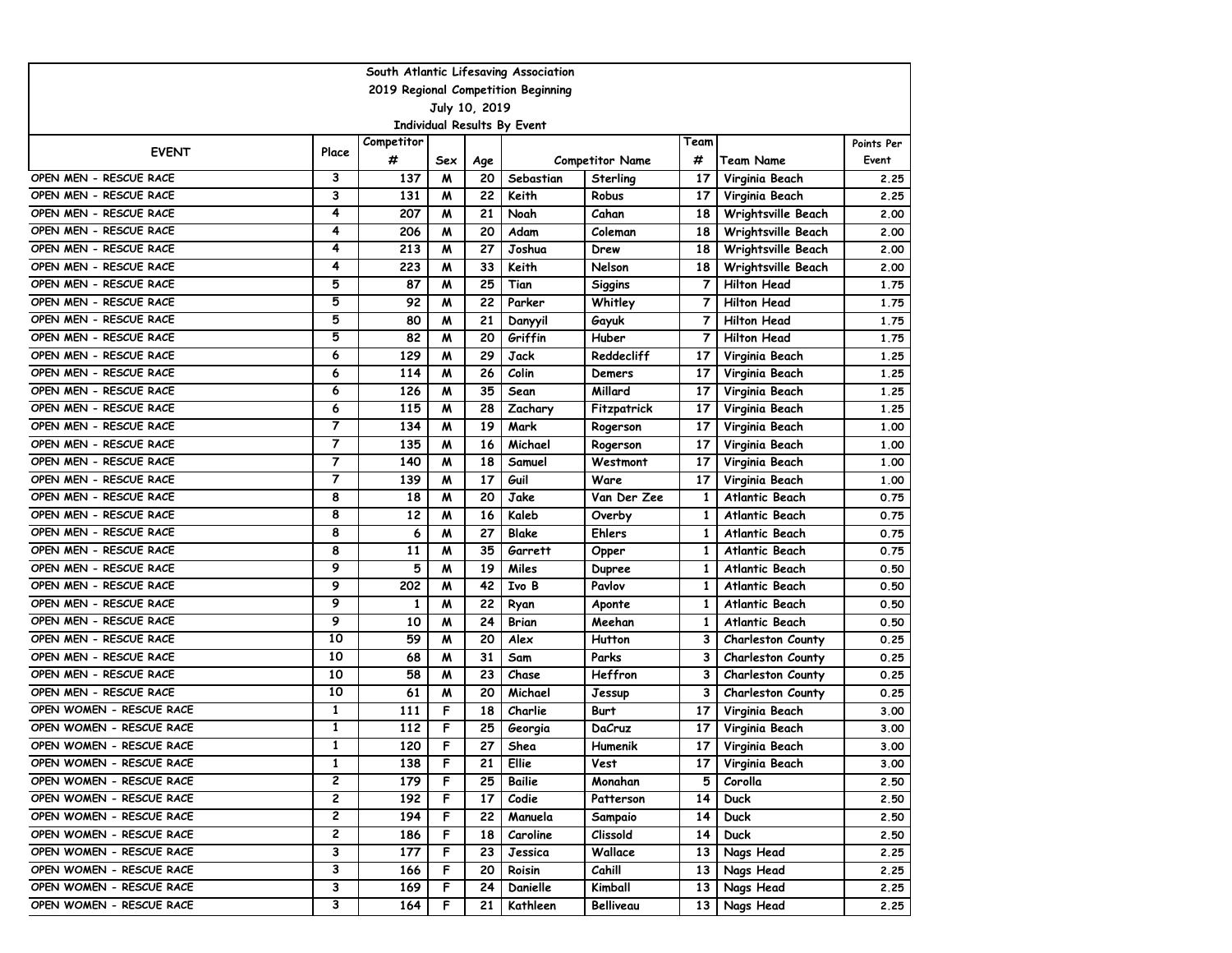| South Atlantic Lifesaving Association                |                         |            |     |     |                                    |                        |                 |                    |            |  |  |  |
|------------------------------------------------------|-------------------------|------------|-----|-----|------------------------------------|------------------------|-----------------|--------------------|------------|--|--|--|
| 2019 Regional Competition Beginning<br>July 10, 2019 |                         |            |     |     |                                    |                        |                 |                    |            |  |  |  |
|                                                      |                         |            |     |     |                                    |                        |                 |                    |            |  |  |  |
|                                                      |                         | Competitor |     |     | <b>Individual Results By Event</b> |                        | Team            |                    | Points Per |  |  |  |
| <b>EVENT</b>                                         | Place                   | #          | Sex | Age |                                    | <b>Competitor Name</b> | #               | <b>Team Name</b>   | Event      |  |  |  |
| OPEN WOMEN - RESCUE RACE                             | 4                       | 24         | F   | 17  | Brenna                             | <b>Divoky</b>          | 2               | Carolina Beach     | 2.00       |  |  |  |
| OPEN WOMEN - RESCUE RACE                             | 4                       | 34         | F   | 22  | Mia                                | Hulgin                 | 2               | Carolina Beach     | 2.00       |  |  |  |
| OPEN WOMEN - RESCUE RACE                             | 4                       | 36         | F   | 20  | Aleta                              | Jewell                 | 2               | Carolina Beach     | 2.00       |  |  |  |
| OPEN WOMEN - RESCUE RACE                             | 4                       | 37         | F   | 18  | Brynn                              | Jewell                 | 2               | Carolina Beach     | 2.00       |  |  |  |
| OPEN WOMEN - RESCUE RACE                             | 5                       | 205        | F   | 19  | Evan                               | Arsenault              | 18              | Wrightsville Beach | 1.75       |  |  |  |
| OPEN WOMEN - RESCUE RACE                             | 5                       | 216        | F   | 25  | Catherine                          | Gargula                | 18              | Wrightsville Beach | 1.75       |  |  |  |
| OPEN WOMEN - RESCUE RACE                             | 5                       | 211        | F   | 24  | Kyra                               | DeMarte                | 18              | Wrightsville Beach | 1.75       |  |  |  |
| OPEN WOMEN - RESCUE RACE                             | 5                       | 208        | F   | 31  | Sidney                             | Corn                   | 18              | Wrightsville Beach | 1.75       |  |  |  |
| OPEN WOMEN - RESCUE RACE                             | 6                       | 75         | F   | 20  | Chelsea                            | Borrowdale             | 7               | <b>Hilton Head</b> | 1.25       |  |  |  |
| OPEN WOMEN - RESCUE RACE                             | 6                       | 78         | F   | 23  | Melissa                            | Fichtner               | 7               | <b>Hilton Head</b> | 1.25       |  |  |  |
| OPEN WOMEN - RESCUE RACE                             | 6                       | 88         | F   | 28  | Taylor                             | Smith                  | 7               | <b>Hilton Head</b> | 1.25       |  |  |  |
| OPEN WOMEN - RESCUE RACE                             | 6                       | 90         | F   | 22  | Valerija                           | Uvarova                | 7               | <b>Hilton Head</b> | 1.25       |  |  |  |
| OPEN WOMEN - RESCUE RACE                             | 7                       | 42         | F   | 19  | Samantha                           | Lusher                 | 2               | Carolina Beach     | 1.00       |  |  |  |
| OPEN WOMEN - RESCUE RACE                             | 7                       | 214        | F   | 31  | Kristi                             | Falco                  | 18              | Wrightsville Beach | 1.00       |  |  |  |
| OPEN WOMEN - RESCUE RACE                             | 7                       | 218        | F   | 35  | Kristen                            | Jeno                   | 18              | Wrightsville Beach | 1.00       |  |  |  |
| OPEN WOMEN - RESCUE RACE                             | 7                       | 225        | F   | 28  | Kathryn                            | Yarbrough              | 18              | Wrightsville Beach | 1.00       |  |  |  |
| OPEN WOMEN - RESCUE RACE                             | 8                       | 144        | F   | 18  | Gabrielle                          | Carter                 | 9               | Jax Beach          | 0.75       |  |  |  |
| OPEN WOMEN - RESCUE RACE                             | 8                       | 150        | F   | 18  | Casey                              | Hayford                | 9               | Jax Beach          | 0.75       |  |  |  |
| OPEN WOMEN - RESCUE RACE                             | 8                       | 155        | F   | 17  | Sarah                              | <b>McMullin</b>        | 9               | Jax Beach          | 0.75       |  |  |  |
| OPEN WOMEN - RESCUE RACE                             | 8                       | 200        | F   | 23  | Annie                              | Garner                 | 9               | Jax Beach          | 0.75       |  |  |  |
| OPEN WOMEN - RESCUE RACE                             | 9                       | 2          | F   | 19  | Lauren                             | Bass                   | 1               | Atlantic Beach     | 0.50       |  |  |  |
| OPEN WOMEN - RESCUE RACE                             | 9                       | 8          | F   | 51  | Melissa                            | Gann                   | 1               | Atlantic Beach     | 0.50       |  |  |  |
| OPEN WOMEN - RESCUE RACE                             | 9                       | 15         | F   | 31  | Ashley                             | Raymond                | 1               | Atlantic Beach     | 0.50       |  |  |  |
| OPEN WOMEN - RESCUE RACE                             | 9                       | 19         | F   | 21  | Francesca                          | Vandersluis            | 1               | Atlantic Beach     | 0.50       |  |  |  |
| OPEN WOMEN - RESCUE RACE                             | 10                      | 118        | F   | 19  | Carley                             | Hill                   | 17              | Virginia Beach     | 0.25       |  |  |  |
| OPEN WOMEN - RESCUE RACE                             | 10                      | 121        | F   | 24  | Heather                            | Lundstrom              | 17              | Virginia Beach     | 0.25       |  |  |  |
| OPEN WOMEN - RESCUE RACE                             | 10                      | 125        | F   | 17  | Lilja                              | McKendry               | 17              | Virginia Beach     | 0.25       |  |  |  |
| OPEN WOMEN - RESCUE RACE                             | 10                      | 132        | F   | 20  | Lauren                             | Rodriguez              | 17              | Virginia Beach     | 0.25       |  |  |  |
| OPEN MEN - BEACH RELAY                               | 1                       | 27         | M   | 21  | Clell                              | Hamm                   | 2               | Carolina Beach     | 3.00       |  |  |  |
| OPEN MEN - BEACH RELAY                               | 1                       | 30         | M   | 20  | David                              | Hicks                  | 2               | Carolina Beach     | 3.00       |  |  |  |
| OPEN MEN - BEACH RELAY                               | 1                       | 33         | M   | 18  | Jaxon                              | Hudson                 | 2               | Carolina Beach     | 3.00       |  |  |  |
| OPEN MEN - BEACH RELAY                               | $\mathbf{1}$            | 39         | M   | 31  | Edmund                             | Kennedy                | 2               | Carolina Beach     | 3.00       |  |  |  |
| OPEN MEN - BEACH RELAY                               | 2                       | 165        | M   | 24  | Tyler                              | Burch                  | 13              | Nags Head          | 2.50       |  |  |  |
| OPEN MEN - BEACH RELAY                               | 2                       | 167        | M   | 25  | Shawn                              | Kenny                  |                 | 13 Nags Head       | 2.50       |  |  |  |
| OPEN MEN - BEACH RELAY                               | 2                       | 168        | M   | 20  | Josh                               | Linton                 | 13              | Nags Head          | 2.50       |  |  |  |
| OPEN MEN - BEACH RELAY                               | 2                       | 188        | M   | 19  | Chris                              | Gilliam                | 14 <sup>1</sup> | <b>Duck</b>        | 2.50       |  |  |  |
| OPEN MEN - BEACH RELAY                               | 3                       | 220        | M   | 20  | Tom                                | Mcgovern               | 18              | Wrightsville Beach | 2.25       |  |  |  |
| OPEN MEN - BEACH RELAY                               | 3                       | 221        | M   | 23  | Phillip                            | Morie                  | 18 I            | Wrightsville Beach | 2.25       |  |  |  |
| OPEN MEN - BEACH RELAY                               | 3                       | 222        | M   | 25  | Rett                               | Nabell                 | 18 I            | Wrightsville Beach | 2.25       |  |  |  |
| OPEN MEN - BEACH RELAY                               | 3                       | 224        | M   | 33  | Maurice                            | Peacock                | 18              | Wrightsville Beach | 2.25       |  |  |  |
| OPEN MEN - BEACH RELAY                               | 4                       | 142        | M   | 19  | Nicholas                           | Beenen                 | 9               | Jax Beach          | 2.00       |  |  |  |
| OPEN MEN - BEACH RELAY                               | $\overline{\mathbf{4}}$ | 148        | M   | 28  | Richard                            | Ghiotto                | 9               | Jax Beach          | 2.00       |  |  |  |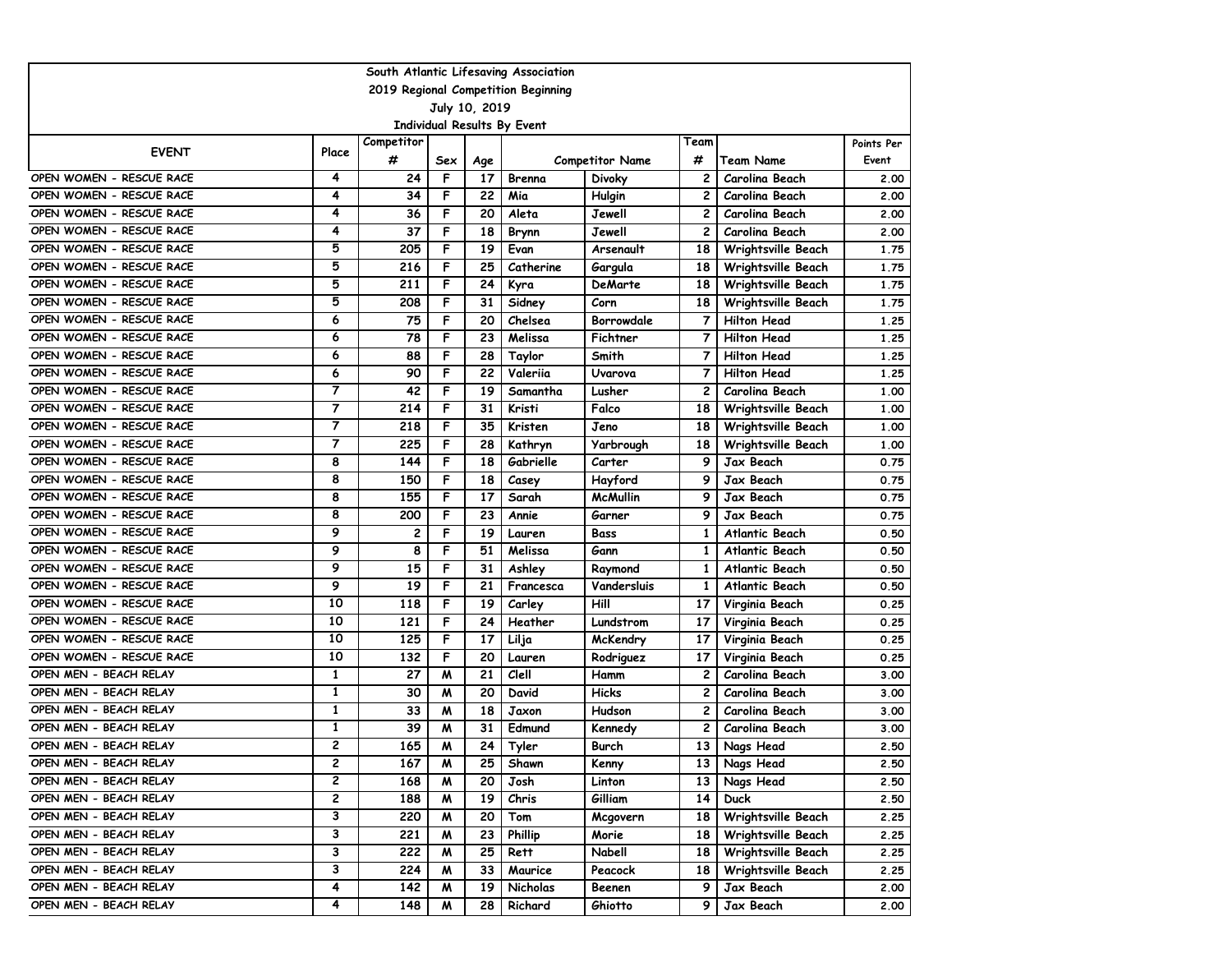|                          |                         |                 |          |               | South Atlantic Lifesaving Association |                                  |           |                               |                     |
|--------------------------|-------------------------|-----------------|----------|---------------|---------------------------------------|----------------------------------|-----------|-------------------------------|---------------------|
|                          |                         |                 |          |               | 2019 Regional Competition Beginning   |                                  |           |                               |                     |
|                          |                         |                 |          | July 10, 2019 |                                       |                                  |           |                               |                     |
|                          |                         |                 |          |               | <b>Individual Results By Event</b>    |                                  |           |                               |                     |
| <b>EVENT</b>             | Place                   | Competitor<br># |          |               |                                       |                                  | Team<br># |                               | Points Per<br>Event |
| OPEN MEN - BEACH RELAY   | 4                       | 154             | Sex<br>M | Age<br>17     | <b>Brandon</b>                        | <b>Competitor Name</b><br>Martin | 9         | <b>Team Name</b><br>Jax Beach | 2.00                |
| OPEN MEN - BEACH RELAY   | 4                       | 162             | M        | 17            | Tanner                                | Wood                             | 9         | Jax Beach                     | 2.00                |
| OPEN MEN - BEACH RELAY   | 5                       | 1               | M        | 22            | Ryan                                  | Aponte                           | 1         | Atlantic Beach                | 1.75                |
| OPEN MEN - BEACH RELAY   | 5                       | 7               | M        | 18            | Cory                                  | Gann                             | 1         | Atlantic Beach                | 1.75                |
| OPEN MEN - BEACH RELAY   | 5                       | 10              | M        | 24            | Brian                                 | Meehan                           | 1         | Atlantic Beach                | 1.75                |
| OPEN MEN - BEACH RELAY   | 5                       | 18              | M        | 20            | Jake                                  | Van Der Zee                      | 1         | Atlantic Beach                | 1.75                |
| OPEN MEN - BEACH RELAY   | 6                       | 206             | M        | 20            | Adam                                  | Coleman                          | 18        | Wrightsville Beach            | 1.25                |
| OPEN MEN - BEACH RELAY   | 6                       | 207             | M        | 21            | Noah                                  | Cahan                            | 18        | Wrightsville Beach            | 1.25                |
| OPEN MEN - BEACH RELAY   | 6                       | 213             | M        | 27            | Joshua                                | Drew                             | 18        | Wrightsville Beach            | 1.25                |
| OPEN MEN - BEACH RELAY   | 6                       | 217             | M        | 31            | Luke                                  | Hammond                          | 18        | Wrightsville Beach            | 1.25                |
| OPEN MEN - BEACH RELAY   | $\overline{7}$          | 115             | M        | 28            | Zachary                               | Fitzpatrick                      | 17        | Virginia Beach                | 1.00                |
| OPEN MEN - BEACH RELAY   | $\overline{7}$          | 123             | M        | 25            | Joseph                                | <b>McCann</b>                    | 17        | Virginia Beach                | 1.00                |
| OPEN MEN - BEACH RELAY   | 7                       | 126             | M        | 35            | Sean                                  | Millard                          | 17        | Virginia Beach                | 1.00                |
| OPEN MEN - BEACH RELAY   | 7                       | 127             | M        | 33            | Michael                               | Miller                           | 17        | Virginia Beach                | 1.00                |
| OPEN MEN - BEACH RELAY   | 8                       | 56              | M        | 17            | Sully                                 | Gholson                          | 3         | <b>Charleston County</b>      | 0.75                |
| OPEN MEN - BEACH RELAY   | 8                       | 65              | M        | 21            | Robert                                | McDowell                         | 3         | <b>Charleston County</b>      | 0.75                |
| OPEN MEN - BEACH RELAY   | 8                       | 72              | M        | 19            | Palmer                                | Smyth                            | 3         | <b>Charleston County</b>      | 0.75                |
| OPEN MEN - BEACH RELAY   | 8                       | 184             | M        | 22            | Lucas                                 | Beall                            | 3         | <b>Charleston County</b>      | 0.75                |
| OPEN MEN - BEACH RELAY   | 9                       | 47              | M        | 18            | Charles                               | Beall                            | 3         | <b>Charleston County</b>      | 0.50                |
| OPEN MEN - BEACH RELAY   | 9                       | 49              | M        | 20            | Ian                                   | <b>Butler</b>                    | 3         | <b>Charleston County</b>      | 0.50                |
| OPEN MEN - BEACH RELAY   | 9                       | 50              | M        | 22            | Noah                                  | <b>Butler</b>                    | 3         | <b>Charleston County</b>      | 0.50                |
| OPEN MEN - BEACH RELAY   | 9                       | 70              | M        | 22            | Jacob                                 | Peller                           | 3         | <b>Charleston County</b>      | 0.50                |
| OPEN MEN - BEACH RELAY   | 10                      | 95              | M        | 20            | Cameron                               | Butler                           | 8         | Horry County                  | 0.25                |
| OPEN MEN - BEACH RELAY   | 10                      | 100             | M        | 20            | Christian                             | Hannon                           | 8         | Horry County                  | 0.25                |
| OPEN MEN - BEACH RELAY   | 10                      | 105             | M        | 23            | Daniel                                | Nerad                            | 8         | Horry County                  | 0.25                |
| OPEN MEN - BEACH RELAY   | 10                      | 109             | M        | 23            | Marek                                 | Skacha                           | 8         | Horry County                  | 0.25                |
| OPEN WOMEN - BEACH RELAY | 1                       | 101             | F        | 20            | Kylee                                 | Hill                             | 8         | Horry County                  | 3.00                |
| OPEN WOMEN - BEACH RELAY | $\mathbf{1}$            | 104             | F        | 19            | Madison                               | Mcallister                       | 8         | Horry County                  | 3.00                |
| OPEN WOMEN - BEACH RELAY | 1                       | 108             | F        | 24            | Courtney                              | Porfilio                         | 8         | Horry County                  | 3.00                |
| OPEN WOMEN - BEACH RELAY | 1                       | 183             | F        | 16            | Lena                                  | Meras                            | 8         | Horry County                  | 3.00                |
| OPEN WOMEN - BEACH RELAY | 2                       | 190             | F        | 23            | Meredith                              | Hodges                           | 14        | Duck                          | 2.50                |
| OPEN WOMEN - BEACH RELAY | 2                       | 192             | F        | 17            | Codie                                 | Patterson                        | 14        | <b>Duck</b>                   | 2.50                |
| OPEN WOMEN - BEACH RELAY | 2                       | 195             | F        | 40            | Sylvia                                | Wolff                            | 14        | <b>Duck</b>                   | 2.50                |
| OPEN WOMEN - BEACH RELAY | 2                       | 177             | F        | 23            | Jessica                               | Wallace                          | 13 I      | Nags Head                     | 2.50                |
| OPEN WOMEN - BEACH RELAY | 3                       | 75              | F        | 20            | Chelsea                               | Borrowdale                       | 7         | Hilton Head                   | 2.25                |
| OPEN WOMEN - BEACH RELAY | 3                       | 85              | F        | 22            | Amanda                                | Mascia                           | 7         | Hilton Head                   | 2.25                |
| OPEN WOMEN - BEACH RELAY | 3                       | 88              | F        | 28            | Taylor                                | Smith                            | 7         | <b>Hilton Head</b>            | 2.25                |
| OPEN WOMEN - BEACH RELAY | 3                       | 90              | F        | 22            | Valeriia                              | Uvarova                          | 7         | Hilton Head                   | 2.25                |
| OPEN WOMEN - BEACH RELAY | 4                       | 144             | F        | 18            | Gabrielle                             | Carter                           | 9         | Jax Beach                     | 2.00                |
| OPEN WOMEN - BEACH RELAY | 4                       | 150             | F        | 18            | Casey                                 | Hayford                          | 9         | Jax Beach                     | 2.00                |
| OPEN WOMEN - BEACH RELAY | 4                       | 155             | F        | 17            | Sarah                                 | <b>McMullin</b>                  | 9         | Jax Beach                     | 2.00                |
| OPEN WOMEN - BEACH RELAY | $\overline{\mathbf{4}}$ | 200             | F        | 23            | Annie                                 | Garner                           | 9         | Jax Beach                     | 2.00                |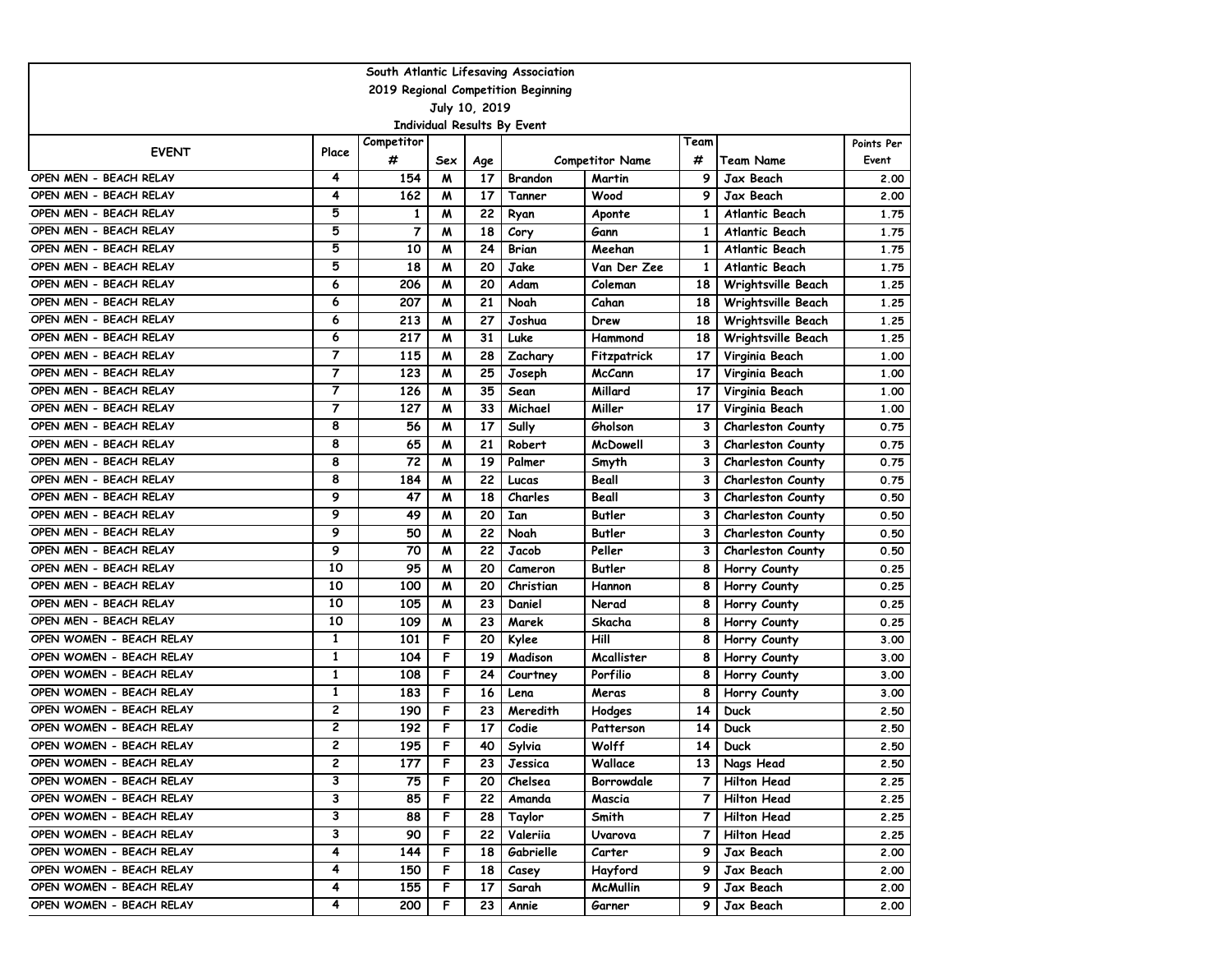|                                                      |       |            |     |                 | South Atlantic Lifesaving Association |                        |                 |                          |            |  |  |
|------------------------------------------------------|-------|------------|-----|-----------------|---------------------------------------|------------------------|-----------------|--------------------------|------------|--|--|
| 2019 Regional Competition Beginning<br>July 10, 2019 |       |            |     |                 |                                       |                        |                 |                          |            |  |  |
|                                                      |       |            |     |                 |                                       |                        |                 |                          |            |  |  |
|                                                      |       | Competitor |     |                 | <b>Individual Results By Event</b>    |                        | Team            |                          | Points Per |  |  |
| <b>EVENT</b>                                         | Place | #          | Sex | Age             |                                       | <b>Competitor Name</b> | #               | <b>Team Name</b>         | Event      |  |  |
| OPEN WOMEN - BEACH RELAY                             | 5     | 118        | F   | 19              | Carley                                | Hill                   | 17              | Virginia Beach           | 1.75       |  |  |
| OPEN WOMEN - BEACH RELAY                             | 5     | 125        | F   | 17              | Lilja                                 | McKendry               | 17              | Virginia Beach           | 1.75       |  |  |
| OPEN WOMEN - BEACH RELAY                             | 5     | 132        | F   | 20              | Lauren                                | Rodriguez              | 17              | Virginia Beach           | 1.75       |  |  |
| OPEN WOMEN - BEACH RELAY                             | 5     | 203        | F   | 21              | Jordan                                | Sibley                 | 17              | Virginia Beach           | 1.75       |  |  |
| OPEN WOMEN - BEACH RELAY                             | 6     | 54         | F   | 20              | Kristen                               | Douglass               | 3               | <b>Charleston County</b> | 1.25       |  |  |
| OPEN WOMEN - BEACH RELAY                             | 6     | 62         | F   | 18              | Emma                                  | Ladd                   | 3               | <b>Charleston County</b> | 1.25       |  |  |
| OPEN WOMEN - BEACH RELAY                             | 6     | 73         | F   | 16              | Lillian                               | Sustaita               | 3               | <b>Charleston County</b> | 1.25       |  |  |
| OPEN WOMEN - BEACH RELAY                             | 6     | 201        | F   | 27              | Kari                                  | Lavoie                 | 3               | <b>Charleston County</b> | 1.25       |  |  |
| OPEN WOMEN - BEACH RELAY                             | 7     | 24         | F   | 17              | Brenna                                | Divoky                 | 2               | Carolina Beach           | 1.00       |  |  |
| OPEN WOMEN - BEACH RELAY                             | 7     | 26         | F   | 18              | Lucy                                  | Gilbert                | 2               | Carolina Beach           | 1.00       |  |  |
| OPEN WOMEN - BEACH RELAY                             | 7     | 34         | F   | 22              | Mia                                   | Hulgin                 | 2               | Carolina Beach           | 1.00       |  |  |
| OPEN WOMEN - BEACH RELAY                             | 7     | 42         | F   | 19              | Samantha                              | Lusher                 | 2               | Carolina Beach           | 1.00       |  |  |
| OPEN WOMEN - BEACH RELAY                             | 8     | 205        | F   | 19              | Evan                                  | Arsenault              | 18              | Wrightsville Beach       | 0.75       |  |  |
| OPEN WOMEN - BEACH RELAY                             | 8     | 208        | F   | 31              | Sidney                                | Corn                   | 18              | Wrightsville Beach       | 0.75       |  |  |
| OPEN WOMEN - BEACH RELAY                             | 8     | 211        | F   | 24              | Kyra                                  | DeMarte                | 18              | Wrightsville Beach       | 0.75       |  |  |
| OPEN WOMEN - BEACH RELAY                             | 8     | 218        | F   | 35              | Kristen                               | Jeno                   | 18              | Wrightsville Beach       | 0.75       |  |  |
| OPEN WOMEN - BEACH RELAY                             | 9     | 173        | F   | 22              | Erika                                 | Ross                   | 13              | Nags Head                | 0.50       |  |  |
| OPEN WOMEN - BEACH RELAY                             | 9     | 179        | F   | 25              | Bailie                                | Monahan                | 5               | Corolla                  | 0.50       |  |  |
| OPEN WOMEN - BEACH RELAY                             | 9     | 186        | F   | 18              | Caroline                              | Clissold               | 14              | Duck                     | 0.50       |  |  |
| OPEN WOMEN - BEACH RELAY                             | 9     | 194        | F   | 22              | Manuela                               | Sampaio                | 14              | Duck                     | 0.50       |  |  |
| OPEN WOMEN - BEACH RELAY                             | 10    | 112        | F   | 25              | Georgia                               | DaCruz                 | 17              | Virginia Beach           | 0.25       |  |  |
| OPEN WOMEN - BEACH RELAY                             | 10    | 120        | F   | 27              | Shea                                  | Humenik                | 17              | Virginia Beach           | 0.25       |  |  |
| OPEN WOMEN - BEACH RELAY                             | 10    | 124        | F   | 27              | Erin                                  | McClelland             | 17              | Virginia Beach           | 0.25       |  |  |
| OPEN WOMEN - BEACH RELAY                             | 10    | 138        | F   | 21              | Ellie                                 | Vest                   | 17              | Virginia Beach           | 0.25       |  |  |
| OPEN MEN - SURFSKI RACE                              | 1     | 191        | M   | 42              | Phill                                 | Lloyd                  | 14              | Duck                     | 12.00      |  |  |
| OPEN MEN - SURFSKI RACE                              | 2     | 149        | M   | 34              | Ross                                  | Ghiotto                | 9               | Jax Beach                | 10.00      |  |  |
| OPEN MEN - SURFSKI RACE                              | 3     | 148        | M   | 28              | Richard                               | Ghiotto                | 9               | Jax Beach                | 9.00       |  |  |
| OPEN MEN - SURFSKI RACE                              | 4     | 168        | M   | 20              | Josh                                  | Linton                 | 13              | Nags Head                | 8.00       |  |  |
| OPEN MEN - SURFSKI RACE                              | 5     | 152        | M   | 45              | <b>Bryon</b>                          | <b>Iveson</b>          | 9               | Jax Beach                | 7.00       |  |  |
| OPEN MEN - SURFSKI RACE                              | 6     | 202        | M   | 42              | Ivo B                                 | Pavlov                 | 1               | Atlantic Beach           | 5.00       |  |  |
| OPEN MEN - SURFSKI RACE                              | 7     | 171        | M   | 41              | Chad                                  | Motz                   | 13              | Nags Head                | 4.00       |  |  |
| OPEN MEN - SURFSKI RACE                              | 8     | 158        | M   | 27              | Gordon                                | VanDusen               | 9               | Jax Beach                | 3.00       |  |  |
| OPEN MEN - SURFSKI RACE                              | 9     | 11         | M   | 35              | Garrett                               | Opper                  | 1               | Atlantic Beach           | 2.00       |  |  |
| OPEN MEN - SURFSKI RACE                              | 10    | 163        | M   | 50              | Thomas                                | Wright                 | 9               | Jax Beach                | 1.00       |  |  |
| OPEN WOMEN - SURFSKI RACE                            | 1     | 166        | F   | 20              | Roisin                                | Cahill                 | 13 <sup>1</sup> | Nags Head                | 12.00      |  |  |
| OPEN WOMEN - SURFSKI RACE                            | 2     | 164        | F   | 21              | Kathleen                              | Belliveau              | 13 I            | Nags Head                | 10.00      |  |  |
| OPEN WOMEN - SURFSKI RACE                            | 3     | 157        | F   | 29              | Kaitlyn                               | Shemenski              | 9 I             | Jax Beach                | 9.00       |  |  |
| OPEN WOMEN - SURFSKI RACE                            | 4     | 208        | F   | 31              | Sidney                                | Corn                   | 18 I            | Wrightsville Beach       | 8.00       |  |  |
| OPEN WOMEN - SURFSKI RACE                            | 5     | 200        | F   | $\overline{2}3$ | Annie                                 | Garner                 | 9.              | Jax Beach                | 7.00       |  |  |
| OPEN WOMEN - SURFSKI RACE                            | 6     | 106        | F   | 21              | Erin                                  | O'Hagan                | 8               | Horry County             | 5.00       |  |  |
| OPEN WOMEN - SURFSKI RACE                            | 7     | 214        | F   | 31              | Kristi                                | Falco                  | 18              | Wrightsville Beach       | 4.00       |  |  |
| OPEN WOMEN - SURFSKI RACE                            | 8     | 19         | F   | 21              | Francesca                             | Vandersluis            | 1               | Atlantic Beach           | 3.00       |  |  |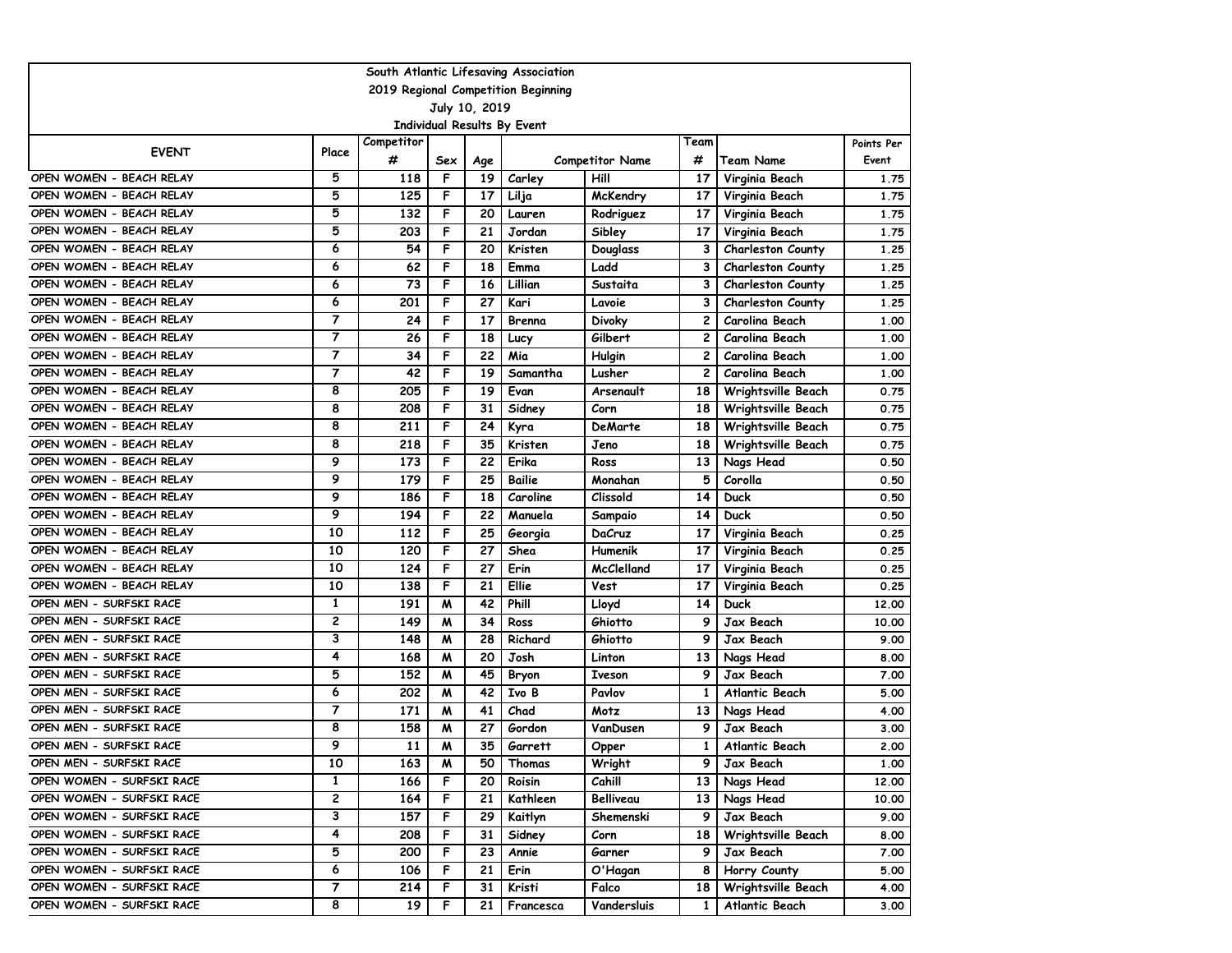|                            |                                     |                          |                          |                          | South Atlantic Lifesaving Association |                          |                          |                          |                          |  |  |  |
|----------------------------|-------------------------------------|--------------------------|--------------------------|--------------------------|---------------------------------------|--------------------------|--------------------------|--------------------------|--------------------------|--|--|--|
|                            | 2019 Regional Competition Beginning |                          |                          |                          |                                       |                          |                          |                          |                          |  |  |  |
|                            |                                     |                          |                          | July 10, 2019            |                                       |                          |                          |                          |                          |  |  |  |
|                            |                                     |                          |                          |                          | Individual Results By Event           |                          |                          |                          |                          |  |  |  |
| <b>EVENT</b>               | Place                               | Competitor               |                          |                          |                                       |                          | Team                     |                          | Points Per               |  |  |  |
|                            |                                     | #                        | Sex                      | Age                      |                                       | <b>Competitor Name</b>   | #                        | <b>Team Name</b>         | Event                    |  |  |  |
| OPEN WOMEN - SURFSKI RACE  | 9                                   | 155                      | F                        | 17                       | Sarah                                 | <b>McMullin</b>          | 9                        | Jax Beach                | 2.00                     |  |  |  |
| OPEN WOMEN - SURFSKI RACE  | 10                                  | 144                      | F                        | 18                       | Gabrielle                             | Carter                   | 9                        | Jax Beach                | 1,00                     |  |  |  |
| 30-34 MEN - SURFSKI RACE   | $\mathbf{1}$                        | 149                      | M                        | $\overline{34}$          | Ross                                  | Ghiotto                  | 9                        | Jax Beach                | 5.00                     |  |  |  |
| 30-34 MEN - SURFSKI RACE   | $\overline{c}$                      | $\overline{\phantom{a}}$ | $\overline{\phantom{a}}$ | $\overline{\phantom{a}}$ | $\overline{\phantom{a}}$              | $\overline{\phantom{a}}$ | $\overline{\phantom{a}}$ | $\overline{\phantom{a}}$ | $\overline{\phantom{a}}$ |  |  |  |
| 30-34 MEN - SURFSKI RACE   | 3                                   | -                        | $\blacksquare$           | $\blacksquare$           | $\overline{\phantom{0}}$              |                          | $\overline{\phantom{a}}$ |                          | $\overline{\phantom{a}}$ |  |  |  |
| 30-34 WOMEN - SURFSKI RACE | $\mathbf{1}$                        | 208                      | F                        | 31                       | Sidney                                | Corn                     | 18                       | Wrightsville Beach       | 5.00                     |  |  |  |
| 30-34 WOMEN - SURFSKI RACE | $\overline{c}$                      | 214                      | F                        | 31                       | Kristi                                | Falco                    | 18                       | Wrightsville Beach       | 3.00                     |  |  |  |
| 30-34 WOMEN - SURFSKI RACE | 3                                   | $\overline{\phantom{0}}$ | $\overline{\phantom{a}}$ | $\overline{\phantom{a}}$ | $\hbox{\small -}$                     | $\blacksquare$           | $\overline{\phantom{a}}$ |                          | $\overline{\phantom{a}}$ |  |  |  |
| 35-39 MEN - SURFSKI RACE   | $\mathbf{1}$                        | 11                       | M                        | 35                       | Garrett                               | Opper                    | 1                        | Atlantic Beach           | 5.00                     |  |  |  |
| 35-39 MEN - SURFSKI RACE   | $\overline{c}$                      |                          |                          | $\blacksquare$           | $\blacksquare$                        |                          |                          |                          | $\overline{\phantom{a}}$ |  |  |  |
| 35-39 MEN - SURFSKI RACE   | 3                                   |                          |                          | $\blacksquare$           |                                       |                          | $\blacksquare$           |                          | $\overline{\phantom{0}}$ |  |  |  |
| 35-39 WOMEN - SURFSKI RACE | $\mathbf{1}$                        | 182                      | F                        | 36                       | Jeanne                                | Macdonald                | 8                        | Horry County             | 5.00                     |  |  |  |
| 35-39 WOMEN - SURFSKI RACE | $\overline{2}$                      | $\blacksquare$           | $\blacksquare$           | $\blacksquare$           | $\blacksquare$                        | $\blacksquare$           | $\blacksquare$           | $\blacksquare$           | $\overline{\phantom{a}}$ |  |  |  |
| 35-39 WOMEN - SURFSKI RACE | 3                                   | $\overline{\phantom{0}}$ | $\blacksquare$           | $\overline{\phantom{a}}$ | $\overline{\phantom{0}}$              | $\blacksquare$           | $\overline{\phantom{a}}$ | $\overline{\phantom{a}}$ | $\overline{\phantom{a}}$ |  |  |  |
| 40-44 MEN - SURFSKI RACE   | $\mathbf{1}$                        | 191                      | M                        | 42                       | Phill                                 | Lloyd                    | 14                       | Duck                     | 5.00                     |  |  |  |
| 40-44 MEN - SURFSKI RACE   | $\overline{c}$                      | 202                      | M                        | 42                       | Ivo B                                 | Pavlov                   | 1                        | <b>Atlantic Beach</b>    | 3.00                     |  |  |  |
| 40-44 MEN - SURFSKI RACE   | 3                                   | 171                      | M                        | 41                       | Chad                                  | Motz                     | 13                       | Nags Head                | 1.00                     |  |  |  |
| 40-44 WOMEN - SURFSKI RACE | $\mathbf{1}$                        | 195                      | F                        | 40                       | Sylvia                                | Wolff                    | 14                       | Duck                     | 5.00                     |  |  |  |
| 40-44 WOMEN - SURFSKI RACE | $\overline{2}$                      | -                        | $\overline{\phantom{a}}$ | $\overline{\phantom{a}}$ | $\overline{\phantom{0}}$              | $\overline{\phantom{0}}$ | $\overline{\phantom{0}}$ | $\overline{\phantom{0}}$ | $\overline{\phantom{a}}$ |  |  |  |
| 40-44 WOMEN - SURFSKI RACE | 3                                   |                          |                          | $\overline{\phantom{a}}$ |                                       |                          |                          |                          | $\overline{\phantom{a}}$ |  |  |  |
| 45-49 MEN - SURFSKI RACE   | $\mathbf{1}$                        | 152                      | M                        | 45                       | <b>Bryon</b>                          | <b>Iveson</b>            | 9                        | Jax Beach                | 5.00                     |  |  |  |
| 45-49 MEN - SURFSKI RACE   | $\overline{c}$                      | 151                      | M                        | 47                       | Bill                                  | Horn                     | 9                        | Jax Beach                | 3.00                     |  |  |  |
| 45-49 MEN - SURFSKI RACE   | 3                                   | $\overline{51}$          | M                        | 48                       | Adam                                  | Clark                    | 3                        | Charleston County        | 1.00                     |  |  |  |
| 45-49 WOMEN - SURFSKI RACE | $\mathbf{1}$                        | $\overline{\phantom{a}}$ | $\overline{\phantom{a}}$ | $\overline{\phantom{a}}$ | $\overline{\phantom{a}}$              | $\hbox{\small -}$        | $\overline{\phantom{a}}$ | $\overline{\phantom{a}}$ | $\overline{\phantom{a}}$ |  |  |  |
| 45-49 WOMEN - SURFSKI RACE | $\overline{c}$                      | $\overline{\phantom{0}}$ | $\overline{\phantom{a}}$ | $\overline{\phantom{a}}$ | $\overline{\phantom{0}}$              | $\overline{\phantom{0}}$ | $\overline{\phantom{a}}$ |                          | $\overline{\phantom{a}}$ |  |  |  |
| 45-49 WOMEN - SURFSKI RACE | 3                                   | -                        | $\overline{\phantom{a}}$ | $\overline{\phantom{a}}$ | $\overline{\phantom{a}}$              | $\overline{\phantom{a}}$ | $\overline{\phantom{a}}$ | $\overline{\phantom{a}}$ | $\overline{\phantom{a}}$ |  |  |  |
| 50-54 MEN - SURFSKI RACE   | $\mathbf{1}$                        | 174                      | M                        | 50                       | Ken                                   | Savage                   | 13                       | Nags Head                | 5.00                     |  |  |  |
| 50-54 MEN - SURFSKI RACE   | $\overline{2}$                      | 163                      | M                        | 50                       | Thomas                                | Wright                   | 9                        | Jax Beach                | 3.00                     |  |  |  |
| 50-54 MEN - SURFSKI RACE   | 3                                   | 14                       | M                        | 50                       | John                                  | <b>Phillips</b>          | $\mathbf{1}$             | Atlantic Beach           | 1.00                     |  |  |  |
| 50-54 WOMEN - SURFSKI RACE | $\mathbf{1}$                        | $\overline{\phantom{0}}$ | $\blacksquare$           | $\overline{\phantom{0}}$ | $\overline{\phantom{0}}$              | $\overline{\phantom{0}}$ | $\blacksquare$           | $\blacksquare$           | $\overline{\phantom{a}}$ |  |  |  |
| 50-54 WOMEN - SURFSKI RACE | $\overline{c}$                      | -                        | $\blacksquare$           | $\overline{\phantom{a}}$ | $\overline{\phantom{0}}$              | $\overline{\phantom{a}}$ | $\overline{\phantom{a}}$ | $\overline{\phantom{0}}$ | $\overline{\phantom{a}}$ |  |  |  |
| 50-54 WOMEN - SURFSKI RACE | 3                                   |                          |                          | $\overline{\phantom{a}}$ |                                       |                          | $\overline{\phantom{a}}$ |                          |                          |  |  |  |
| 55-59 MEN - SURFSKI RACE   | $\mathbf{1}$                        | 20                       | M                        | 57                       | Roger                                 | Wilson                   | 1                        | Atlantic Beach           | 5.00                     |  |  |  |
| 55-59 MEN - SURFSKI RACE   | 2                                   | $\blacksquare$           | $\blacksquare$           | $\overline{\phantom{a}}$ | $\blacksquare$                        | $\hbox{\small -}$        | $\overline{\phantom{a}}$ | $\overline{\phantom{a}}$ | $\overline{\phantom{a}}$ |  |  |  |
| 55-59 MEN - SURFSKI RACE   | 3                                   |                          | $\overline{\phantom{a}}$ | $\hbox{\small -}$        | $\overline{\phantom{0}}$              | $\overline{\phantom{0}}$ | $\overline{\phantom{a}}$ | $\overline{\phantom{a}}$ | $\overline{\phantom{a}}$ |  |  |  |
| 55-59 WOMEN - SURFSKI RACE | $\mathbf{1}$                        | $\blacksquare$           | $\blacksquare$           | $\blacksquare$           | ۰.                                    | $\blacksquare$           | $\overline{\phantom{0}}$ | $\blacksquare$           | $\hbox{\small -}$        |  |  |  |
| 55-59 WOMEN - SURFSKI RACE | 2                                   | $\blacksquare$           | $\overline{\phantom{a}}$ | $\blacksquare$           | $\blacksquare$                        |                          | $\hbox{\small -}$        |                          | $\hbox{\small -}$        |  |  |  |
| 55-59 WOMEN - SURFSKI RACE | 3                                   | $\overline{\phantom{0}}$ | $\overline{\phantom{a}}$ | $\blacksquare$           | $\hbox{\small -}$                     | $\overline{\phantom{a}}$ | $\blacksquare$           | $\blacksquare$           | $\overline{\phantom{a}}$ |  |  |  |
| 60-64 MEN - SURFSKI RACE   | $\mathbf{1}$                        | 110                      | M                        | 61                       | Jay                                   | Woodward                 | 8                        | Horry County             | 5.00                     |  |  |  |
| 60-64 MEN - SURFSKI RACE   | 2                                   | 57                       | M                        | 64                       | John                                  | Hall                     | 3                        | <b>Charleston County</b> | 3.00                     |  |  |  |
| 60-64 MEN - SURFSKI RACE   | 3                                   | 64                       | F                        | 21                       | Elise                                 | LaVoi                    | 3                        | <b>Charleston County</b> | 1.00                     |  |  |  |
| 60-64 WOMEN - SURFSKI RACE | $\mathbf{1}$                        | 119                      | F.                       | 62                       | Nancy                                 | Hodges                   | 17                       | Virginia Beach           | 5.00                     |  |  |  |
|                            |                                     |                          |                          |                          |                                       |                          |                          |                          |                          |  |  |  |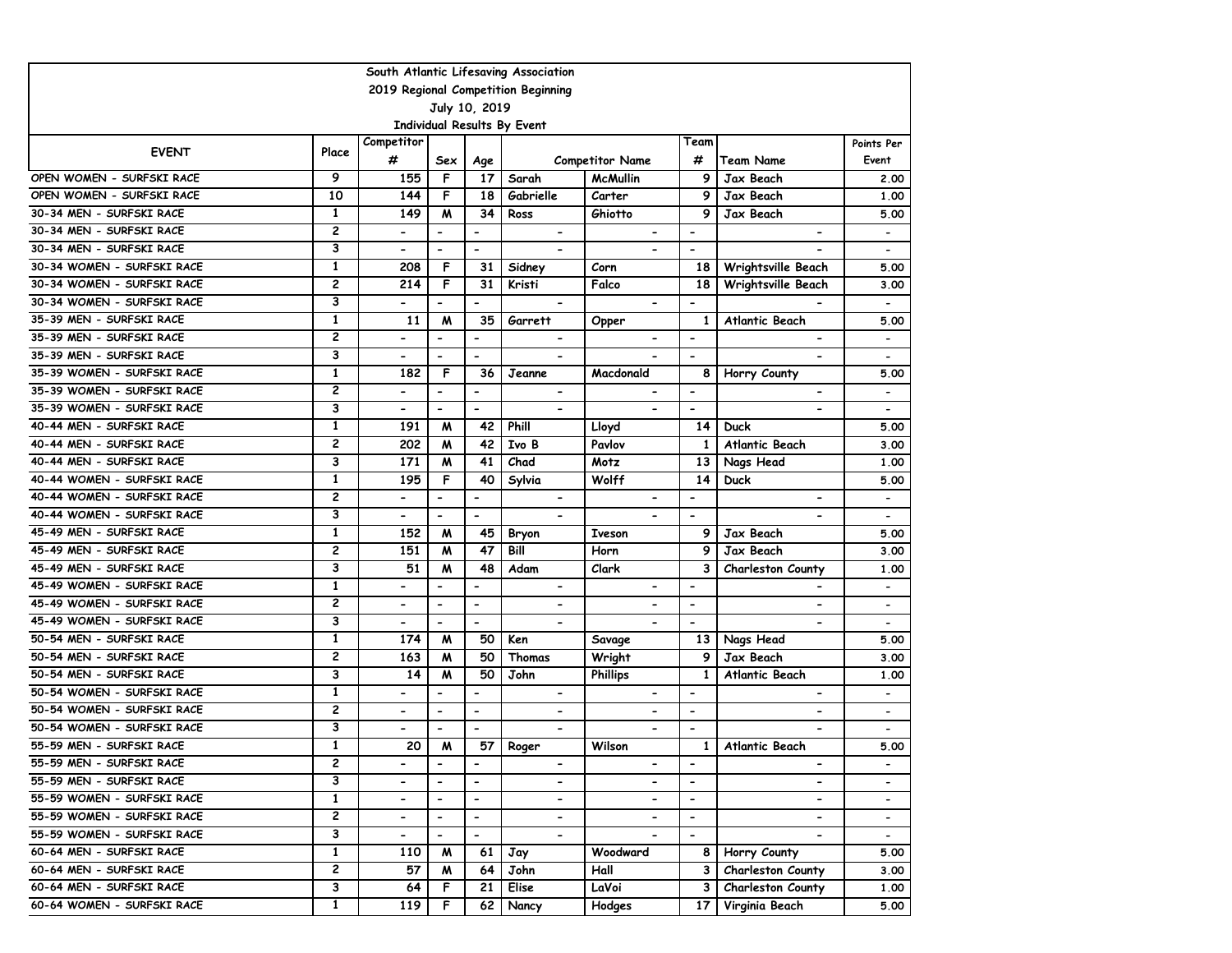|                                |                         |                              |                              |                          | South Atlantic Lifesaving Association |                              |                          |                          |                              |
|--------------------------------|-------------------------|------------------------------|------------------------------|--------------------------|---------------------------------------|------------------------------|--------------------------|--------------------------|------------------------------|
|                                |                         |                              |                              |                          | 2019 Regional Competition Beginning   |                              |                          |                          |                              |
|                                |                         |                              |                              | July 10, 2019            |                                       |                              |                          |                          |                              |
|                                |                         |                              |                              |                          | Individual Results By Event           |                              |                          |                          |                              |
| <b>EVENT</b>                   | Place                   | Competitor<br>#              | Sex                          | Age                      |                                       | <b>Competitor Name</b>       | Team<br>#                | Team Name                | Points Per<br>Event          |
| 60-64 WOMEN - SURFSKI RACE     | 2                       | $\qquad \qquad \blacksquare$ | $\blacksquare$               | $\overline{\phantom{a}}$ |                                       |                              | $\overline{\phantom{a}}$ | $\overline{\phantom{0}}$ |                              |
| 60-64 WOMEN - SURFSKI RACE     | 3                       | $\qquad \qquad \blacksquare$ | $\overline{\phantom{a}}$     | $\overline{\phantom{a}}$ | $\overline{\phantom{a}}$              | $\overline{\phantom{0}}$     | $\overline{\phantom{a}}$ | $\overline{\phantom{0}}$ |                              |
| 65-69 MEN - SURFSKI RACE       | $\mathbf{1}$            | $\overline{\phantom{0}}$     | $\overline{\phantom{a}}$     | $\blacksquare$           | $\overline{\phantom{a}}$              | $\overline{\phantom{0}}$     | $\overline{\phantom{a}}$ | -                        | $\qquad \qquad \blacksquare$ |
| 65-69 MEN - SURFSKI RACE       | 2                       | $\overline{\phantom{0}}$     | $\overline{\phantom{a}}$     | $\overline{\phantom{a}}$ | $\overline{\phantom{a}}$              | $\overline{\phantom{a}}$     | $\overline{\phantom{a}}$ | -                        | $\qquad \qquad \blacksquare$ |
| 65-69 MEN - SURFSKI RACE       | 3                       |                              | $\overline{\phantom{a}}$     | $\overline{\phantom{a}}$ | $\overline{\phantom{a}}$              | $\qquad \qquad \blacksquare$ | $\overline{\phantom{a}}$ | -                        | $\qquad \qquad \blacksquare$ |
| 65-69 WOMEN - SURFSKI RACE     | 1                       | 159                          | F                            | 66                       | Susan                                 | Wallis                       | 9                        | Jax Beach                | 5.00                         |
| 65-69 WOMEN - SURFSKI RACE     | 2                       |                              | $\overline{\phantom{a}}$     | $\overline{\phantom{a}}$ | $\overline{\phantom{a}}$              | $\overline{\phantom{0}}$     | $\overline{\phantom{a}}$ | -                        |                              |
| 65-69 WOMEN - SURFSKI RACE     | 3                       |                              | $\overline{\phantom{a}}$     | $\blacksquare$           | $\overline{\phantom{0}}$              | $\overline{\phantom{a}}$     | $\overline{\phantom{a}}$ | $\overline{\phantom{0}}$ | $\qquad \qquad \blacksquare$ |
| 70+ MEN - SURFSKI RACE         | 1                       |                              | $\blacksquare$               | $\overline{\phantom{a}}$ | $\blacksquare$                        | $\blacksquare$               | $\overline{\phantom{a}}$ | -                        | $\overline{\phantom{0}}$     |
| 70+ MEN - SURFSKI RACE         | 2                       |                              | $\qquad \qquad \blacksquare$ | $\overline{\phantom{a}}$ | $\qquad \qquad \blacksquare$          | $\overline{\phantom{0}}$     | $\overline{\phantom{a}}$ | -                        | $\qquad \qquad \blacksquare$ |
| 70+ MEN - SURFSKI RACE         | 3                       | $\blacksquare$               | $\blacksquare$               | $\blacksquare$           | $\overline{\phantom{0}}$              | $\overline{\phantom{0}}$     | $\overline{\phantom{a}}$ | -                        | $\overline{\phantom{0}}$     |
| 70+ WOMEN - SURFSKI RACE       | $\mathbf{1}$            | $\overline{\phantom{0}}$     | $\overline{\phantom{a}}$     | $\overline{\phantom{a}}$ | $\overline{\phantom{a}}$              | $\qquad \qquad \blacksquare$ | $\overline{\phantom{a}}$ | -                        |                              |
| 70+ WOMEN - SURFSKI RACE       | 2                       | $\overline{\phantom{0}}$     | $\blacksquare$               | $\overline{\phantom{a}}$ | $\overline{\phantom{a}}$              | $\qquad \qquad \blacksquare$ | $\overline{\phantom{a}}$ | -                        | $\qquad \qquad \blacksquare$ |
| 70+ WOMEN - SURFSKI RACE       | 3                       | $\overline{\phantom{0}}$     | $\overline{\phantom{a}}$     | $\overline{\phantom{a}}$ |                                       | $\blacksquare$               | $\overline{\phantom{a}}$ | -                        | $\qquad \qquad \blacksquare$ |
| OPEN MEN - BOARD RESCUE RACE   | 1                       | 167                          | м                            | 25                       | Shawn                                 | Kenny                        | 13                       | Nags Head                | 6.00                         |
| OPEN MEN - BOARD RESCUE RACE   | $\mathbf{1}$            | 168                          | м                            | 20                       | Josh                                  | Linton                       | 13                       | Nags Head                | 6.00                         |
| OPEN MEN - BOARD RESCUE RACE   | $\overline{c}$          | 143                          | M                            | 18                       | Keegan                                | Byrnes                       | 9                        | Jax Beach                | 5.00                         |
| OPEN MEN - BOARD RESCUE RACE   | $\overline{c}$          | 149                          | M                            | 34                       | Ross                                  | Ghiotto                      | 9                        | Jax Beach                | 5.00                         |
| OPEN MEN - BOARD RESCUE RACE   | 3                       | 148                          | M                            | 28                       | Richard                               | Ghiotto                      | 9                        | Jax Beach                | 4.50                         |
| OPEN MEN - BOARD RESCUE RACE   | 3                       | 161                          | М                            | 17                       | Patrick                               | Wilson                       | 9                        | Jax Beach                | 4.50                         |
| OPEN MEN - BOARD RESCUE RACE   | 4                       | 52                           | M                            | 18                       | Caleb                                 | Clark                        | 3                        | Charleston County        | 4.00                         |
| OPEN MEN - BOARD RESCUE RACE   | 4                       | 58                           | М                            | 23                       | Chase                                 | Heffron                      | 3                        | <b>Charleston County</b> | 4.00                         |
| OPEN MEN - BOARD RESCUE RACE   | 5                       | 158                          | M                            | 27                       | Gordon                                | VanDusen                     | 9                        | Jax Beach                | 3.50                         |
| OPEN MEN - BOARD RESCUE RACE   | 5                       | 160                          | M                            | 18                       | Zach                                  | Watson                       | 9                        | Jax Beach                | 3.50                         |
| OPEN MEN - BOARD RESCUE RACE   | 6                       | 59                           | М                            | 20                       | Alex                                  | <b>Hutton</b>                | 3                        | <b>Charleston County</b> | 2.50                         |
| OPEN MEN - BOARD RESCUE RACE   | 6                       | 60                           | М                            | 22                       | Max                                   | Hutton                       | 3                        | <b>Charleston County</b> | 2.50                         |
| OPEN MEN - BOARD RESCUE RACE   | $\overline{\mathbf{7}}$ | 133                          | M                            | 23                       | Jacob                                 | Rogerson                     | 17                       | Virginia Beach           | 2.00                         |
| OPEN MEN - BOARD RESCUE RACE   | 7                       | 135                          | M                            | 16                       | Michael                               | Rogerson                     | 17                       | Virginia Beach           | 2.00                         |
| OPEN MEN - BOARD RESCUE RACE   | 8                       | 13                           | M                            | 21                       | Ryan                                  | Petitt                       | 1                        | Atlantic Beach           | 1.50                         |
| OPEN MEN - BOARD RESCUE RACE   | 8                       | 18                           | M                            | 20                       | Jake                                  | Van Der Zee                  | 1                        | Atlantic Beach           | 1.50                         |
| OPEN MEN - BOARD RESCUE RACE   | 9                       | 5                            | M                            | 19                       | Miles                                 | Dupree                       | 1                        | Atlantic Beach           | 1.00                         |
| OPEN MEN - BOARD RESCUE RACE   | 9                       | 11                           | M                            | 35                       | Garrett                               | Opper                        | 1                        | Atlantic Beach           | 1.00                         |
| OPEN MEN - BOARD RESCUE RACE   | 10                      | 210                          | M                            | 23                       | Calvin                                | Daughtry                     | 18                       | Wrightsville Beach       | 0.50                         |
| OPEN MEN - BOARD RESCUE RACE   | 10                      | 217                          | M                            | 31                       | Luke                                  | Hammond                      |                          | 18   Wrightsville Beach  | 0.50                         |
| OPEN WOMEN - BOARD RESCUE RACE | $\mathbf{1}$            | 166                          | F                            | 20                       | Roisin                                | Cahill                       | 13 <sub>1</sub>          | Nags Head                | 6.00                         |
| OPEN WOMEN - BOARD RESCUE RACE | 1                       | 164                          | F                            | 21                       | Kathleen                              | Belliveau                    |                          | 13 Nags Head             | 6.00                         |
| OPEN WOMEN - BOARD RESCUE RACE | 2                       | 169                          | F                            | 24                       | Danielle                              | Kimball                      | 13 I                     | Nags Head                | 5.00                         |
| OPEN WOMEN - BOARD RESCUE RACE | 2                       | 172                          | F                            | 23                       | Zoe                                   | Parker                       | 13 I                     | Nags Head                | 5.00                         |
| OPEN WOMEN - BOARD RESCUE RACE | 3                       | 192                          | F                            | 17                       | Codie                                 | Patterson                    | 14 I                     | <b>Duck</b>              | 4.50                         |
| OPEN WOMEN - BOARD RESCUE RACE | 3                       | 194                          | F                            | 22                       | Manuela                               | Sampaio                      | 14 <sup>1</sup>          | <b>Duck</b>              | 4.50                         |
| OPEN WOMEN - BOARD RESCUE RACE | 4                       | 173                          | F                            | 22                       | Erika                                 | Ross                         | 13                       | Nags Head                | 4.00                         |
| OPEN WOMEN - BOARD RESCUE RACE | 4                       | 177                          | F                            | 23                       | Jessica                               | Wallace                      | 13 I                     | Nags Head                | 4.00                         |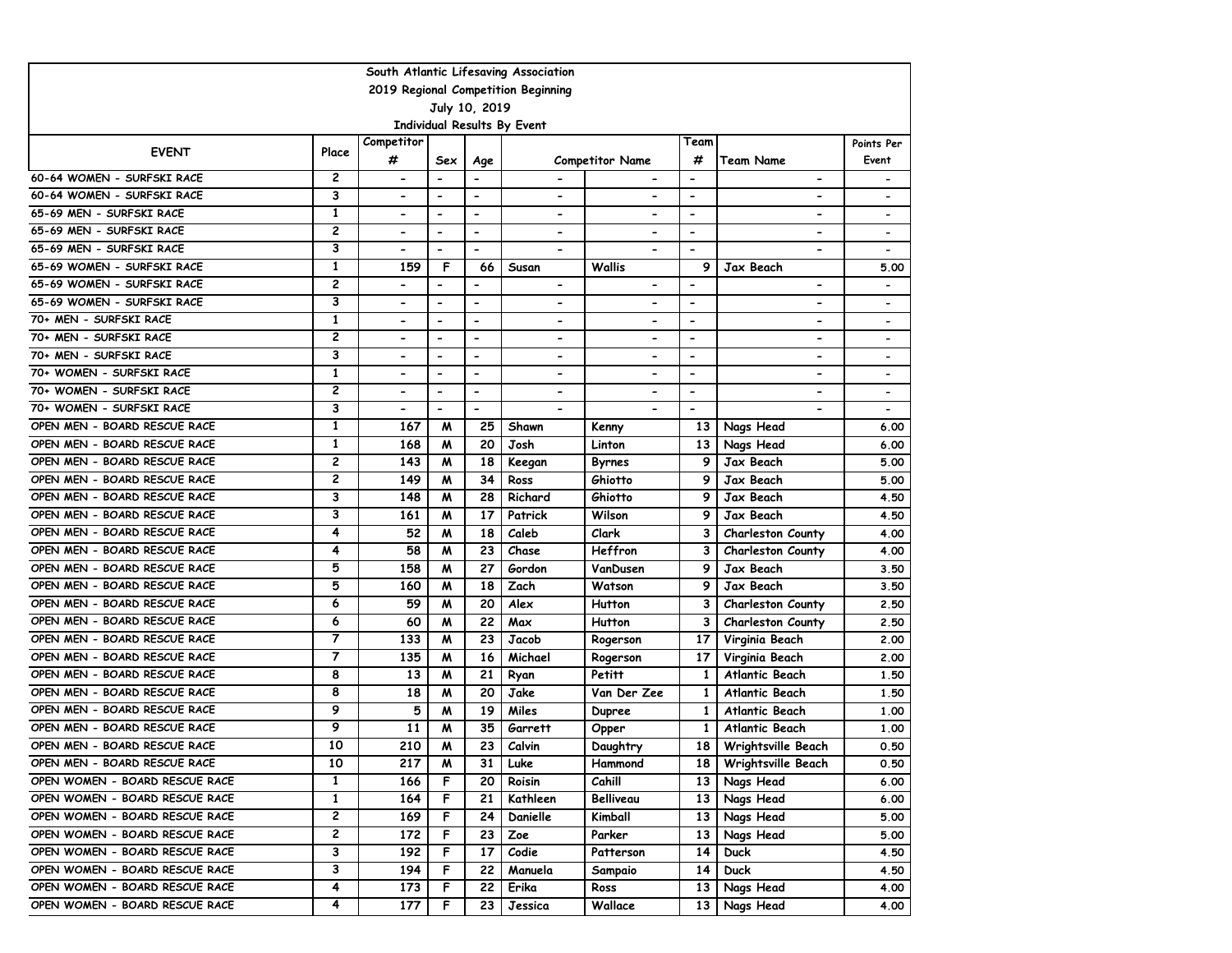|                                 |                         |                          |                          |                          | South Atlantic Lifesaving Association |                              |                          |                          |                          |
|---------------------------------|-------------------------|--------------------------|--------------------------|--------------------------|---------------------------------------|------------------------------|--------------------------|--------------------------|--------------------------|
|                                 |                         |                          |                          |                          | 2019 Regional Competition Beginning   |                              |                          |                          |                          |
|                                 |                         |                          |                          | July 10, 2019            |                                       |                              |                          |                          |                          |
|                                 |                         |                          |                          |                          | Individual Results By Event           |                              |                          |                          |                          |
| <b>EVENT</b>                    | Place                   | Competitor<br>#          | Sex                      | Age                      |                                       | <b>Competitor Name</b>       | Team<br>#                | <b>Team Name</b>         | Points Per<br>Event      |
| OPEN WOMEN - BOARD RESCUE RACE  | 5                       | 214                      | F                        | 31                       | Kristi                                | Falco                        | 18                       | Wrightsville Beach       | 3.50                     |
| OPEN WOMEN - BOARD RESCUE RACE  | 5                       | 218                      | F                        | 35                       | Kristen                               | Jeno                         | 18                       | Wrightsville Beach       | 3.50                     |
| OPEN WOMEN - BOARD RESCUE RACE  | 6                       | 48                       | F                        | 18                       | Malia                                 | Borg                         | 3                        | <b>Charleston County</b> | 2.50                     |
| OPEN WOMEN - BOARD RESCUE RACE  | 6                       | 53                       | F                        | 22                       | Emma                                  | Cvitanovich                  | 3                        | <b>Charleston County</b> | 2.50                     |
| OPEN WOMEN - BOARD RESCUE RACE  | $\overline{7}$          | 111                      | F                        | 18                       | Charlie                               | <b>Burt</b>                  | 17                       | Virginia Beach           | 2.00                     |
| OPEN WOMEN - BOARD RESCUE RACE  | $\overline{7}$          | 130                      | F                        | 32                       | Blaine                                | Regan                        | 17                       | Virginia Beach           | 2.00                     |
| OPEN WOMEN - BOARD RESCUE RACE  | 8                       | 179                      | F                        | 25                       | <b>Bailie</b>                         | Monahan                      | 5                        | Corolla                  | 1.50                     |
| OPEN WOMEN - BOARD RESCUE RACE  | 8                       | 186                      | F                        | 18                       | Caroline                              | Clissold                     | 14                       | <b>Duck</b>              | 1.50                     |
| OPEN WOMEN - BOARD RESCUE RACE  | 9                       | 112                      | F                        | 25                       | Georgia                               | DaCruz                       | 17                       | Virginia Beach           | 1.00                     |
| OPEN WOMEN - BOARD RESCUE RACE  | 9                       | 120                      | F                        | 27                       | Shea                                  | Humenik                      | 17                       | Virginia Beach           | 1,00                     |
| OPEN WOMEN - BOARD RESCUE RACE  | 10                      | 107                      | F                        | 21                       | Alexis                                | Porfilio                     | 8                        | Horry County             | 0.50                     |
| OPEN WOMEN - BOARD RESCUE RACE  | 10                      | 108                      | F                        | 24                       | Courtney                              | Porfilio                     | 8                        | Horry County             | 0.50                     |
| OPEN - INTERNATIONAL IRONMAN    | $\mathbf{1}$            | 191                      | M                        | 42                       | Phill                                 | Lloyd                        | 14                       | Duck                     | 12,00                    |
| OPEN – INTERNATIONAL IRONMAN    | 2                       | 168                      | M                        | 20                       | Josh                                  | Linton                       | 13                       | Nags Head                | 10.00                    |
| OPEN - INTERNATIONAL IRONMAN    | 3                       | 202                      | M                        | 42                       | Ivo B                                 | Pavlov                       | 1                        | Atlantic Beach           | 9.00                     |
| OPEN - INTERNATIONAL IRONMAN    | 4                       | 149                      | M                        | 34                       | Ross                                  | Ghiotto                      | 9                        | Jax Beach                | 8.00                     |
| OPEN - INTERNATIONAL IRONMAN    | 5                       | 60                       | M                        | 22                       | Max                                   | Hutton                       | 3                        | <b>Charleston County</b> | 7.00                     |
| OPEN - INTERNATIONAL IRONMAN    | 6                       | 7                        | M                        | 18                       | Cory                                  | Gann                         | 1                        | Atlantic Beach           | 5.00                     |
| OPEN - INTERNATIONAL IRONMAN    | 7                       | 148                      | M                        | 28                       | Richard                               | Ghiotto                      | 9                        | Jax Beach                | 4.00                     |
| OPEN - INTERNATIONAL IRONMAN    | 8                       | 18                       | M                        | 20                       | Jake                                  | Van Der Zee                  | 1                        | Atlantic Beach           | 3.00                     |
| OPEN - INTERNATIONAL IRONMAN    | 9                       | 133                      | M                        | 23                       | Jacob                                 | Rogerson                     | 17                       | Virginia Beach           | 2.00                     |
| OPEN - INTERNATIONAL IRONMAN    | 10                      | 5                        | M                        | 19                       | Miles                                 | Dupree                       | 1                        | Atlantic Beach           | 1,00                     |
| OPEN - INTERNATIONAL IRONWOMAN  | 1                       | 164                      | F                        | 21                       | Kathleen                              | <b>Belliveau</b>             | 13                       | Nags Head                | 12,00                    |
| OPEN – INTERNATIONAL IRONWOMAN  | 2                       | 166                      | F                        | 20                       | Roisin                                | Cahill                       | 13                       | Nags Head                | 10.00                    |
| OPEN - INTERNATIONAL IRONWOMAN  | 3                       | 225                      | F                        | 28                       | Kathryn                               | Yarbrough                    | 18                       | Wrightsville Beach       | 9.00                     |
| OPEN - INTERNATIONAL IRONWOMAN  | 4                       | 200                      | F                        | 23                       | Annie                                 | Garner                       | 9                        | Jax Beach                | 8.00                     |
| OPEN - INTERNATIONAL IRONWOMAN  | 5                       | 157                      | F                        | 29                       | Kaitlyn                               | Shemenski                    | 9                        | Jax Beach                | 7.00                     |
| OPEN - INTERNATIONAL IRONWOMAN  | 6                       | 120                      | F                        | 27                       | Shea                                  | Humenik                      | 17                       | Virginia Beach           | 5.00                     |
| OPEN - INTERNATIONAL IRONWOMAN  | 7                       | 144                      | F                        | 18                       | Gabrielle                             | Carter                       | 9                        | Jax Beach                | 4.00                     |
| OPEN - INTERNATIONAL IRONWOMAN  | 8                       | 106                      | F                        | 21                       | Erin                                  | O'Hagan                      | 8                        | Horry County             | 3.00                     |
| OPEN - INTERNATIONAL IRONWOMAN  | 9                       | 90                       | F                        | 22                       | Valeriia                              | Uvarova                      | 7                        | Hilton Head              | 2.00                     |
| OPEN - INTERNATIONAL IRONWOMAN  | 10                      |                          |                          | $\overline{\phantom{a}}$ | $\overline{\phantom{0}}$              | $\qquad \qquad \blacksquare$ | $\overline{\phantom{a}}$ |                          |                          |
| 30-34 - INTERANTIONAL IRONMAN   | $\mathbf{1}$            | 67                       | M                        | 31                       | Travis                                | Odell                        | 3                        | <b>Charleston County</b> | 5.00                     |
| 30-34 - INTERANTIONAL IRONMAN   | 2                       | $\blacksquare$           | $\overline{\phantom{a}}$ | $\overline{\phantom{a}}$ | ۰.                                    | $\blacksquare$               | $\blacksquare$           | ۰.                       | $\blacksquare$           |
| 30-34 - INTERANTIONAL IRONMAN   | 3                       |                          | $\blacksquare$           | $\hbox{\small -}$        | $\overline{\phantom{a}}$              |                              | $\overline{\phantom{a}}$ |                          | $\overline{\phantom{a}}$ |
| 30-34 - INTERNATIONAL IRONWOMAN | $\mathbf{1}$            | 214                      | F                        | 31                       | Kristi                                | Falco                        | 18                       | Wrightsville Beach       | 5.00                     |
| 30-34 - INTERNATIONAL IRONWOMAN | $\overline{\mathbf{c}}$ | $\overline{\phantom{a}}$ | $\hbox{\small -}$        | $\overline{\phantom{a}}$ | $\overline{\phantom{a}}$              | $\qquad \qquad \blacksquare$ | $\overline{\phantom{a}}$ | -                        | $\overline{\phantom{a}}$ |
| 30-34 - INTERNATIONAL IRONWOMAN | 3                       | $\overline{\phantom{0}}$ | $\overline{\phantom{a}}$ | $\overline{\phantom{a}}$ | $\blacksquare$                        | $\overline{\phantom{0}}$     | $\overline{\phantom{a}}$ | $\overline{\phantom{0}}$ | $\overline{\phantom{a}}$ |
| 35-39 - INTERNATIONAL IRONMAN   | 1                       | 11                       | M                        | 35                       | Garrett                               | Opper                        | 1                        | Atlantic Beach           | 5.00                     |
| 35-39 - INTERNATIONAL IRONMAN   | 2                       |                          |                          |                          |                                       |                              |                          |                          |                          |
| 35-39 - INTERNATIONAL IRONMAN   | 3                       | $\overline{\phantom{0}}$ |                          | $\overline{\phantom{a}}$ | $\overline{\phantom{0}}$              | $\overline{\phantom{0}}$     | $\overline{\phantom{a}}$ | $\overline{\phantom{0}}$ |                          |
| 35-39 - INTERNATIONAL IRONWOMAN | $\mathbf{1}$            | $\overline{\phantom{0}}$ | $\overline{\phantom{a}}$ | $\blacksquare$           | $\overline{\phantom{0}}$              | $\overline{\phantom{0}}$     | $\overline{\phantom{a}}$ | $\overline{\phantom{0}}$ | $\overline{\phantom{a}}$ |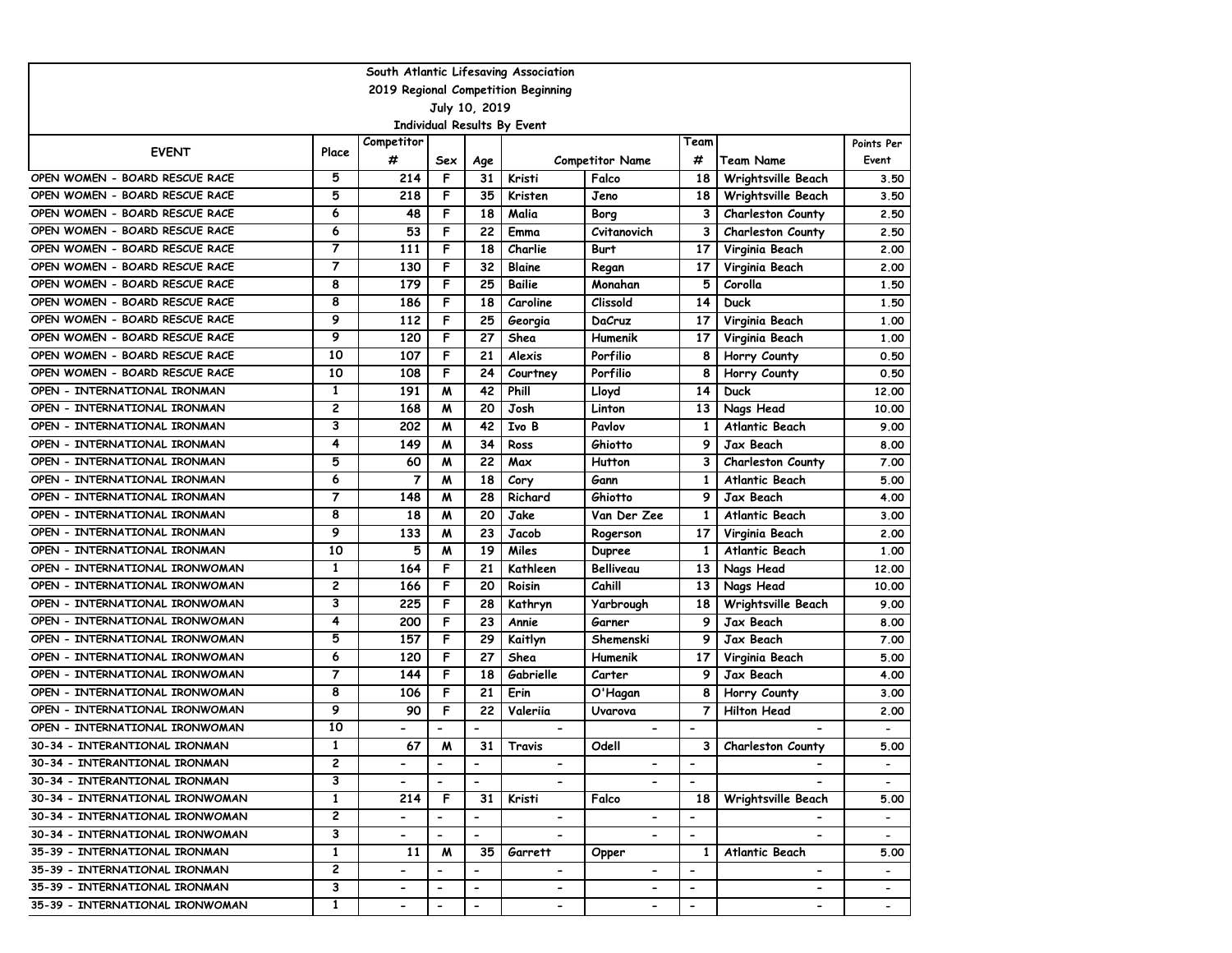|                                 |                |                              |                          |                              | South Atlantic Lifesaving Association |                          |                          |                          |                              |
|---------------------------------|----------------|------------------------------|--------------------------|------------------------------|---------------------------------------|--------------------------|--------------------------|--------------------------|------------------------------|
|                                 |                |                              |                          |                              | 2019 Regional Competition Beginning   |                          |                          |                          |                              |
|                                 |                |                              |                          | July 10, 2019                |                                       |                          |                          |                          |                              |
|                                 |                |                              |                          |                              | Individual Results By Event           |                          |                          |                          |                              |
| <b>EVENT</b>                    | Place          | Competitor<br>#              | Sex                      | Age                          |                                       | <b>Competitor Name</b>   | Team<br>#                | Team Name                | Points Per<br>Event          |
| 35-39 - INTERNATIONAL IRONWOMAN | 2              | $\overline{\phantom{a}}$     | $\blacksquare$           | $\blacksquare$               |                                       |                          | $\blacksquare$           | $\overline{\phantom{0}}$ |                              |
| 35-39 - INTERNATIONAL IRONWOMAN | 3              | $\blacksquare$               | $\overline{\phantom{a}}$ | $\blacksquare$               | $\overline{\phantom{0}}$              | $\overline{\phantom{0}}$ | $\blacksquare$           |                          |                              |
| 40-44 - INTERNATIONAL IRONMAN   | $\mathbf{1}$   | 191                          | M                        | 42                           | Phill                                 | Lloyd                    | 14                       | <b>Duck</b>              | 5.00                         |
| 40-44 - INTERNATIONAL IRONMAN   | 2              | 202                          | м                        | 42                           | Ivo B                                 | Pavlov                   | $\mathbf{1}$             | Atlantic Beach           | 3.00                         |
| 40-44 - INTERNATIONAL IRONMAN   | 3              | 171                          | M                        | 41                           | Chad                                  | Motz                     | 13                       | Nags Head                | 1,00                         |
| 40-44 - INTERNATIONAL IRONWOMAN | 1              | 195                          | F                        | 40                           | Sylvia                                | Wolff                    | 14                       | <b>Duck</b>              | 5.00                         |
| 40-44 - INTERNATIONAL IRONWOMAN | $\overline{c}$ |                              |                          | $\blacksquare$               | $\overline{\phantom{a}}$              | $\overline{\phantom{0}}$ | Ĭ.                       |                          | $\overline{\phantom{0}}$     |
| 40-44 - INTERNATIONAL IRONWOMAN | 3              | $\blacksquare$               | $\overline{\phantom{a}}$ | $\overline{\phantom{a}}$     | $\overline{\phantom{a}}$              | $\overline{\phantom{0}}$ | $\overline{\phantom{a}}$ | $\blacksquare$           | $\qquad \qquad \blacksquare$ |
| 45-49 - INTERNATIONAL IRONMAN   | $\mathbf{1}$   | 151                          | M                        | 47                           | Bill                                  | Horn                     | 9                        | Jax Beach                | 5.00                         |
| 45-49 - INTERNATIONAL IRONMAN   | $\overline{c}$ | 51                           | м                        | 48                           | Adam                                  | Clark                    | 3                        | <b>Charleston County</b> | 3.00                         |
| 45-49 - INTERNATIONAL IRONMAN   | 3              |                              | $\overline{\phantom{a}}$ | $\overline{\phantom{a}}$     | -                                     | -                        | $\overline{\phantom{a}}$ |                          |                              |
| 45-49 - INTERNATIONAL IRONWOMAN | $\mathbf{1}$   |                              | $\blacksquare$           | $\overline{\phantom{a}}$     | $\overline{\phantom{0}}$              | $\overline{\phantom{0}}$ | $\overline{\phantom{a}}$ | $\blacksquare$           | $\overline{\phantom{0}}$     |
| 45-49 - INTERNATIONAL IRONWOMAN | 2              | $\overline{\phantom{a}}$     | $\overline{\phantom{a}}$ | $\overline{\phantom{a}}$     | -                                     | -                        | $\hbox{\small -}$        | $\overline{\phantom{0}}$ | $\qquad \qquad \blacksquare$ |
| 45-49 - INTERNATIONAL IRONWOMAN | 3              | $\overline{\phantom{0}}$     | $\blacksquare$           | $\blacksquare$               | $\blacksquare$                        | $\overline{\phantom{0}}$ | $\overline{\phantom{a}}$ | $\overline{\phantom{0}}$ | $\overline{\phantom{0}}$     |
| 50-54 - INTERNATIONAL IRONMAN   | $\mathbf{1}$   | 174                          | м                        | 50                           | Ken                                   | Savage                   | 13                       | Nags Head                | 5.00                         |
| 50-54 - INTERNATIONAL IRONMAN   | 2              | 163                          | M                        | 50                           | Thomas                                | Wright                   | 9                        | Jax Beach                | 3.00                         |
| 50-54 - INTERNATIONAL IRONMAN   | 3              |                              |                          | $\blacksquare$               | $\blacksquare$                        | $\overline{\phantom{0}}$ | $\overline{\phantom{a}}$ | $\overline{\phantom{0}}$ |                              |
| 50-54 - INTERNATIONAL IRONWOMAN | $\mathbf{1}$   | $\overline{\phantom{a}}$     | $\overline{\phantom{a}}$ | $\overline{\phantom{a}}$     | $\overline{\phantom{a}}$              | -                        | $\overline{\phantom{a}}$ | $\overline{\phantom{0}}$ | $\qquad \qquad \blacksquare$ |
| 50-54 - INTERNATIONAL IRONWOMAN | $\overline{c}$ | $\blacksquare$               | $\blacksquare$           | $\overline{\phantom{a}}$     | $\overline{\phantom{a}}$              | $\overline{\phantom{0}}$ | $\overline{\phantom{a}}$ | -                        | $\overline{\phantom{0}}$     |
| 50-54 - INTERNATIONAL IRONWOMAN | 3              |                              | $\blacksquare$           | $\overline{\phantom{a}}$     | $\overline{\phantom{0}}$              |                          | $\overline{\phantom{a}}$ |                          | $\overline{\phantom{0}}$     |
| 55-59 - INTERNATIONAL IRONMAN   | 1              | 20                           | M                        | 57                           | Roger                                 | Wilson                   | 1                        | Atlantic Beach           | 5.00                         |
| 55-59 - INTERNATIONAL IRONMAN   | $\overline{c}$ |                              |                          | $\overline{\phantom{a}}$     | $\overline{\phantom{0}}$              | $\overline{\phantom{0}}$ | $\overline{\phantom{a}}$ | $\blacksquare$           |                              |
| 55-59 - INTERNATIONAL IRONMAN   | 3              | $\overline{\phantom{0}}$     | $\overline{\phantom{a}}$ | $\overline{\phantom{a}}$     | -                                     | -                        | $\overline{\phantom{a}}$ | $\overline{\phantom{0}}$ | $\qquad \qquad \blacksquare$ |
| 55-59 - INTERNATIONAL IRONWOMAN | 1              | $\overline{\phantom{0}}$     | $\blacksquare$           | $\blacksquare$               | $\overline{\phantom{0}}$              | $\overline{\phantom{0}}$ | $\overline{\phantom{a}}$ | -                        | $\overline{\phantom{0}}$     |
| 55-59 - INTERNATIONAL IRONWOMAN | $\overline{c}$ | $\overline{\phantom{0}}$     | $\overline{\phantom{a}}$ | $\overline{\phantom{a}}$     | $\overline{\phantom{a}}$              | -                        | $\overline{\phantom{a}}$ | $\overline{\phantom{0}}$ | $\qquad \qquad \blacksquare$ |
| 55-59 - INTERNATIONAL IRONWOMAN | 3              | -                            | $\overline{\phantom{a}}$ | $\overline{\phantom{a}}$     | $\overline{\phantom{a}}$              | -                        | $\overline{\phantom{a}}$ | ۰                        | $\qquad \qquad \blacksquare$ |
| 60-64 - INTERNATIONAL IRONMAN   | $\mathbf{1}$   |                              | $\blacksquare$           | $\blacksquare$               | -                                     | $\overline{\phantom{0}}$ | $\blacksquare$           | $\overline{\phantom{0}}$ | $\overline{\phantom{0}}$     |
| 60-64 - INTERNATIONAL IRONMAN   | 2              | $\overline{\phantom{0}}$     | $\overline{\phantom{a}}$ | $\overline{\phantom{a}}$     | $\overline{\phantom{0}}$              | $\overline{\phantom{0}}$ | $\overline{\phantom{a}}$ | $\overline{\phantom{0}}$ | $\overline{\phantom{0}}$     |
| 60-64 - INTERNATIONAL IRONMAN   | 3              | $\overline{\phantom{0}}$     | $\overline{\phantom{a}}$ | $\overline{\phantom{a}}$     | $\overline{\phantom{a}}$              | -                        | $\overline{\phantom{0}}$ | -                        | $\overline{\phantom{0}}$     |
| 60-64 - INTERNATIONAL IRONWOMAN | $\mathbf{1}$   | $\overline{\phantom{0}}$     | $\blacksquare$           | $\overline{\phantom{a}}$     | $\overline{\phantom{0}}$              | $\overline{\phantom{0}}$ | $\overline{\phantom{a}}$ | $\overline{\phantom{0}}$ | $\overline{\phantom{0}}$     |
| 60-64 - INTERNATIONAL IRONWOMAN | $\overline{c}$ | $\blacksquare$               | $\overline{\phantom{a}}$ | $\overline{\phantom{a}}$     | -                                     | -                        | $\overline{\phantom{a}}$ | -                        | $\qquad \qquad \blacksquare$ |
| 60-64 - INTERNATIONAL IRONWOMAN | 3              | $\overline{\phantom{0}}$     | $\blacksquare$           | $\blacksquare$               | $\overline{\phantom{0}}$              | $\overline{\phantom{0}}$ | $\blacksquare$           | $\blacksquare$           |                              |
| 65-69 - INTERNATIONAL IRONMAN   | $\mathbf{1}$   | $\overline{\phantom{0}}$     | $\blacksquare$           | $\blacksquare$               | -                                     | -                        | $\overline{\phantom{a}}$ | $\overline{\phantom{0}}$ |                              |
| 65-69 - INTERNATIONAL IRONMAN   | 2              | $\qquad \qquad \blacksquare$ | $\overline{\phantom{a}}$ | $\overline{\phantom{a}}$     | $\overline{\phantom{a}}$              | $\hbox{\small -}$        | $\overline{\phantom{a}}$ | -                        |                              |
| 65-69 - INTERNATIONAL IRONMAN   | 3              |                              | $\blacksquare$           | $\blacksquare$               | $\blacksquare$                        | $\blacksquare$           | $\overline{\phantom{a}}$ | $\overline{\phantom{0}}$ | $\overline{\phantom{0}}$     |
| 65-69 - INTERNATIONAL IRONWOMAN | 1              | -                            | $\blacksquare$           | $\overline{\phantom{0}}$     | $\blacksquare$                        | $\blacksquare$           | $\overline{\phantom{a}}$ | $\blacksquare$           |                              |
| 65-69 - INTERNATIONAL IRONWOMAN | 2              |                              | $\overline{\phantom{a}}$ |                              | $\overline{\phantom{a}}$              | -                        | $\hbox{\small -}$        | $\overline{\phantom{0}}$ |                              |
| 65-69 - INTERNATIONAL IRONWOMAN | 3              |                              | $\overline{\phantom{a}}$ | $\overline{\phantom{a}}$     | $\overline{\phantom{a}}$              | $\overline{\phantom{a}}$ | $\overline{\phantom{a}}$ | $\overline{\phantom{a}}$ |                              |
| 70+ - INTERNATIONAL IRONMAN     | $\mathbf{1}$   | $\overline{\phantom{0}}$     | $\overline{\phantom{a}}$ | $\overline{\phantom{0}}$     | $\overline{\phantom{a}}$              | $\overline{\phantom{a}}$ | $\overline{\phantom{a}}$ | $\overline{\phantom{0}}$ |                              |
| 70+ - INTERNATIONAL IRONMAN     | 2              |                              |                          | $\overline{\phantom{a}}$     | $\overline{\phantom{0}}$              | $\overline{\phantom{0}}$ | $\overline{\phantom{a}}$ | $\overline{\phantom{0}}$ |                              |
| 70+ - INTERNATIONAL IRONMAN     | 3              |                              |                          | $\overline{\phantom{a}}$     |                                       |                          | $\overline{\phantom{a}}$ |                          |                              |
| 70+ - INTERNATIONAL IRONWOMAN   | $\mathbf{1}$   |                              |                          | $\qquad \qquad \blacksquare$ |                                       |                          | $\overline{\phantom{a}}$ |                          |                              |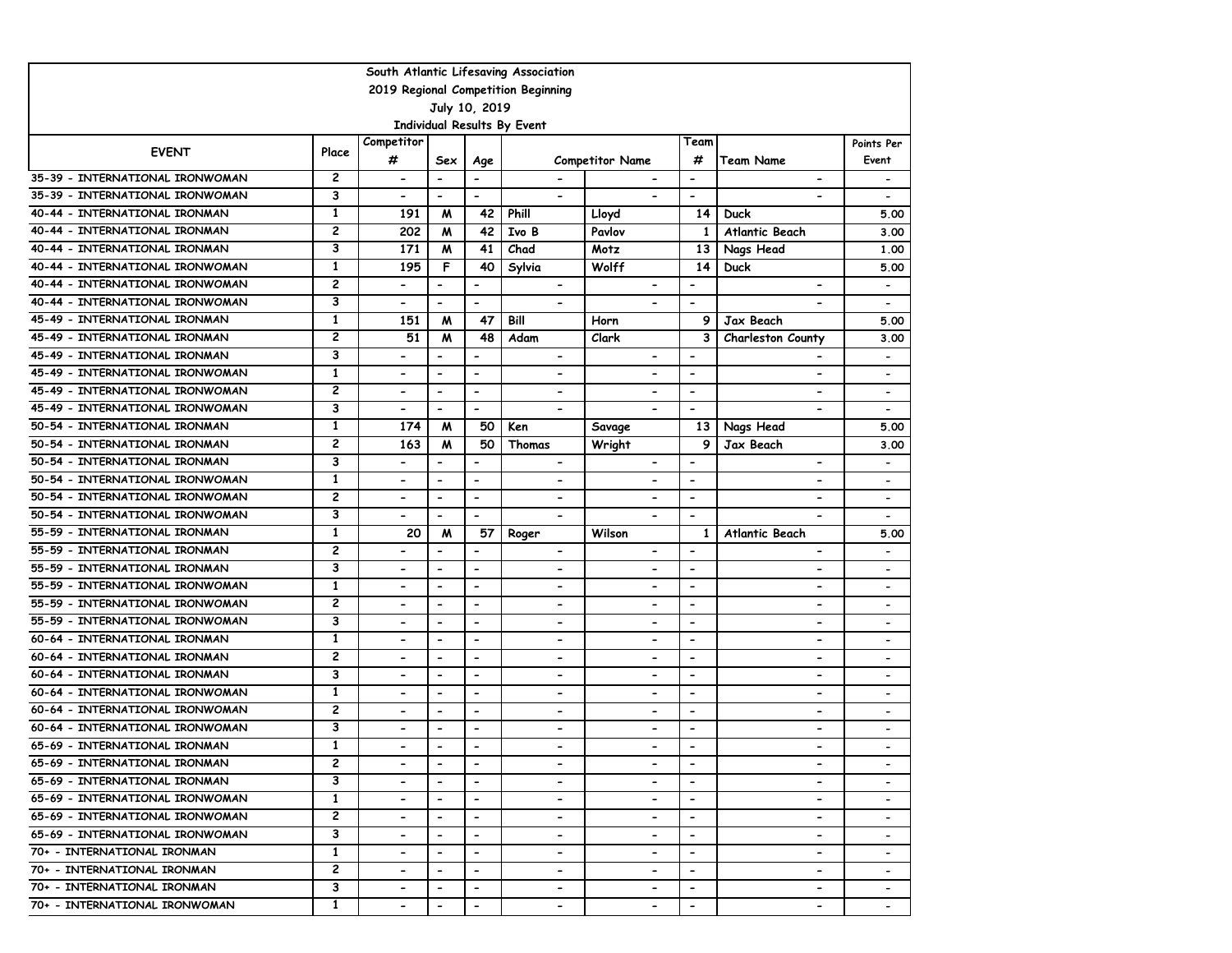|                               |                |                          |                          |                          | South Atlantic Lifesaving Association |                          |                          |                          |                          |
|-------------------------------|----------------|--------------------------|--------------------------|--------------------------|---------------------------------------|--------------------------|--------------------------|--------------------------|--------------------------|
|                               |                |                          |                          |                          | 2019 Regional Competition Beginning   |                          |                          |                          |                          |
|                               |                |                          |                          | July 10, 2019            |                                       |                          |                          |                          |                          |
|                               |                | Competitor               |                          |                          | Individual Results By Event           |                          | Team                     |                          |                          |
| <b>EVENT</b>                  | Place          | #                        | Sex                      | Age                      |                                       | <b>Competitor Name</b>   | #                        | <b>Team Name</b>         | Points Per<br>Event      |
| 70+ - INTERNATIONAL IRONWOMAN | 2              | $\blacksquare$           | $\overline{\phantom{a}}$ | $\blacksquare$           |                                       |                          | $\blacksquare$           | $\overline{\phantom{a}}$ |                          |
| 70+ - INTERNATIONAL IRONWOMAN | 3              | $\overline{\phantom{0}}$ | $\blacksquare$           | $\overline{\phantom{a}}$ | $\overline{\phantom{0}}$              | $\overline{\phantom{0}}$ | $\overline{\phantom{a}}$ |                          |                          |
| OPEN MEN - BEACH FLAGS        | 1              | 224                      | M                        | 33                       | Maurice                               | Peacock                  | 18                       | Wrightsville Beach       | 12,00                    |
| OPEN MEN - BEACH FLAGS        | 2              | 149                      | м                        | 34                       | Ross                                  | Ghiotto                  | 9                        | Jax Beach                | 10.00                    |
| OPEN MEN - BEACH FLAGS        | 3              | 152                      | м                        | 45                       | Bryon                                 | <b>Iveson</b>            | 9                        | Jax Beach                | 9.00                     |
| OPEN MEN - BEACH FLAGS        | 4              | 76                       | м                        | 24                       | Jacob                                 | Dummermuth               | 7                        | <b>Hilton Head</b>       | 8.00                     |
| OPEN MEN - BEACH FLAGS        | 5              | 178                      | м                        | 23                       | Bill                                  | Fleming                  | 5                        | Corolla                  | 7.00                     |
| OPEN MEN - BEACH FLAGS        | 6              | 27                       | M                        | 21                       | Clell                                 | Hamm                     | $\mathbf{2}$             | Carolina Beach           | 5.00                     |
| OPEN MEN - BEACH FLAGS        | $\overline{7}$ | 165                      | M                        | 24                       | Tyler                                 | Burch                    | 13                       | Nags Head                | 4.00                     |
| OPEN MEN - BEACH FLAGS        | 8              | 167                      | м                        | 25                       | Shawn                                 | Kenny                    | 13                       | Nags Head                | 3.00                     |
| OPEN MEN - BEACH FLAGS        | 9              | 105                      | M                        | 23                       | Daniel                                | Nerad                    | 8                        | Horry County             | 2.00                     |
| OPEN MEN - BEACH FLAGS        | 10             | 100                      | M                        | 20                       | Christian                             | Hannon                   | 8                        | Horry County             | 1.00                     |
| OPEN WOMEN - BEACH FLAGS      | 1              | 177                      | F                        | 23                       | Jessica                               | Wallace                  | 13                       | Nags Head                | 12,00                    |
| OPEN WOMEN - BEACH FLAGS      | 2              | 26                       | F                        | 18                       | Lucy                                  | Gilbert                  | $\mathbf{2}$             | Carolina Beach           | 10.00                    |
| OPEN WOMEN - BEACH FLAGS      | 3              | 183                      | F                        | 16                       | Lena                                  | Meras                    | 8                        | Horry County             | 9.00                     |
| OPEN WOMEN - BEACH FLAGS      | 4              | 192                      | F                        | 17                       | Codie                                 | Patterson                | 14                       | <b>Duck</b>              | 8.00                     |
| OPEN WOMEN - BEACH FLAGS      | 5              | 88                       | F                        | 28                       | Taylor                                | Smith                    | $\overline{7}$           | <b>Hilton Head</b>       | 7.00                     |
| OPEN WOMEN - BEACH FLAGS      | 6              | 120                      | F                        | 27                       | Shea                                  | Humenik                  | 17                       | Virginia Beach           | 5.00                     |
| OPEN WOMEN - BEACH FLAGS      | 7              | 138                      | F                        | 21                       | Ellie                                 | Vest                     | 17                       | Virginia Beach           | 4.00                     |
| OPEN WOMEN - BEACH FLAGS      | 8              | 112                      | F                        | 25                       | Georgia                               | DaCruz                   | 17                       | Virginia Beach           | 3.00                     |
| OPEN WOMEN - BEACH FLAGS      | 9              | 190                      | F                        | 23                       | Meredith                              | Hodges                   | 14                       | <b>Duck</b>              | 2.00                     |
| OPEN WOMEN - BEACH FLAGS      | 10             | 104                      | F                        | 19                       | Madison                               | Mcallister               | 8                        | Horry County             | 1.00                     |
| 30-34 MEN - BEACH FLAGS       | 1              | 224                      | м                        | 33                       | Maurice                               | Peacock                  | 18                       | Wrightsville Beach       | 5.00                     |
| 30-34 MEN - BEACH FLAGS       | 2              | 149                      | м                        | 34                       | Ross                                  | Ghiotto                  | 9                        | Jax Beach                | 3.00                     |
| 30-34 MEN - BEACH FLAGS       | 3              | 181                      | м                        | 31                       | Sean                                  | Sonnenberg               | 5                        | Corolla                  | 1.00                     |
| 30-34 WOMEN - BEACH FLAGS     | 1              | 208                      | F                        | 31                       | Sidney                                | Corn                     | 18                       | Wrightsville Beach       | 5.00                     |
| 30-34 WOMEN - BEACH FLAGS     | $\overline{c}$ | 103                      | F                        | 30                       | May                                   | Lauzon                   | 8                        | Horry County             | 3.00                     |
| 30-34 WOMEN - BEACH FLAGS     | 3              | 15                       | F                        | 31                       | Ashley                                | Raymond                  | 1                        | Atlantic Beach           | 1.00                     |
| 35-39 MEN - BEACH FLAGS       | 1              | 11                       | M                        | 35                       | Garrett                               | Opper                    | 1                        | <b>Atlantic Beach</b>    | 5.00                     |
| 35-39 MEN - BEACH FLAGS       | 2              | 126                      | м                        | 35                       | Sean                                  | Millard                  | 17                       | Virginia Beach           | 3.00                     |
| 35-39 MEN - BEACH FLAGS       | 3              | 116                      | M                        | 35                       | Patrick                               | Frisk                    | 17                       | Virginia Beach           | 1.00                     |
| 35-39 WOMEN - BEACH FLAGS     | $\mathbf{1}$   | 182                      | F                        | 36                       | Jeanne                                | Macdonald                | 8                        | Horry County             | 5.00                     |
| 35-39 WOMEN - BEACH FLAGS     | 2              | $\overline{\phantom{a}}$ | $\blacksquare$           | $\blacksquare$           | $\overline{\phantom{0}}$              | $\blacksquare$           | $\blacksquare$           | $\overline{\phantom{0}}$ |                          |
| 35-39 WOMEN - BEACH FLAGS     | 3              | $\blacksquare$           | $\blacksquare$           | $\blacksquare$           | $\blacksquare$                        | $\blacksquare$           | $\blacksquare$           | -                        | $\overline{\phantom{a}}$ |
| 40-44 MEN - BEACH FLAGS       | 1              | 185                      | M                        | 43                       | Shaun                                 | Buen                     | 5 I                      | Corolla                  | 5.00                     |
| 40-44 MEN - BEACH FLAGS       | 2              | 31                       | M                        | 43                       | Chris                                 | Holler                   | 2 I                      | Carolina Beach           | 3.00                     |
| 40-44 MEN - BEACH FLAGS       | 3              | 171                      | M                        | 41                       | Chad                                  | Motz                     | 13 I                     | Nags Head                | 1.00                     |
| 40-44 WOMEN - BEACH FLAGS     | $\mathbf{1}$   | 195                      | F                        | 40                       | Sylvia                                | Wolff                    | 14 <sup>1</sup>          | <b>Duck</b>              | 5.00                     |
| 40-44 WOMEN - BEACH FLAGS     | 2              |                          | $\overline{\phantom{a}}$ | -                        |                                       |                          | $\overline{\phantom{0}}$ |                          |                          |
| 40-44 WOMEN - BEACH FLAGS     | 3              |                          |                          |                          |                                       |                          |                          |                          |                          |
| 45-49 MEN - BEACH FLAGS       | $\mathbf{1}$   | 152                      | M                        | 45                       | Bryon                                 | Iveson                   | 9                        | Jax Beach                | 5.00                     |
| 45-49 MEN - BEACH FLAGS       | $\overline{2}$ | 51                       | M                        | 48                       | Adam                                  | Clark                    | 3 I                      | <b>Charleston County</b> | 3.00                     |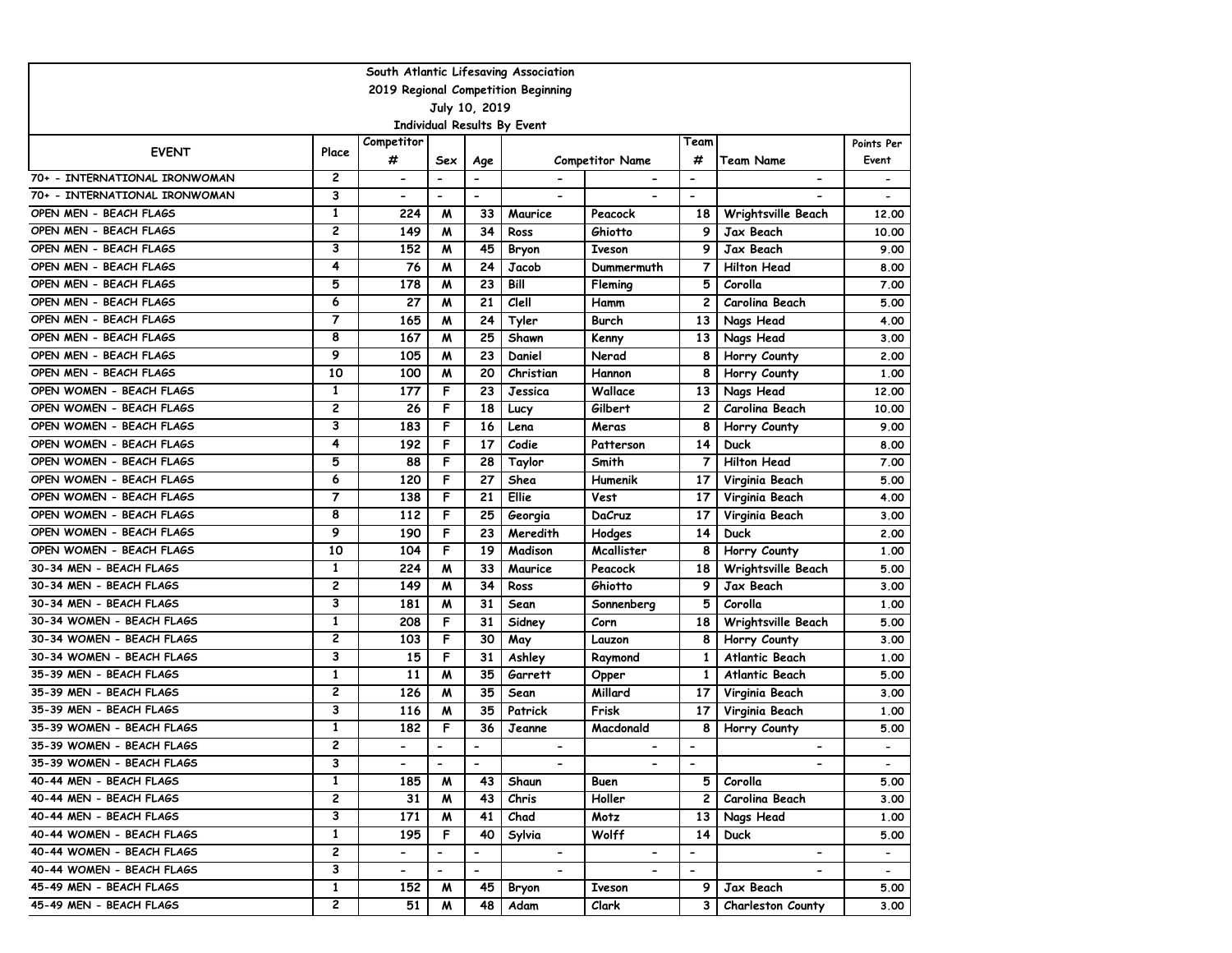|                                     |                         |                          |                          |                          | South Atlantic Lifesaving Association |                          |                          |                          |                          |  |  |
|-------------------------------------|-------------------------|--------------------------|--------------------------|--------------------------|---------------------------------------|--------------------------|--------------------------|--------------------------|--------------------------|--|--|
| 2019 Regional Competition Beginning |                         |                          |                          |                          |                                       |                          |                          |                          |                          |  |  |
|                                     |                         |                          |                          | July 10, 2019            |                                       |                          |                          |                          |                          |  |  |
|                                     |                         |                          |                          |                          | Individual Results By Event           |                          |                          |                          |                          |  |  |
| <b>EVENT</b>                        | Place                   | Competitor<br>#          | Sex                      | Age                      |                                       | <b>Competitor Name</b>   | Team<br>#                | <b>Team Name</b>         | Points Per<br>Event      |  |  |
| 45-49 MEN - BEACH FLAGS             | 3                       | 22                       | M                        | 49                       | Matt                                  | Brezynski                | $\overline{c}$           | Carolina Beach           | 1.00                     |  |  |
| 45-49 WOMEN - BEACH FLAGS           | 1                       | 32                       | F                        | 47                       | Terri                                 | Holler                   | 2                        | Carolina Beach           | 5.00                     |  |  |
| 45-49 WOMEN - BEACH FLAGS           | 2                       | $\overline{\phantom{a}}$ | $\overline{\phantom{a}}$ | $\overline{\phantom{a}}$ | $\overline{\phantom{a}}$              | $\overline{\phantom{0}}$ | $\overline{\phantom{a}}$ | $\blacksquare$           | $\overline{\phantom{a}}$ |  |  |
| 45-49 WOMEN - BEACH FLAGS           | 3                       | $\overline{\phantom{a}}$ | $\blacksquare$           | $\overline{\phantom{a}}$ | $\overline{\phantom{0}}$              | $\overline{\phantom{0}}$ | $\overline{\phantom{a}}$ |                          | $\overline{\phantom{a}}$ |  |  |
| 50-54 MEN - BEACH FLAGS             | 1                       | 163                      | м                        | 50                       | Thomas                                | Wright                   | 9                        | Jax Beach                | 5.00                     |  |  |
| 50-54 MEN - BEACH FLAGS             | 2                       | 226                      | м                        | 54                       | Paul                                  | Coupal                   | 16                       | <b>Tybee Island</b>      | 3.00                     |  |  |
| 50-54 MEN - BEACH FLAGS             | 3                       | 215                      | м                        | 53                       | Greg                                  | Fix                      | 18                       | Wrightsville Beach       | 1.00                     |  |  |
| 50-54 WOMEN - BEACH FLAGS           | $\mathbf{1}$            | 8                        | F                        | 51                       | Melissa                               | Gann                     | $\mathbf{1}$             | Atlantic Beach           | 5.00                     |  |  |
| 50-54 WOMEN - BEACH FLAGS           | 2                       | $\overline{\phantom{a}}$ | $\blacksquare$           | $\blacksquare$           | $\blacksquare$                        | $\overline{\phantom{0}}$ | $\overline{\phantom{a}}$ | $\overline{\phantom{a}}$ | $\overline{\phantom{a}}$ |  |  |
| 50-54 WOMEN - BEACH FLAGS           | 3                       |                          | $\overline{\phantom{a}}$ | $\overline{\phantom{0}}$ |                                       |                          | $\overline{\phantom{a}}$ |                          | $\overline{\phantom{a}}$ |  |  |
| 55-59 MEN - BEACH FLAGS             | 1                       | 20                       | M                        | 57                       | Roger                                 | Wilson                   | 1                        | Atlantic Beach           | 5.00                     |  |  |
| 55-59 MEN - BEACH FLAGS             | 2                       | 187                      | M                        | 58                       | Mirek                                 | Dabrowski                | 14                       | <b>Duck</b>              | 3.00                     |  |  |
| 55-59 MEN - BEACH FLAGS             | 3                       | -                        | $\overline{\phantom{a}}$ | $\overline{\phantom{a}}$ | $\blacksquare$                        | $\overline{\phantom{0}}$ | $\overline{\phantom{a}}$ | $\overline{\phantom{a}}$ | $\overline{\phantom{a}}$ |  |  |
| 55-59 WOMEN - BEACH FLAGS           | 1                       | $\overline{\phantom{0}}$ | $\blacksquare$           | $\blacksquare$           | $\overline{\phantom{0}}$              | $\overline{\phantom{0}}$ | $\overline{\phantom{a}}$ | $\overline{\phantom{a}}$ | $\overline{\phantom{a}}$ |  |  |
| 55-59 WOMEN - BEACH FLAGS           | 2                       | $\overline{\phantom{a}}$ | $\overline{\phantom{a}}$ | $\overline{\phantom{0}}$ | $\overline{\phantom{a}}$              | $\overline{\phantom{0}}$ | $\overline{\phantom{a}}$ | $\overline{\phantom{0}}$ | $\overline{\phantom{a}}$ |  |  |
| 55-59 WOMEN - BEACH FLAGS           | 3                       | -                        | $\overline{\phantom{a}}$ | $\overline{\phantom{a}}$ | $\overline{\phantom{a}}$              |                          | $\overline{\phantom{a}}$ | $\overline{\phantom{a}}$ | $\overline{\phantom{a}}$ |  |  |
| 60-64 MEN - BEACH FLAGS             | 1                       | 94                       | M                        | 61                       | Michael                               | Broommell                | 8                        | Horry County             | 5.00                     |  |  |
| 60-64 MEN - BEACH FLAGS             | $\overline{\mathbf{c}}$ | 110                      | M                        | 61                       | Jay                                   | Woodward                 | 8                        | Horry County             | 3.00                     |  |  |
| 60-64 MEN - BEACH FLAGS             | 3                       | 57                       | M                        | 64                       | John                                  | Hall                     | 3                        | Charleston County        | 1.00                     |  |  |
| 60-64 WOMEN - BEACH FLAGS           | $\mathbf{1}$            | 119                      | F                        | 62                       | Nancy                                 | Hodges                   | 17                       | Virginia Beach           | 5.00                     |  |  |
| 60-64 WOMEN - BEACH FLAGS           | 2                       |                          | $\overline{\phantom{0}}$ | $\overline{\phantom{0}}$ |                                       |                          | $\blacksquare$           |                          | $\overline{\phantom{a}}$ |  |  |
| 60-64 WOMEN - BEACH FLAGS           | 3                       |                          | $\blacksquare$           | $\overline{\phantom{0}}$ |                                       |                          | $\blacksquare$           |                          |                          |  |  |
| 65-69 MEN - BEACH FLAGS             | $\mathbf{1}$            | 146                      | M                        | 65                       | Jim                                   | Emery                    | 9                        | Jax Beach                | 5.00                     |  |  |
| 65-69 MEN - BEACH FLAGS             | 2                       | 228                      | M                        | 65                       | Duke                                  | <b>Brown</b>             | 8                        | Horry County             | 3.00                     |  |  |
| 65-69 MEN - BEACH FLAGS             | 3                       | 21                       | M                        | 66                       | Daniel                                | Anderson                 | $\overline{c}$           | Carolina Beach           | 1.00                     |  |  |
| 65-69 WOMEN - BEACH FLAGS           | 1                       | 159                      | F                        | 66                       | Susan                                 | Wallis                   | 9                        | Jax Beach                | 5.00                     |  |  |
| 65-69 WOMEN - BEACH FLAGS           | 2                       |                          | $\overline{\phantom{a}}$ | $\overline{\phantom{a}}$ | $\overline{\phantom{a}}$              | $\overline{\phantom{a}}$ | $\overline{\phantom{a}}$ | $\blacksquare$           |                          |  |  |
| 65-69 WOMEN - BEACH FLAGS           | 3                       | $\blacksquare$           | $\blacksquare$           | $\blacksquare$           | $\overline{\phantom{0}}$              | $\overline{\phantom{0}}$ | $\overline{\phantom{a}}$ | $\overline{\phantom{0}}$ | $\overline{\phantom{a}}$ |  |  |
| 70+ MEN - BEACH FLAGS               | 1                       | -                        | $\blacksquare$           | $\blacksquare$           | -                                     | -                        | $\overline{\phantom{a}}$ | $\overline{\phantom{a}}$ | $\overline{\phantom{0}}$ |  |  |
| 70+ MEN - BEACH FLAGS               | 2                       |                          | $\blacksquare$           | $\blacksquare$           | $\overline{\phantom{0}}$              | $\overline{\phantom{0}}$ | $\overline{\phantom{a}}$ | $\overline{a}$           | $\overline{\phantom{a}}$ |  |  |
| 70+ MEN - BEACH FLAGS               | 3                       | -                        | $\overline{\phantom{a}}$ | $\overline{\phantom{a}}$ | -                                     | -                        | $\overline{\phantom{a}}$ | $\overline{\phantom{a}}$ | $\overline{\phantom{a}}$ |  |  |
| 70+ WOMEN - BEACH FLAGS             | 1                       | -                        | $\overline{\phantom{a}}$ | $\overline{\phantom{a}}$ | $\overline{\phantom{0}}$              | $\overline{\phantom{0}}$ | $\overline{\phantom{a}}$ | $\overline{\phantom{0}}$ |                          |  |  |
| 70+ WOMEN - BEACH FLAGS             | 2                       | -                        | $\overline{\phantom{a}}$ | $\overline{\phantom{a}}$ | $\overline{\phantom{0}}$              | -                        | $\overline{\phantom{a}}$ | $\blacksquare$           |                          |  |  |
| 70+ WOMEN - BEACH FLAGS             | 3                       | $\blacksquare$           | $\blacksquare$           | $\overline{\phantom{a}}$ | $\blacksquare$                        | $\overline{\phantom{a}}$ | $\blacksquare$           |                          | $\overline{\phantom{a}}$ |  |  |
| OPEN MEN - TAPLIN RELAY             | 1                       | 143                      | M                        | 18 I                     | Keegan                                | Byrnes                   | 9                        | Jax Beach                | 3.00                     |  |  |
| OPEN MEN - TAPLIN RELAY             | 1                       | 161                      | M                        | 17                       | Patrick                               | Wilson                   | 9                        | Jax Beach                | 3.00                     |  |  |
| OPEN MEN - TAPLIN RELAY             | $\mathbf{1}$            | 162                      | M                        | 17                       | Tanner                                | Wood                     | 9                        | Jax Beach                | 3.00                     |  |  |
| OPEN MEN - TAPLIN RELAY             | $\mathbf{1}$            | 149                      | M                        | 34                       | Ross                                  | Ghiotto                  | 9 I                      | Jax Beach                | 3.00                     |  |  |
| OPEN MEN - TAPLIN RELAY             | 2                       | 165                      | M                        | 24                       | Tyler                                 | Burch                    | 13 I                     | Nags Head                | 2.50                     |  |  |
| OPEN MEN - TAPLIN RELAY             | 2                       | 168                      | M                        | 20                       | Josh                                  | Linton                   | 13 I                     | Nags Head                | 2.50                     |  |  |
| OPEN MEN - TAPLIN RELAY             | 2                       | 167                      | M                        | 25                       | Shawn                                 | Kenny                    | 13                       | Nags Head                | 2.50                     |  |  |
| OPEN MEN - TAPLIN RELAY             | $\mathbf{2}$            | 170                      | M                        | 30                       | Ben                                   | Mechak                   | 13 <sup>1</sup>          | Nags Head                | 2.50                     |  |  |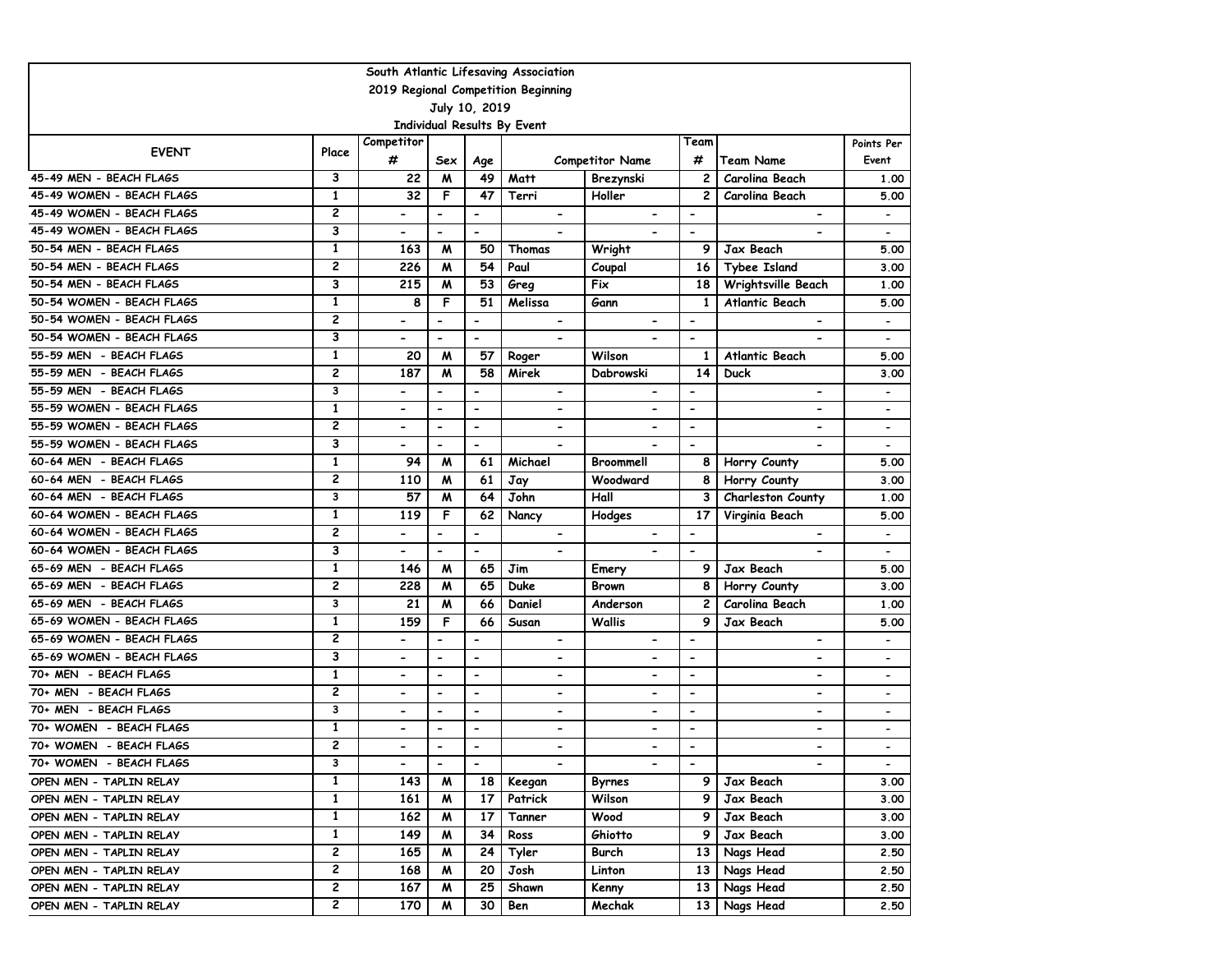|                                                     | South Atlantic Lifesaving Association |                 |     |     |                 |                        |                 |                          |                     |  |  |  |
|-----------------------------------------------------|---------------------------------------|-----------------|-----|-----|-----------------|------------------------|-----------------|--------------------------|---------------------|--|--|--|
| 2019 Regional Competition Beginning                 |                                       |                 |     |     |                 |                        |                 |                          |                     |  |  |  |
| July 10, 2019<br><b>Individual Results By Event</b> |                                       |                 |     |     |                 |                        |                 |                          |                     |  |  |  |
|                                                     |                                       |                 |     |     |                 |                        |                 |                          |                     |  |  |  |
| <b>EVENT</b>                                        | Place                                 | Competitor<br># | Sex | Age |                 | <b>Competitor Name</b> | Team<br>#       | <b>Team Name</b>         | Points Per<br>Event |  |  |  |
| OPEN MEN - TAPLIN RELAY                             | 3                                     | 158             | M   | 27  | Gordon          | VanDusen               | 9               | Jax Beach                | 2.25                |  |  |  |
| OPEN MEN - TAPLIN RELAY                             | 3                                     | 148             | M   | 28  | Richard         | Ghiotto                | 9               | Jax Beach                | 2.25                |  |  |  |
| OPEN MEN - TAPLIN RELAY                             | 3                                     | 142             | M   | 19  | <b>Nicholas</b> | Beenen                 | 9               | Jax Beach                | 2.25                |  |  |  |
| OPEN MEN - TAPLIN RELAY                             | 3                                     | 160             | M   | 18  | Zach            | Watson                 | 9               | Jax Beach                | 2.25                |  |  |  |
| OPEN MEN - TAPLIN RELAY                             | 4                                     | 188             | M   | 19  | Chris           | Gilliam                | 14              | Duck                     | 2.00                |  |  |  |
| OPEN MEN - TAPLIN RELAY                             | 4                                     | 197             | M   | 26  | Michael         | Young                  | 14              | <b>Duck</b>              | 2.00                |  |  |  |
| OPEN MEN - TAPLIN RELAY                             | 4                                     | 198             | M   | 23  | Riley           | Young                  | 14              | <b>Duck</b>              | 2.00                |  |  |  |
| OPEN MEN - TAPLIN RELAY                             | 4                                     | 191             | M   | 42  | Phill           | Lloyd                  | 14              | Duck                     | 2.00                |  |  |  |
| OPEN MEN - TAPLIN RELAY                             | 5                                     | 65              | M   | 21  | Robert          | McDowell               | 3               | <b>Charleston County</b> | 1.75                |  |  |  |
| OPEN MEN - TAPLIN RELAY                             | 5                                     | 58              | M   | 23  | Chase           | Heffron                | 3               | <b>Charleston County</b> | 1.75                |  |  |  |
| OPEN MEN - TAPLIN RELAY                             | 5                                     | 52              | M   | 18  | Caleb           | Clark                  | 3               | <b>Charleston County</b> | 1.75                |  |  |  |
| OPEN MEN - TAPLIN RELAY                             | 5                                     | 60              | M   | 22  | Max             | Hutton                 | 3               | Charleston County        | 1.75                |  |  |  |
| OPEN MEN - TAPLIN RELAY                             | 6                                     | 14              | M   | 50  | John            | <b>Phillips</b>        | 1               | Atlantic Beach           | 1.25                |  |  |  |
| OPEN MEN - TAPLIN RELAY                             | 6                                     | 202             | М   | 42  | Ivo B           | Pavlov                 | 1               | Atlantic Beach           | 1.25                |  |  |  |
| OPEN MEN - TAPLIN RELAY                             | 6                                     | 13              | M   | 21  | Ryan            | Petitt                 | 1               | Atlantic Beach           | 1.25                |  |  |  |
| OPEN MEN - TAPLIN RELAY                             | 6                                     | 9               | M   | 18  | <b>Igor</b>     | Kazhuro                | 1               | Atlantic Beach           | 1.25                |  |  |  |
| OPEN MEN - TAPLIN RELAY                             | 7                                     | 11              | M   | 35  | Garrett         | Opper                  | $\mathbf{1}$    | Atlantic Beach           | 1.00                |  |  |  |
| OPEN MEN - TAPLIN RELAY                             | 7                                     | 6               | M   | 27  | Blake           | Ehlers                 | $\mathbf{1}$    | Atlantic Beach           | 1.00                |  |  |  |
| OPEN MEN - TAPLIN RELAY                             | 7                                     | 5               | м   | 19  | Miles           | <b>Dupree</b>          | 1               | Atlantic Beach           | 1.00                |  |  |  |
| OPEN MEN - TAPLIN RELAY                             | $\overline{7}$                        | 17              | M   | 18  | Collin          | Szymczak               | 1               | Atlantic Beach           | 1.00                |  |  |  |
| OPEN MEN - TAPLIN RELAY                             | 8                                     | 10              | M   | 24  | Brian           | Meehan                 | 1               | Atlantic Beach           | 0.75                |  |  |  |
| OPEN MEN - TAPLIN RELAY                             | 8                                     | $\overline{7}$  | M   | 18  | Cory            | Gann                   | 1               | Atlantic Beach           | 0.75                |  |  |  |
| OPEN MEN - TAPLIN RELAY                             | 8                                     | 16              | M   | 18  | Kyle            | <b>Smithers</b>        | 1               | Atlantic Beach           | 0.75                |  |  |  |
| OPEN MEN - TAPLIN RELAY                             | 8                                     | 18              | м   | 20  | Jake            | Van Der Zee            | 1               | Atlantic Beach           | 0.75                |  |  |  |
| OPEN MEN - TAPLIN RELAY                             | 9                                     | 134             | M   | 19  | Mark            | Rogerson               | 17              | Virginia Beach           | 0.50                |  |  |  |
| OPEN MEN - TAPLIN RELAY                             | 9                                     | 133             | M   | 23  | Jacob           | Rogerson               | 17              | Virginia Beach           | 0.50                |  |  |  |
| OPEN MEN - TAPLIN RELAY                             | 9                                     | 135             | M   | 16  | Michael         | Rogerson               | 17              | Virginia Beach           | 0.50                |  |  |  |
| OPEN MEN - TAPLIN RELAY                             | 9                                     | 136             | M   | 21  | Camden          | Smith                  | 17              | Virginia Beach           | 0.50                |  |  |  |
| OPEN MEN - TAPLIN RELAY                             | 10                                    | 224             | M   | 33  | Maurice         | Peacock                | 18              | Wrightsville Beach       | 0.25                |  |  |  |
| OPEN MEN - TAPLIN RELAY                             | 10                                    | 212             | M   | 21  | Jack            | DeVries                | 18              | Wrightsville Beach       | 0.25                |  |  |  |
| OPEN MEN - TAPLIN RELAY                             | 10                                    | 222             | M   | 25  | Rett            | Nabell                 | 18              | Wrightsville Beach       | 0.25                |  |  |  |
| OPEN MEN - TAPLIN RELAY                             | 10                                    | 221             | M   | 23  | Phillip         | Morie                  | 18              | Wrightsville Beach       | 0.25                |  |  |  |
| OPEN WOMEN - TAPLIN RELAY                           | $\mathbf{1}$                          | 190             | F   | 23  | Meredith        | Hodges                 | 14              | <b>Duck</b>              | 3.00                |  |  |  |
| OPEN WOMEN - TAPLIN RELAY                           | 1                                     | 166             | F   | 20  | Roisin          | Cahill                 |                 | 13 Nags Head             | 3.00                |  |  |  |
| OPEN WOMEN - TAPLIN RELAY                           | 1                                     | 172             | F   | 23  | Zoe             | Parker                 | 13 <sup>1</sup> | Nags Head                | 3.00                |  |  |  |
| OPEN WOMEN - TAPLIN RELAY                           | 1                                     | 179             | F   | 25  | Bailie          | Monahan                | 5               | Corolla                  | 3.00                |  |  |  |
| OPEN WOMEN - TAPLIN RELAY                           | 2                                     | 173             | F   | 22  | Erika           | Ross                   |                 | 13 Nags Head             | 2.50                |  |  |  |
| OPEN WOMEN - TAPLIN RELAY                           | 2                                     | 169             | F   | 24  | Danielle        | Kimball                | 13 I            | Nags Head                | 2.50                |  |  |  |
| OPEN WOMEN - TAPLIN RELAY                           | 2                                     | 164             | F   | 21  | Kathleen        | <b>Belliveau</b>       | 13              | Nags Head                | 2.50                |  |  |  |
| OPEN WOMEN - TAPLIN RELAY                           | 2                                     | 192             | F   | 17  | Codie           | Patterson              | 14              | <b>Duck</b>              | 2.50                |  |  |  |
| OPEN WOMEN - TAPLIN RELAY                           | 3                                     | 144             | F   | 18  | Gabrielle       | Carter                 | 9               | Jax Beach                | 2.25                |  |  |  |
| OPEN WOMEN - TAPLIN RELAY                           | 3                                     | 150             | F   | 18  | Casey           | Hayford                | 9               | Jax Beach                | 2.25                |  |  |  |